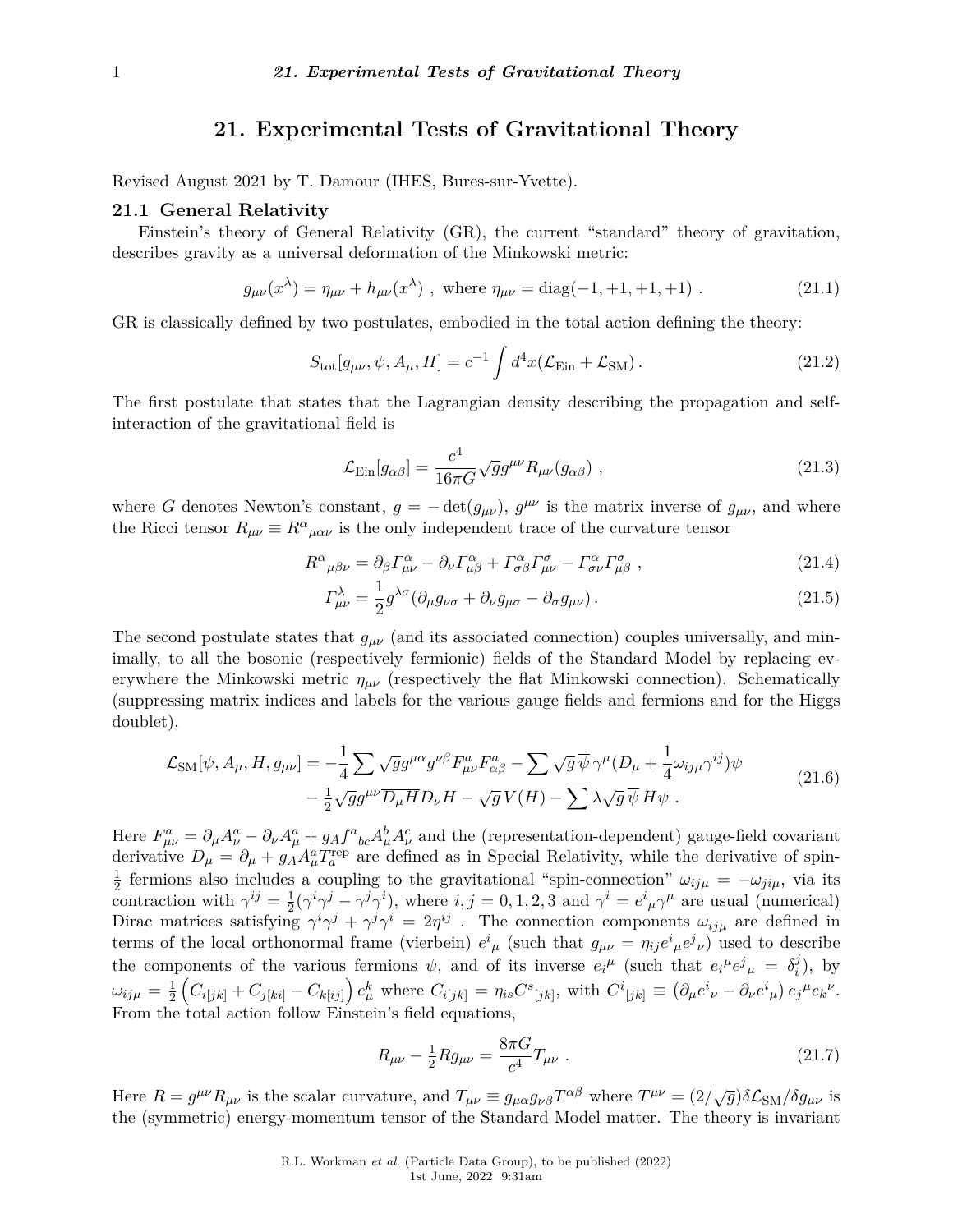under arbitrary coordinate transformations:  $x'^{\mu} = f^{\mu}(x^{\nu})$  (as well as under arbitrary local SO(3,1) rotations of the vierbein,  $e^{i\hat{i}}_{\mu} = A^i{}_j(x)e^{i\hat{j}}_{\mu}$ . To solve the field equations Eq. (21.7), one needs to fix the coordinate gauge freedom, *e.g.*, the "harmonic gauge" (which is the analogue of the Lorenz gauge,  $\partial_{\mu}A^{\mu} = 0$ , in electromagnetism) corresponds to imposing the condition  $\partial_{\nu}(\sqrt{g}g^{\mu\nu}) = 0$ .

In this *Review*, we only consider the classical limit of gravitation (*i.e.* classical matter and classical gravity). Quantum gravitational effects are expected (when considered at low energy) to correct the classical action Eq. (21.2) by additional terms involving quadratic and higher powers of the curvature tensor. This suggests that the validity of classical gravity extends (at most) down to length scales of order the Planck length  $L_P = \sqrt{\hbar G/c^3} \simeq 1.62 \times 10^{-33}$  cm, *i.e.*, up to energy scales of order the Planck energy  $E_P = \sqrt{\hbar c^5/G} \simeq 1.22 \times 10^{19}$  GeV. Considering quantum matter in a classical gravitational background also poses interesting challenges, notably the possibility that the zero-point fluctuations of the matter fields generate a nonvanishing vacuum energy density  $\rho_{\text{vac}}$ , corresponding to a term  $-\sqrt{g} \rho_{\text{vac}}$  in  $\mathcal{L}_{\text{SM}}$  [\[1\]](#page-21-0). This is equivalent to adding a "cosmological constant" term  $+\Lambda g_{\mu\nu}$  on the left-hand side of Einstein's equations, Eq. (21.7), with  $\Lambda = 8\pi G \rho_{\rm vac}/c^4$ . Recent cosmological observations (see the following *Reviews*) suggest a positive value of Λ corresponding to  $\rho_{\text{vac}} \approx (2.3 \times 10^{-3} \text{eV})^4$ . Such a small value has a negligible effect on the non-cosmological tests discussed below.

## **21.2 Key features and predictions of GR**

The definition of GR recalled above makes predictions both about the coupling of gravity to matter, and about the structure of the gravitational field beyond its previously known Newtonian aspects.

## **21.2.1** *Equivalence Principle*

First, the universal nature of the coupling between *gµν* and the Standard Model matter postulated in Eq. (21.6) entails many observable consequences that go under the generic name of "Equivalence Principle".

A first aspect of the Equivalence Principle is that the outcome of a local non-gravitational experiment, referred to local standards, should not depend on where, when, and in which locally inertial frame, the experiment is performed. This means, for instance, that local experiments should neither feel the cosmological evolution of the Universe (constancy of the "constants"), nor exhibit preferred directions in spacetime (isotropy of space, local Lorentz invariance).

A second aspect of the Equivalence Principle is that the kinetic terms,  $g^{\mu\nu}\partial_{\mu}\phi\partial_{\nu}\phi$  or  $\overline{\psi}\gamma^{i}e_{i}{}^{\mu}\partial_{\mu}\psi$ , of all the fields of Nature (including the gravitational field itself) are universally coupled to the same curved spacetime metric  $g_{\mu\nu}(x) = \eta_{ij}e^i{}_{\mu}e^j{}_{\nu}$ . This implies in particular that all massless fields should propagate with the same speed.

A third aspect of the Equivalence Principle is that two (electrically neutral) test bodies dropped at the same location and with the same velocity in an external gravitational field should fall in the same way, independently of their masses and compositions ("universality of free fall" or "Weak Equivalence Principle"). In addition, the study (using the nonlinear structure of GR) of the motion, in an external gravitational field, of bodies having a non-negligible, or even strong, self-gravity (such as planets, neutron stars, or black holes) has shown that the latter property of free-fall universality holds equally well for self-gravitating bodies ("Strong Equivalence Principle").

A last aspect of the Equivalence Principle concerns various universality features of the gravitational redshift of clock rates. GR predicts that, when intercomparing them by means of electromagnetic signals, two (non gravity-based) clocks located along two different spacetime worldlines should exhibit a universal difference in clock rate that depends on their worldlines, but that is independent of their nature and constitution. For instance, two clocks located at two different positions in a static external Newtonian potential  $U(x) = \sum Gm/r$  should exhibit, when intercompared by elec-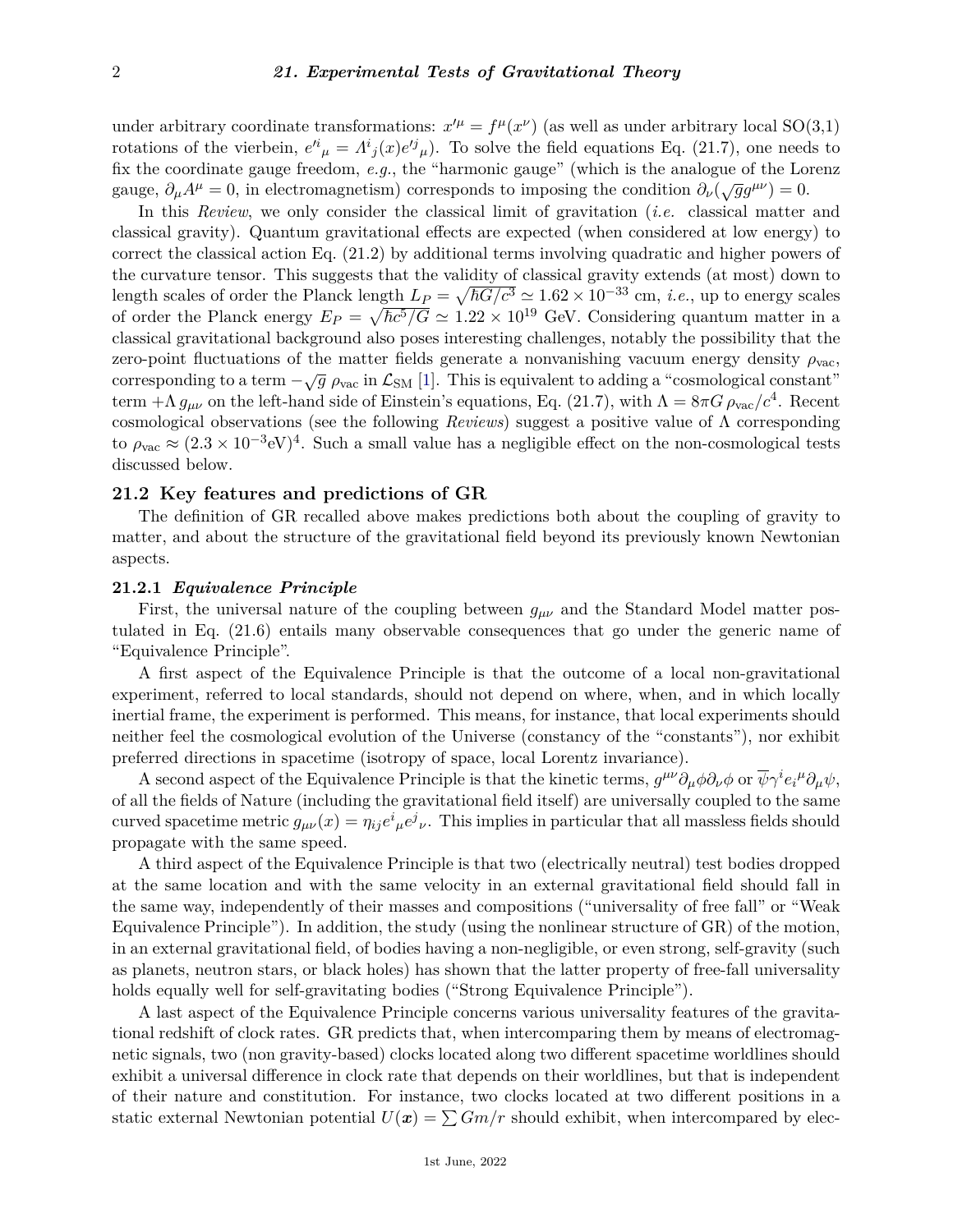tromagnetic signals, the difference in clock rate,  $\tau_1/\tau_2 = \nu_2/\nu_1 = 1 + [U(\pmb{x}_1) - U(\pmb{x}_2)]/c^2 + O(1/c^4)$ , ("universal gravitational redshift of clock rates"). Similarly, the comparison of atomic-transition frequencies when observing on Earth a transition that took place on a far-away galaxy should involve (at lowest order in cosmological perturbations) the universal cosmological redshift factor  $1 + z = a(t_{\text{reception}})/a(t_{\text{emission}})$  between the Friedmann scale factors  $a(t)$  (see below).

# **21.2.2** *Quasi-stationary, weak-field (post-Newtonian) gravity*

When applied to quasi-stationary, weak-field gravitational fields, Einstein equations, Eq.  $(21.7)$ , entail a spacetime structure which predicts deviations from Newtonian gravity of the first post-Newtonian (1PN) order, *i.e.*, fractionally smaller than Newtonian effects by a factor  $O(v^2/c^2) \sim$  $O(GM/(c^2r))$ . The 1PN-accurate solution of Eq. (21.7) reads (in harmonic gauge)

$$
g_{00} = -1 + \frac{2}{c^2}V - \frac{2}{c^4}V^2 + O\left(\frac{1}{c^6}\right),
$$
  
\n
$$
g_{0i} = -\frac{4}{c^3}V_i + O\left(\frac{1}{c^5}\right),
$$
  
\n
$$
g_{ij} = \delta_{ij}\left[1 + \frac{2}{c^2}V\right] + O\left(\frac{1}{c^4}\right),
$$
\n(21.8)

where  $x^0 = ct$ ,  $i, j = 1, 2, 3$ , and where the scalar, *V*, and vector, *V<sub>i</sub>*, (retarded) potentials are defined in terms of the sources  $\sigma = \frac{T^{00} + T^{ii}}{c^2}$  $\frac{C^{0}+T^{ii}}{c^{2}}, \sigma_{i} = \frac{T^{0i}}{c}$  $\frac{a}{c}$  by

$$
V = \Box_{\text{ret}}^{-1} \left[ -4\pi G \sigma \right] \; ; \; V_i = \Box_{\text{ret}}^{-1} \left[ -4\pi G \sigma_i \right] \,. \tag{21.9}
$$

In GR the gravitational interaction of *N* moving point masses (labeled by  $A = 1, \ldots, N$ ) is described by a reduced (classical) action that admits a diagrammatic expansion:

$$
S_{reduced} = Sfree + Stree-level + Sone-loop + \dots
$$
 (21.10)

where the free (special-relativistic) action reads

$$
S^{\text{free}} = -\sum_{A} \int m_A c \sqrt{-\eta_{\mu\nu} dx_A^{\mu} dx_A^{\nu}}
$$

$$
= -\sum_{A} \int dt m_A c^2 \sqrt{1 - \mathbf{v}_A^2/c^2}, \qquad (21.11)
$$

while the tree-level (one-graviton-exchange) interaction term reads

$$
S^{\text{tree-level}} = -\frac{8\pi G}{c^4} \int d^4x \, T^{\mu\nu} \Box^{-1} (T_{\mu\nu} - \frac{1}{2} T \eta_{\mu\nu}) = \int dt L^{(2)} \,. \tag{21.12}
$$

Corresponding to the 1PN-accurate metric of Eq. (21.8), the 1PN-accurate expansion of the latter tree-level, two-body interaction Lagrangian  $L^{(2)}$  reads (with  $r_{AB} \equiv |\mathbf{x}_A - \mathbf{x}_B|$ ,  $\mathbf{n}_{AB} \equiv (\mathbf{x}_A - \mathbf{x}_B)$ **x***B*)*/rAB*)

$$
L^{(2)} = \frac{1}{2} \sum_{A \neq B} \frac{G m_A m_B}{r_{AB}} \bigg[ 1 + \frac{3}{2c^2} (\mathbf{v}_A^2 + \mathbf{v}_B^2) - \frac{7}{2c^2} (\mathbf{v}_A \cdot \mathbf{v}_B) - \frac{1}{2c^2} (\mathbf{n}_{AB} \cdot \mathbf{v}_A) (\mathbf{n}_{AB} \cdot \mathbf{v}_B) + O\left(\frac{1}{c^4}\right) \bigg]
$$
(21.13)

The two-body interactions, Eq.  $(21.13)$ , exhibit  $v^2/c^2$  corrections to Newton's  $1/r$  potential induced by spin-2 exchange ("gravito-magnetism"). Consistency at the 1PN level,  $v^2/c^2 \sim G m/rc^2$ , requires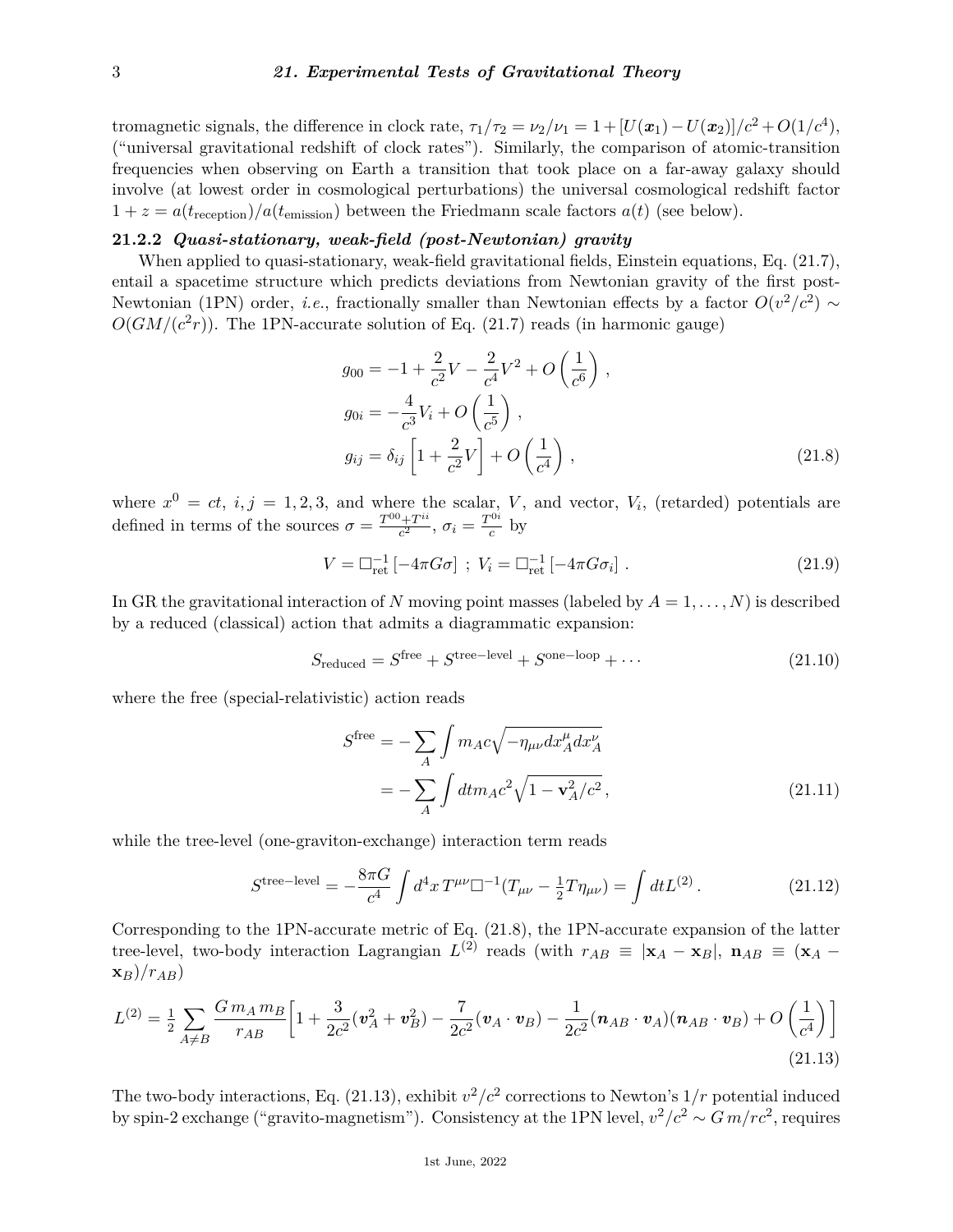that one also considers the three-body interactions contained in the one-loop contribution  $S^{\text{one-loop}}$ , corresponding to terms induced by some of the three-graviton vertices and other non-linearities (terms  $O(h^2)$  and  $O(hT)$  in Eq. (21.15) below), *i.e.*, to the  $O(V^2)$  term in Eq. (21.8):

$$
L^{(3)} = -\frac{1}{2} \sum_{B \neq A \neq C} \frac{G^2 m_A m_B m_C}{r_{AB} r_{AC} c^2} + O\left(\frac{1}{c^4}\right) \tag{21.14}
$$

# **21.2.3** *Gravitational Waves in GR*

The linearized approximation to Einstein's field equations, Eq. (21.7), in harmonic gauge  $\partial^\nu (h_{\mu\nu} - \frac{1}{2}$  $\frac{1}{2}h\eta_{\mu\nu}$ ) = 0 (with  $h \equiv \eta^{\mu\nu}h_{\mu\nu}$ ), reads

$$
\Box h_{\mu\nu} = -\frac{16\pi G}{c^4} (T_{\mu\nu} - \frac{1}{2} T \eta_{\mu\nu}) + O(h^2) + O(hT). \qquad (21.15)
$$

Outside of any source (*i.e.*, when  $T_{\mu\nu} = 0$ ), this yields  $\Box h_{\mu\nu} = 0$ , with  $\partial^{\nu}(h_{\mu\nu} - \frac{1}{2})$  $\frac{1}{2}h\eta_{\mu\nu}) = 0.$ The generic linearized solution (modulo the diffeomorphism freedom) of the latter vacuum Einstein equations can be written as (with  $k^2 = k \cdot k = \eta_{\mu\nu} k^{\mu} k^{\nu}, k \cdot x = k_{\mu} x^{\mu}$ )

$$
h_{\mu\nu}(x) = \int d^4k \delta(k^2) \epsilon_{\mu\nu}(k) e^{ik \cdot x}, \qquad (21.16)
$$

where the polarization tensor  $\epsilon_{\mu\nu}(k)$  must be transverse  $(\epsilon_{\mu\nu}k^{\nu} = 0)$  and traceless  $(\eta^{\mu\nu}\epsilon_{\mu\nu} = 0)$ . In addition,  $\epsilon_{\mu\nu}(k)$  can be freely submitted to the gauge freedom  $\epsilon'_{\mu\nu} = \epsilon_{\mu\nu} + \xi_{\mu}k_{\nu} + \xi_{\nu}k_{\mu}$ . This implies that gravitational waves (GW) propagate with the speed of light, and (like electromagnetic waves) have only two independent polarizations. In a frame where, say,  $k^{\mu} = (ck, 0, 0, k)$ , the two independent linear polarization tensors can be taken to have components only in the transverse 1-2 plane, of the following form:  $\epsilon_{11}^+ = -\epsilon_{22}^+ = \epsilon^+$ , with  $\epsilon_{12}^+ = \epsilon_{21}^+ = 0$ ; or  $\epsilon_{12}^\times = +\epsilon_{21}^\times = \epsilon^\times$ , with  $\epsilon_{11}^{\times} = \epsilon_{22}^{\times} = 0$ . Under a little-group rotation of angle  $\theta$  in the 1-2 plane, the two circular polarization amplitudes  $\epsilon^{(\pm)} = \epsilon^+ \mp i \epsilon^{\times}$  vary as  $\epsilon^{(\pm)} = e^{\pm 2i\theta} \epsilon^{(\pm)}$ , thereby characterizing the helicity-2 nature of GWs.

When solving the inhomogeneous equation Eq.  $(21.15)$ , taking into account the nonlinear contributions  $O(h^2) + O(hT)$ , one finds that, to lowest order, the GW amplitude emitted at large distances by a matter distribution is given by the following "quadrupole formula"

$$
h_{ij}^{\rm TT}(T, \mathbf{X}) \approx \frac{2G}{c^4} P_{ijab}^{\rm TT}(\mathbf{N}) \frac{\ddot{Q}_{ab}(T - R/c)}{R}, \qquad (21.17)
$$

where  $Q_{ij}(t) = \int d^3x \sigma(t, \mathbf{x})(x^i x^j - \frac{1}{3})$  $\frac{1}{3}\delta_{ij}\mathbf{x}^2$ )  $(a,b,i,j=1,2,3)$  is the quadrupole moment of the source,  $R = |\mathbf{X}|$  the distance to the source,  $\mathbf{N} = \mathbf{X}/R$  the unit direction from the source to the observer, and  $P_{ijab}^{\text{TT}}(\mathbf{N}) = (\delta_{ia} - N_i N_a)(\delta_{jb} - N_j N_b) - \frac{1}{2}$  $\frac{1}{2}(\delta_{ij} - N_iN_j)(\delta_{ab} - N_aN_b)$  the transversetraceless projector onto the 2-plane orthogonal to **N**.

#### **21.2.4** *Strong gravitational fields: neutron stars and black holes*

The nonlinear structure of Einstein's equations implies many predictions for strong gravitational fields that distinguish GR from Newtonian gravity. For instance, in Newtonian gravity, there is no upper limit to the dimensionless gravitational potential  $U/c^2$ , with *U* satisfying Poisson's equation  $\Delta U = -4\pi G\rho$ , where  $\rho$  denotes the Newtonian mass density. By contrast, in GR, the dimensionless surface gravitational potential  $GM/(c^2R)$  of a spherically symmetric (perfect fluid) body cannot exceed  $\frac{4}{9}$  [\[2\]](#page-21-1).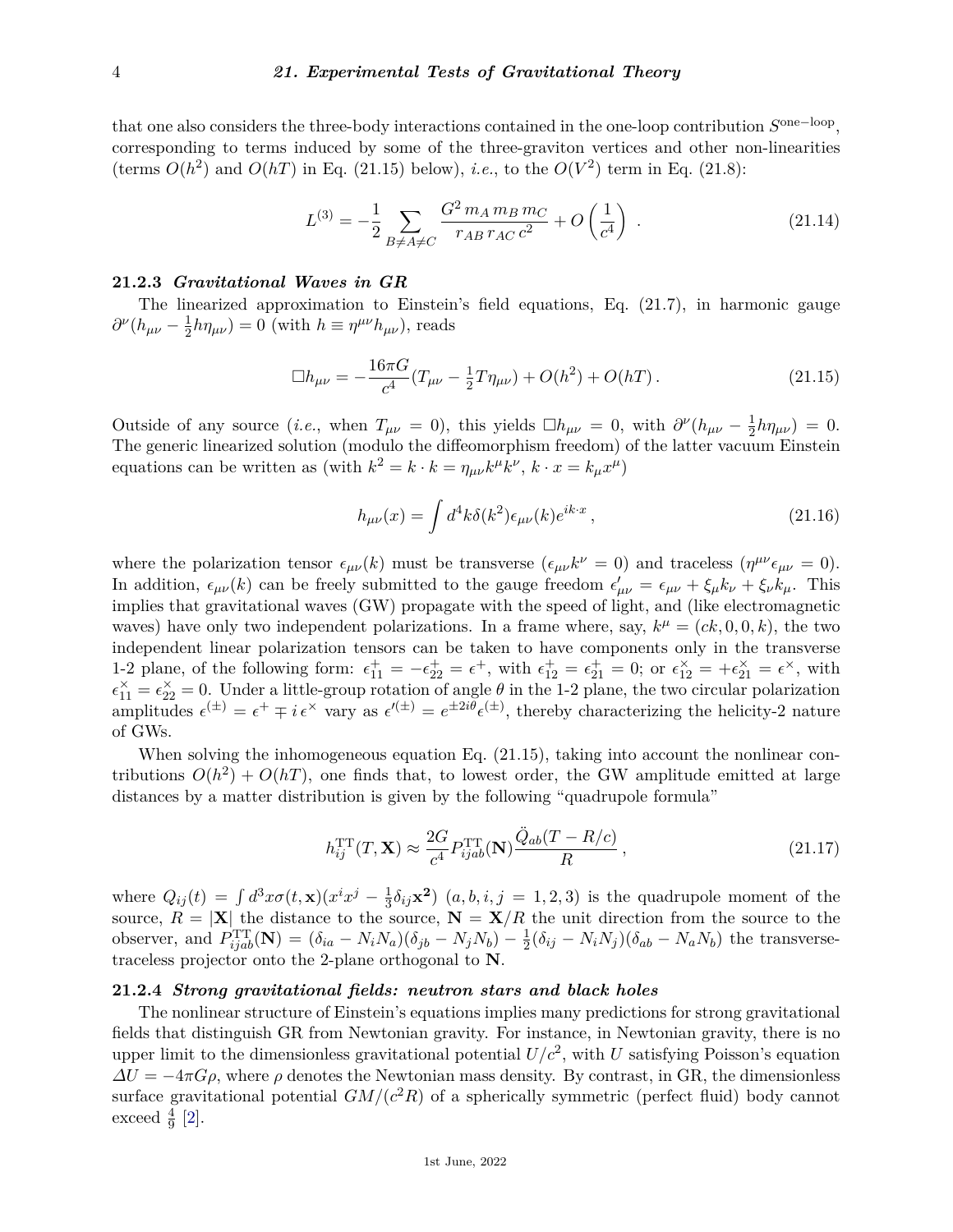Given an equation of state  $p = f(\rho)$  modeling the interior of a (cold) spherically symmetric body (say a non-rotating neutron star), Einstein equations, Eq. (21.7), with  $T^{\mu\nu} = (\rho + p)u^{\mu}u^{\nu} + pg^{\mu\nu}$ , and

$$
g_{\mu\nu}dx^{\mu}dx^{\nu} = -e^{2\Phi(r)}c^2dt^2 + \frac{dr^2}{1 - \frac{2GM(r)}{c^2r}} + r^2\left(d\theta^2 + \sin^2\theta d\phi^2\right),\tag{21.18}
$$

yield the following Tolman-Oppenheimer-Volkoff radial equations:

$$
p'(r) = -\frac{G(\rho + p/c^2)(M(r) + 4\pi r^3 p/c^2)}{r^2(1 - 2GM(r)/(c^2 r))};
$$
\n(21.19)

$$
M'(r) = 4\pi r^2 \rho \tag{21.20}
$$

$$
\Phi'(r) = \frac{G(M(r) + 4\pi r^3 p/c^2)}{r^2 (1 - 2GM(r)/(c^2 r))}.
$$
\n(21.21)

In the exterior of the star  $(r \geq R)$ , the metric takes the Schwarzschild form

$$
g_{\mu\nu}dx^{\mu}dx^{\nu} = -\left(1 - \frac{2GM}{c^2r}\right)c^2dt^2 + \frac{dr^2}{1 - \frac{2GM}{c^2r}} + r^2\left(d\theta^2 + \sin^2\theta d\phi^2\right),\tag{21.22}
$$

where  $M \equiv M(R)$  is the total gravitational mass of the star. GR predicts, for any given  $p = f(\rho)$ , several (in principle) observable features of neutron stars, such as: (i) the maximum mass of a neutron star; (ii) the relation between the radius  $R$  and the total mass  $M$ ; (iii) the dimensionless surface gravitational potential  $GM/(c^2R)$  (linked to the surface redshift  $\sqrt{-g_{00}} = \sqrt{1 - \frac{2GM}{c^2R}}$  $\frac{2GM}{c^2R}$  measured by an observer at infinity); (iv) the moment of inertia; and (v) the Love number (tidal polarizability). The current uncertainty on the equation of state of a neutron star yields the GR-predicted approximate range for the maximum mass of non-rotating neutron stars  $1.5 M_{\odot} \lesssim M_{\text{max}} \lesssim 2.5 M_{\odot}$ , and the absolute upper bound  $M_{\text{max}} < 3 M_{\odot}$  [\[3\]](#page-21-2). The surface gravitational potential of a typical neutron star is  $GM/c^2 R_{\rm NS} \simeq 0.17$ , which is a factor ~ 10<sup>8</sup> higher than the surface potential of the Earth, and a mere factor 3 below the black hole limit  $GM/c^2R_{\text{BH}} = \frac{1}{2}$  $\frac{1}{2}$  to be discussed next.

The existence of a maximum mass for a neutron star led Oppenheimer and Snyder [\[4\]](#page-21-3) to predict that the end point of stellar evolution for sufficiently heavy stars, after exhaustion of all thermonuclear sources of energy, will be what are now called "black holes." The latter are solutions of Einstein's equations whose past structure involves a gravitationally collapsing star, but whose presently observable structure is essentially described (for non-rotating black holes) by the vacuum Schwarzschild solution Eq. (21.22). It took many years for theoretical (and mathematical) physicists to understand that the apparent singularity of the Schwarzschild solution at  $r = \frac{2GM}{c^2}$ *c* 2 was a coordinate singularity and that the Schwarzschild spacetime was regular at the "black hole horizon",  $R_{\text{BH}} \equiv \frac{2GM}{c^2}$  $\frac{GM}{c^2}$ . The rotating analog of the Schwarzschild spacetime is the Kerr black hole  $[5]$ .

Black holes are outstanding consequences of GR which enjoy many remarkable properties, notably: (i) presence of a one-way surface (the horizon) for all waves and particles; (ii) absence of "hair" (*i.e.*, barring a possible electric charge, their structure is fully described by only two parameters, total mass, *M*, and total angular momentum,  $J \leq GM^2/c$ ; (iii) existence of a spectrum of damped quasi-normal vibrational modes; and (iv) a behavior under external perturbations similar to ordinary physical objects satisfying the laws of (dissipative) thermodynamics. Moreover, though no classical waves or particles can get out of the horizon, black holes are predicted to slowly evaporate via quantum particle creation.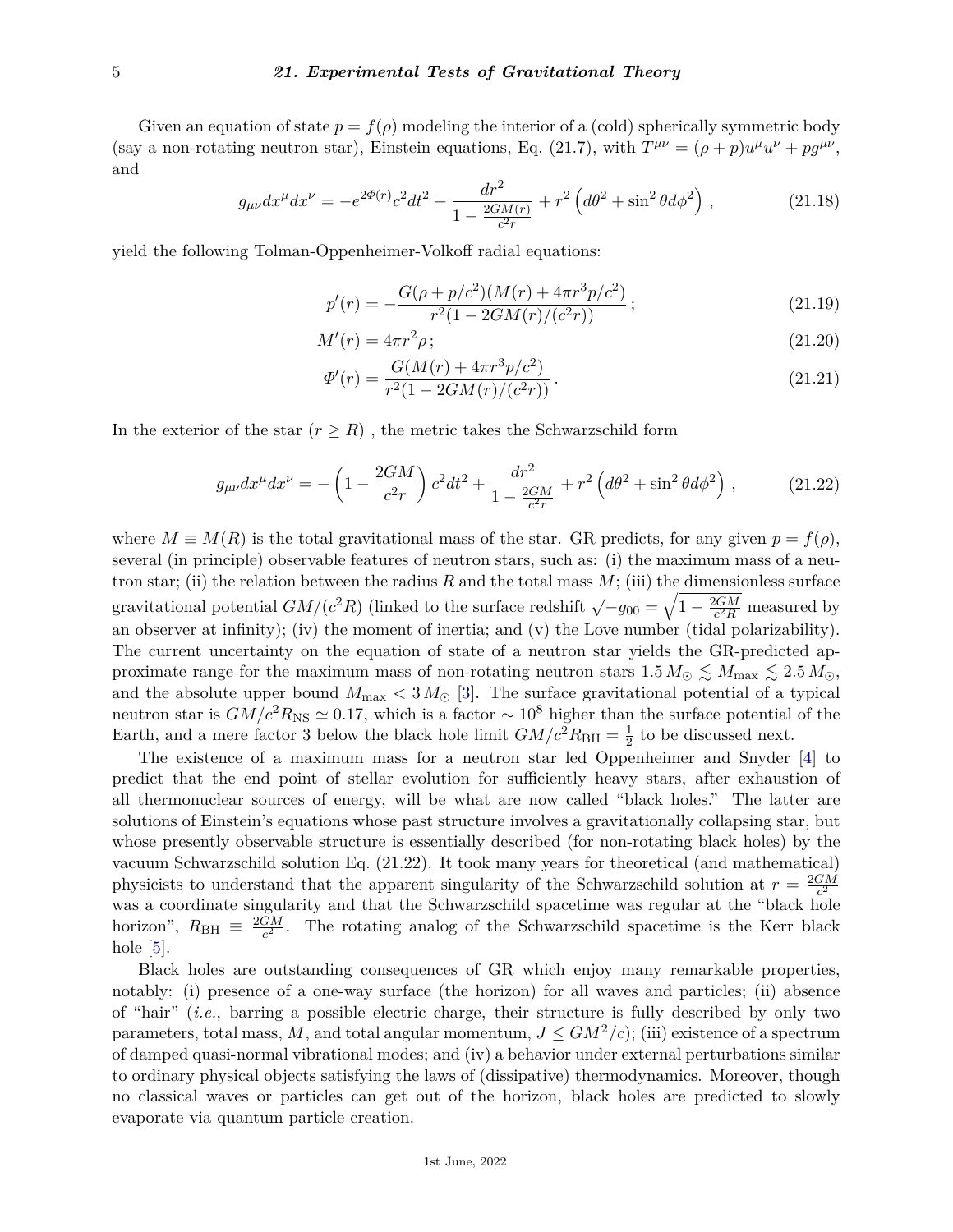### **21.2.5** *Cosmology*

To complete our short tour of the main predictions of GR, let us mention that GR offers the current standard framework for describing the large-scale structure of the Cosmos, from the nearly homogeneous Big Bang (and its plausible inflationary beginning) to the current inhomogeneous Universe undergoing an accelerated expansion. The spacetime structure on large (temporal and spatial) scales is well described by a solution of Einstein's equations of the form

$$
ds^{2} = -(1 + 2\Phi(t, \mathbf{x})) c^{2} dt^{2} + 2W_{i}(t, \mathbf{x}) dt dx^{i} + a^{2}(t) ((1 - 2\Psi(t, \mathbf{x})) \delta_{ij} + h_{ij}(t, \mathbf{x})) dx^{i} dx^{j},
$$
\n(21.23)

where, after a suitable gauge-fixing [\[6\]](#page-21-5),  $W_i(t, \mathbf{x})$  is transverse, while  $h_{ij}(t, \mathbf{x})$  is transverse and traceless. The source  $T^{\mu\nu}$  must involve a certain number of postulated ingredients: an inflaton field; the matter of the Standard Model; a dark matter component; and a cosmological constant contribution  $T^{\mu\nu}_{\Lambda} = -\rho_{\text{vac}} g^{\mu\nu}$ , with  $\rho_{\text{vac}} \equiv c^4 \Lambda/(8 \pi G)$ . The scale factor  $a(t)$  of the Friedmann background metric  $ds_0^2 = -c^2 dt^2 + a^2(t)\delta_{ij} dx^i dx^j$  satisfies the GR-predicted Friedmann equations (with vanishing spatial curvature  $k = 0$ ),

$$
H^2 \equiv \left(\frac{\dot{a}}{a}\right)^2 = \frac{8\pi G}{3}\rho_{\text{tot}}\,,\tag{21.24}
$$

$$
\frac{\ddot{a}}{a} = -\frac{4\pi G}{3} \left( \rho_{\text{tot}} + \frac{3}{c^2} p_{\text{tot}} \right),\tag{21.25}
$$

while the scalar  $(\Phi(t, \mathbf{x}), \Psi(t, \mathbf{x}))$ , vector  $(W_i(t, \mathbf{x}))$ , and tensor  $(h_{ij}(t, \mathbf{x}))$  inhomogeneous perturbations satisfy some GR-predicted propagation equations (coupled to matter perturbations); see [\[6\]](#page-21-5) and the following *Reviews*. When the cosmic fluid is well approximated by a perfect fluid, Einstein's equations predict the following link between the scalar perturbations

$$
\Phi(t, \mathbf{x}) = \Psi(t, \mathbf{x}).\tag{21.26}
$$

# **21.3 A roadmap of parametrizations of deviations from GR, and of modified gravity**

As will be discussed below, all currently performed gravitational experiments are compatible with GR. However, similarly to what is done in discussions of precision electroweak experiments, it is useful to quantify the significance of precision gravitational experiments by parameterizing possible deviations from GR. One can distinguish two main approaches to considering, and parameterizing, deviations from GR: (i) theory-agnostic phenomenological approaches; or, (ii) the study of the predictions of specific classes of alternative theories of gravity. Both types have led to useful ways of discussing tests of gravity. Both types also have their limitations. Considering them together leads to cross-fertilization.

# **21.3.1** *Theory-agnostic phenomenological approaches to parameterizing deviations from GR*

The theory-agnostic phenomenological approach is the oldest, and, arguably, the most robust one. It essentially consists in starting from specific observable predictions within the considered standard theory, and of deforming them by introducing some free parameters measuring either deviations from effects already present within the standard theory, or new effects absent from the standard theory. A classic example is the periastron advance of Mercury (and the other planets). When working within Newtonian gravity as a standard theory of gravity, the rate of periastron advance of Mercury,  $\dot{\omega}$ , is (when neglecting the quadrupole moment of the Sun) a calculable function of the masses and semi-major axes of the other planets of the solar system, say  $\dot{\omega}^{\text{Newton}}(m_i, a_i)$ .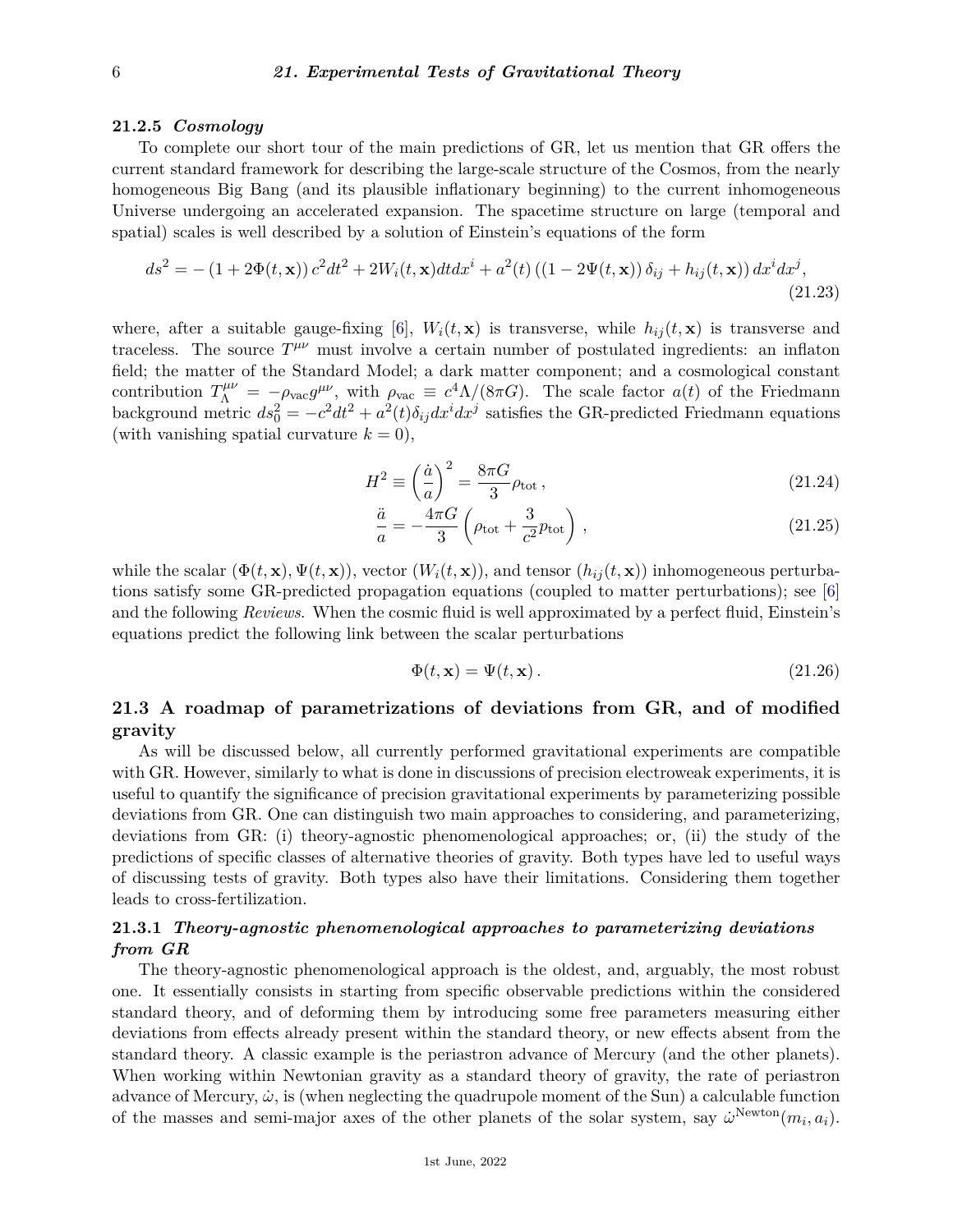However,  $\dot{\omega}$  is also a directly observable quantity, so that one can parameterize the periastron advance of Mercury by writing

$$
\dot{\omega}^{\text{obs}} = \dot{\omega}^{\text{Newton}}(m_i, a_i) + \Delta \dot{\omega} \,. \tag{21.27}
$$

Using other observable data to determine some "observed" values of the  $m_i$ 's and  $a_i$ 's, one can then measure the anomalous periastron precession *∆ω*˙ and see whether it is compatible with zero, or not. As is well-known, Leverrier used such a methodology and, in 1859, measured an anomalous periastron precession of about  $\Delta\omega \simeq 38$  arcsec/century (later re-estimated at 43 arcsec/century), which was explained in 1915 as a GR prediction. Let us discuss further examples of the use of such theory-agnostic approaches for discussing deviations from GR.

# **21.3.2** *Parameterized post-Newtonian (PPN) formalism.*

When considering the weak-field slow-motion limit appropriate to describing gravitational experiments in the solar system, it has been traditional to parameterize possible (long-range) deviations from the GR-predicted 1PN metric by introducing extra dimensionless coefficients in the various terms of the metric of Eq. (21.8). The minimal version of the parameterized post-Newtonian (PPN) formalism (essentially due to Eddington) involves only two parameters *β* and *γ*, namely

$$
g_{00} = -1 + \frac{2}{c^2}V - \frac{2\beta}{c^4}V^2 + O\left(\frac{1}{c^6}\right),\tag{21.28}
$$

$$
g_{0i} = -\frac{2(\gamma + 1)}{c^3}V_i + O\left(\frac{1}{c^5}\right),\tag{21.29}
$$

$$
g_{ij} = \delta_{ij} \left[ 1 + \frac{2\gamma}{c^2} V \right] + O\left(\frac{1}{c^4}\right) ,\qquad (21.30)
$$

with *V* and *V*<sub>*i*</sub> defined by Eq. (21.9), with the same vectorial source  $\sigma_i = \frac{T^{0i}}{c}$  $\frac{a}{c}$ , but a modified scalar source

$$
\sigma^{\rm PPN} = \frac{1}{c^2} \left( \left[ 1 + (3\gamma - 2\beta - 1) \frac{V}{c^2} \right] T^{00} + \gamma T^{ii} \right) . \tag{21.31}
$$

In GR,  $\beta^{GR} = 1$  and  $\gamma^{GR} = 1$ , so that deviations from GR are parameterized by  $\overline{\beta} = \beta - 1$ and  $\overline{\gamma} \equiv \gamma - 1$ . Richer versions of the PPN formalism (involving up to ten parameters) were developed in interaction with the study of classes of alternative theories of gravity [\[7,](#page-21-6)[8\]](#page-21-7). This led to parameterizing new types of contributions to the 1PN metric that are absent in the GR framework.

When deriving the 1PN-accurate dynamics of *N* point masses predicted by the PPN-modified metric, Eq. (21.28), one finds that the free Lagrangian is not modified (because we are considering here a Lorentz-invariant subclass of PPN metrics), while there are modifications of both the two-body Lagrangian,  $L^{(2)}$ , Eq. (21.13), and the three-body one,  $L^{(3)}$ , Eq. (21.14). More precisely, denoting  $\eta \equiv 4\overline{\beta} - \overline{\gamma}$ , the Newtonian interaction energy term in Eq. (21.13) is modified into  $G_{AB}m_Am_B/r_{AB}$ , with a body-dependent gravitational "constant"

$$
G_{AB} = G[1 + \eta (E_A^{\text{grav}} / m_A c^2 + E_B^{\text{grav}} / m_B c^2) + O(1/c^4)], \qquad (21.32)
$$

where  $E_A^{\text{grav}}$ <sup>grav</sup> denotes the gravitational binding energy of body *A*. In addition, there is the additional contribution  $+\overline{\gamma}(v_A - v_B)^2/c^2$  in the brackets on the right-hand side of  $L^{(2)}$ , Eq. (21.13). As for the three-body interaction term  $L^{(3)}$ , Eq. (21.14), it is modified by the overall factor  $1 + 2\overline{\beta}$ .

These results show how the introduction of the two minimal PPN deviation parameters  $\overline{\beta} \equiv \beta - 1$ and  $\overline{\gamma} \equiv \gamma - 1$  suffices to introduce many different observable effects. Some of them (the ones linked with  $\bar{\gamma}$ ) concern deviations at the linearized (one-graviton-exchange) level (and affect, for instance, light deflection and time-delay effects), while the deviation parameter *β* parameterizes effects linked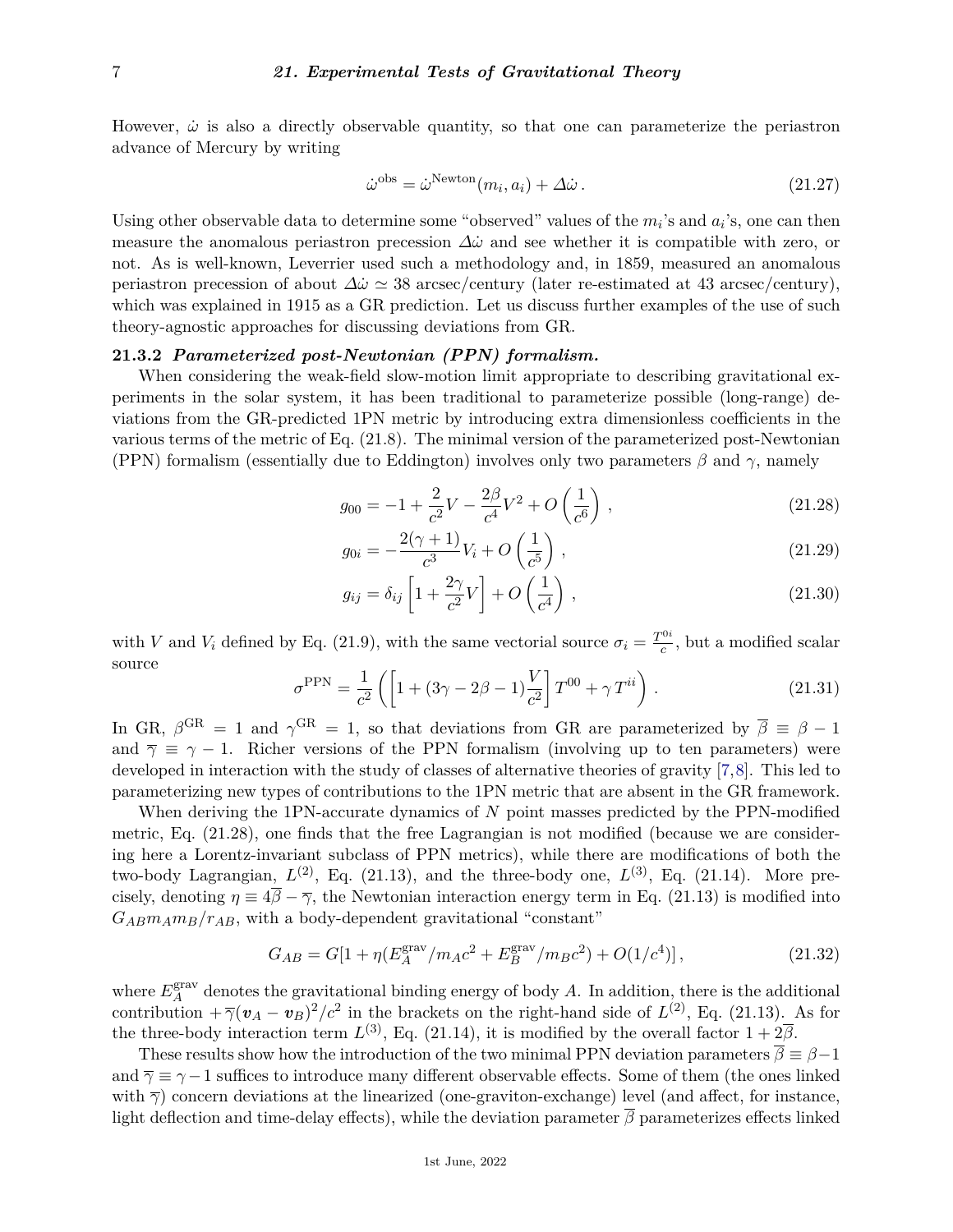to the cubic vertex of Einstein's gravity (and affects, for instance, periastron precession). Of particular interest is the fact that Eq. (21.32) shows that the combination  $\eta = 4\overline{\beta} - \overline{\gamma}$  parameterizes a violation of the Strong Equivalence Principle, because the gravitational interaction between selfgravitating bodies is seen to be influenced by the gravitational binding energy of each body [\[9\]](#page-21-8). As stated above, this effect is absent in GR (where  $\eta^{\text{GR}} = 0$ ). This is an example where the fact of contrasting GR with some deviations from it gives physical significance to a null effect in GR (namely the universality of free fall of self-gravitating bodies).

Finally, one can extend the PPN formalism by allowing for a slow, phenomenological time variation of Newton's constant:

$$
G(t) = G_0 \left[ 1 + \frac{\dot{G}_0}{G_0}(t - t_0) \right].
$$
 (21.33)

Here, one assumes that there exist units in which the masses,  $m_i$ , of elementary particles stay constant, and that *G* is measured in such units. A possible time variation of *G* then corresponds to a possible common variation of the dimensionless couplings  $Gm_i^2/(\hbar c)$ .

#### **21.3.3** *Parameterized post-Keplerian (PPK) formalism.*

The discovery of pulsars (*i.e.*, rotating neutron stars emitting a beam of radio noise) in gravitationally bound orbits [\[10,](#page-21-9) [11\]](#page-21-10) has given us our first experimental handle on a regime of relativistic gravity going significantly beyond the uniformly weak-field, and quasi-stationary regime of solar-system gravity. Binary pulsars allow us to probe some radiative effects, and also some strong-gravitational-field effects. In these systems, the finite speed of propagation of the gravitational interaction between the pulsar and its companion generates damping-like terms at order  $(v/c)^5$  in the equations of motion [\[12\]](#page-21-11). These damping forces are the local counterparts of the gravitational radiation emitted at infinity by the system ("gravitational radiation reaction"). They cause the binary orbit to shrink and its orbital period  $P<sub>b</sub>$  to decrease. The remarkable stability of pulsar clocks has allowed one to measure the corresponding very small orbital period decay  $\dot{P}_b \equiv dP_b/dt \sim -(v/c)^5 \sim -10^{-12}$ –10<sup>-14</sup> in several binary systems, thereby giving us a direct experimental handle on the propagation properties of the gravitational field. In addition, the large surface gravitational potential of a neutron star allows one to probe the quasi-static stronggravitational-field regime, as is discussed below.

It is possible to extract phenomenological (theory-independent) tests of gravity from binary pulsar data by using the parameterized post-Keplerian (PPK) formalism [\[13\]](#page-21-12). The basis of this formalism is the fact that, after correcting for the Earth's motion around the Sun and for the dispersion due to propagation in the interstellar plasma, the time of arrival of the *N*th pulse  $t<sub>N</sub>$ can be described by a generic, parameterized "timing formula" [\[13,](#page-21-12) [14\]](#page-21-13), whose functional form is common to the whole class of tensor-scalar gravitation theories:

$$
t_N - t_0 = F[T_N(\nu_p, \dot{\nu}_p, \ddot{\nu}_p); \{p^K\}; \{p^{PK}\}].
$$
 (21.34)

Here,  $T_N$  is the pulsar proper time corresponding to the *N*th turn given by  $N/2\pi = \nu_p T_N +$ 1  $\frac{1}{2}\dot{\nu}_p T_N^2 + \frac{1}{6}$  $\frac{1}{6} \nu_p T_N^3$  (with  $\nu_p \equiv 1/P_p$  the spin frequency of the pulsar, *etc.*),  $\{p^K\} = \{P_b, T_0, e, \omega_0, x\}$  is the set of "Keplerian" parameters (notably, orbital period  $P_b$ , eccentricity  $e$ , periastron longitude  $\omega_0$ and projected semi-major axis  $x = a \sin i/c$ , and  $\{p^{PK}\} = \{k, \gamma_{\text{tuning}}, P_b, r, s, \delta_\theta, \dot{e}, \dot{x}\}\$  denotes the set of (separately measurable) "post-Keplerian" parameters. Most important among these are: the fractional periastron advance per orbit  $k \equiv \omega P_b/2\pi$ ; a dimensionful time-dilation parameter  $\gamma_{\text{tuning}}$ ; the orbital period derivative  $\dot{P}_b$ ; and the "range" and "shape" parameters of the gravitational time delay caused by the companion, *r* and *s*.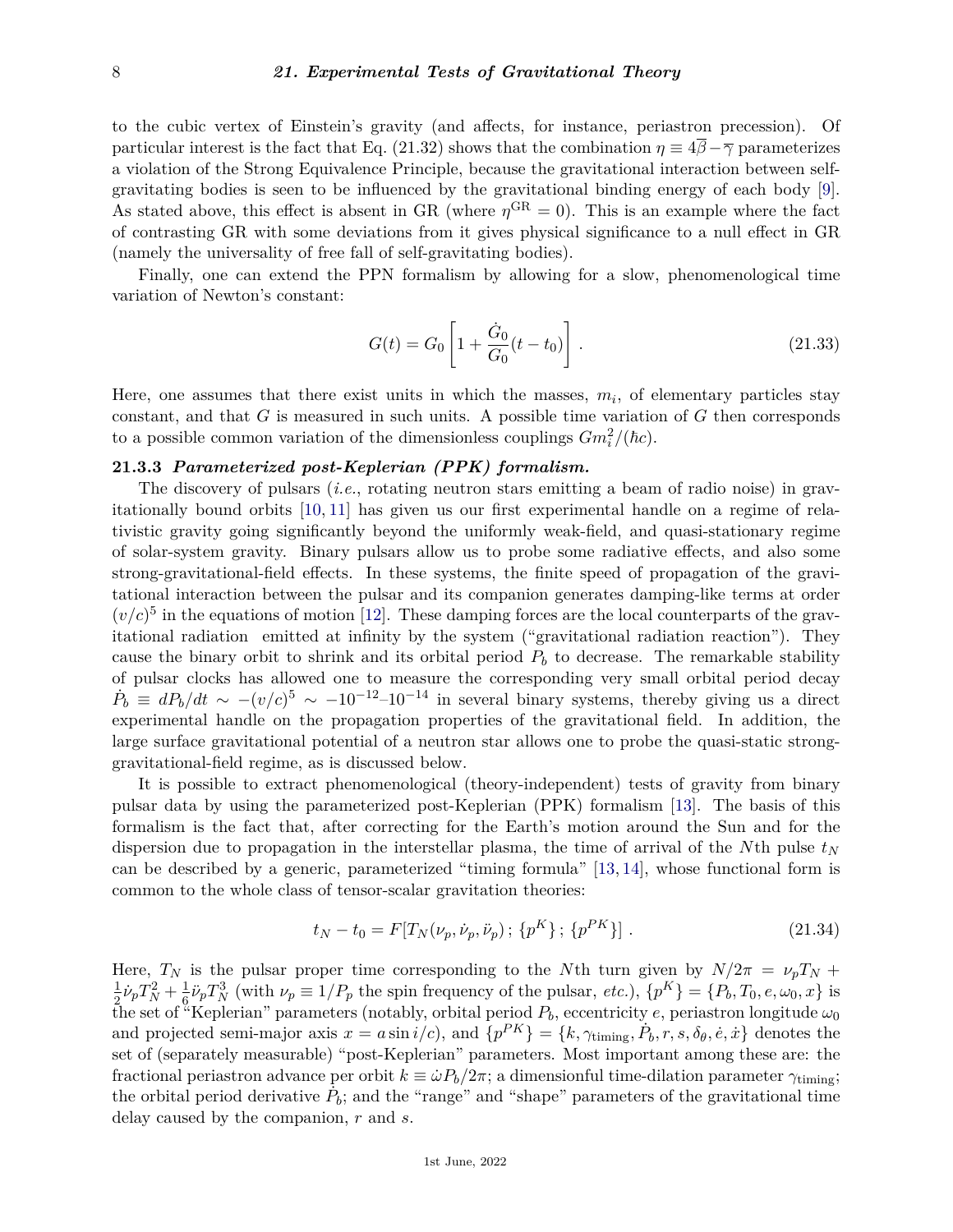### 9 *21. Experimental Tests of Gravitational Theory*

Without assuming any specific theory of gravity, one can phenomenologically analyze the data from any binary pulsar by least-squares fitting the observed sequence of pulse arrival times to the timing formula of Eq. (21.34). This fit yields the "measured" values of the parameters  $\{\nu_p, \dot{\nu}_p, \ddot{\nu}_p\}$ ,  $\{p^K\}$ ,  $\{p^{PK}\}$ . Now, each specific relativistic theory of gravity predicts that, for instance, *k*,  $\gamma$ <sub>timing</sub>,  $P_b$ ,  $r$ , and  $s$  (to quote parameters that have been successfully measured from some binary pulsar data) are some theory-dependent functions of the Keplerian parameters and of the (unknown) masses  $m_1$ ,  $m_2$  of the pulsar and its companion. For instance, in GR, one finds (with  $M \equiv m_1 + m_2$ ,  $n \equiv 2\pi/P_b$ ,

$$
k^{GR}(m_1, m_2) = 3(1 - e^2)^{-1} (GMn/c^3)^{2/3} ,
$$
  
\n
$$
\gamma_{\text{timing}}^{GR}(m_1, m_2) = en^{-1} (GMn/c^3)^{2/3} m_2(m_1 + 2m_2)/M^2 ,
$$
  
\n
$$
\dot{P}_b^{GR}(m_1, m_2) = -(192\pi/5)(1 - e^2)^{-7/2} \left(1 + \frac{73}{24}e^2 + \frac{37}{96}e^4\right)
$$
  
\n
$$
\times (GMn/c^3)^{5/3} m_1 m_2/M^2 ,
$$
  
\n
$$
r^{GR}(m_1, m_2) = Gm_2/c^3 ,
$$
  
\n
$$
s^{GR}(m_1, m_2) = nx (GMn/c^3)^{-1/3} M/m_2 .
$$
\n(21.35)

In alternative gravity theories each of the functions  $k^{\text{theory}}(m_1, m_2)$ ,  $\gamma^{\text{theory}}_{\text{tuning}}(m_1, m_2)$ ,  $\dot{P}_b^{\text{theory}}$  $b_b^{\text{theory}}(m_1, m_2),$ *etc.*, is modified by quasi-static strong field effects (associated with the self-gravities of the pulsar and its companion), while the particular function  $\dot{P}_h^{\text{theory}}$  $b_b^{\text{theory}}(m_1, m_2)$  is further modified by radiative effects [\[15–](#page-21-14)[18\]](#page-22-0). If one measures  $N > 2$  PPK parameters from the data of a specific binary pulsar, these *N* measurements determine, for each given theory, *N* curves (defined by the *N* equations  $k_i^{\text{theory}}$  $i_i^{\text{theory}}(m_1, m_2) = k_i^{\text{obs}}$ ) in the two-dimensional mass plane  $(m_1, m_2)$ . This yields  $N - 2$  tests of the specified theory, according to whether the *N* curves (or strips) have one point in common, as they should.

## **21.3.4** *Parameterized-post-Friedmannian (PPF) formalisms.*

We have recalled above that, in GR, the two functions,  $\Phi(t, \mathbf{x})$ , and  $\Psi(t, \mathbf{x})$ , parameterizing (in the "longitudinal gauge") the scalar perturbations of the background Friedmann metric are related (in absence of anisotropic stresses) by Eq. (21.26). Several authors [\[19–](#page-22-1)[28\]](#page-22-2) have defined various types of parameterized-post-Friedmannian (PPF) formalisms involving (generally space and time dependent) phenomenological parameters. The simplest versions of these formalisms involve two phenomenological parameters measuring: (i) the ratio between  $\Phi(t, \mathbf{x})$ , and  $\Psi(t, \mathbf{x})$ , say (using a parametrization which parallels the usual PPN parametrization)

$$
\Psi(t, \mathbf{x}) = \gamma_{\text{cosmo}}(t, \mathbf{x}) \Phi(t, \mathbf{x});
$$
\n(21.36)

and (ii) the effective gravitational constant entering the Poisson equation for  $\Phi(t, \mathbf{x})$ , say

$$
\Delta\Phi(t, \mathbf{x}) = 4\pi G_{\Phi}(t, \mathbf{x})\delta\rho(t, \mathbf{x}). \tag{21.37}
$$

However, the peculiarities of cosmological observables limit the domain of applicability of such phenomenological approaches [\[26\]](#page-22-3) (notably because the strong dependence of cosmological probes on epochs and scales obliges one to rely on specific parameterizations of the functions  $\gamma_{\text{cosmo}}(t, \mathbf{x})$ and  $G_{\Phi}(t, \mathbf{x})$ , *e.g.*, [\[25,](#page-22-4) [28\]](#page-22-2)). Approaches based on specific classes of modified-gravity theories allow for a more complete treatment involving, in principle, all existing cosmological observables: Big Bang nucleosynthesis, cosmic microwave background, large-scale structure, Hubble diagram,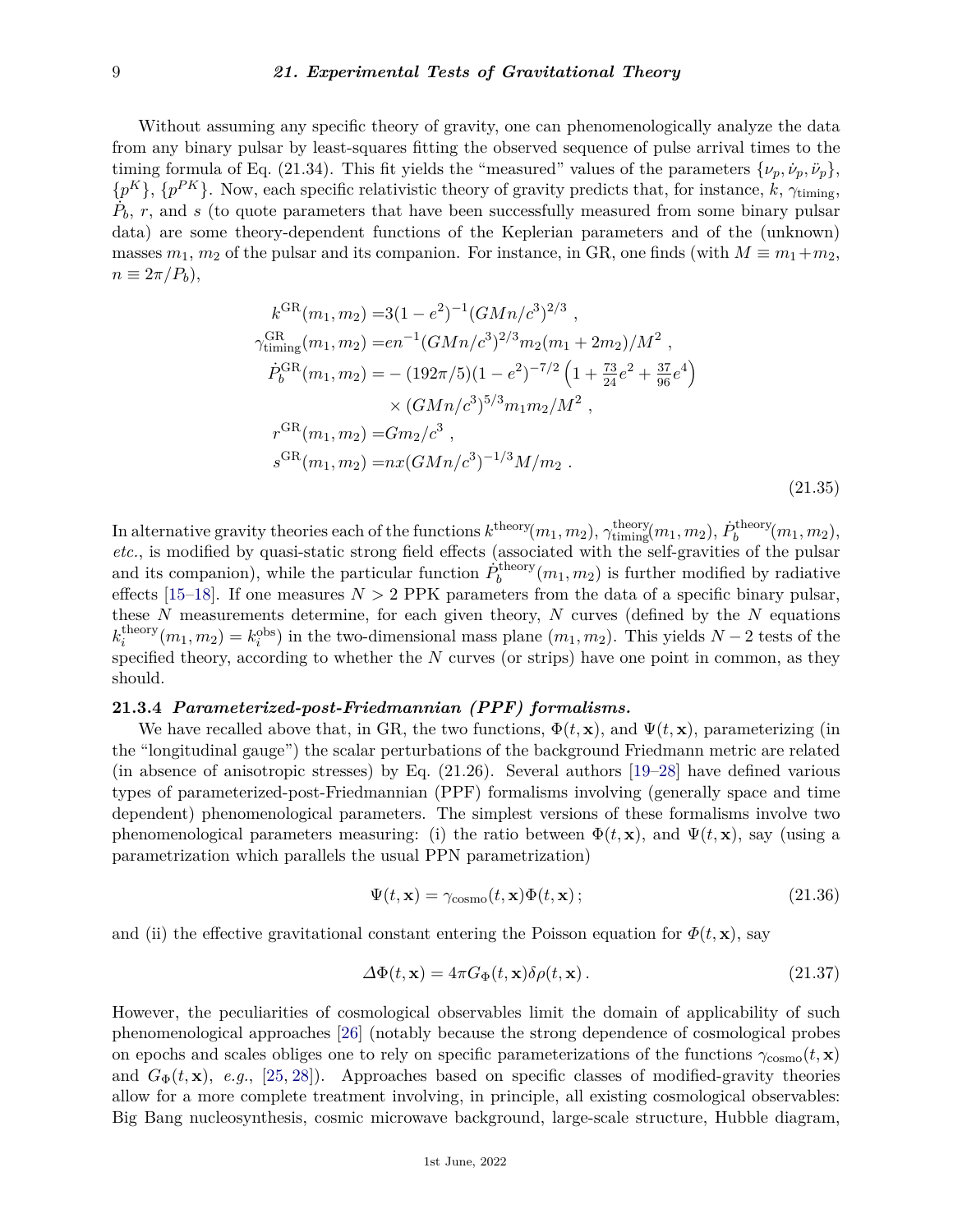weak lensing, etc. Discussing the current cosmological tests using either such PPF formalisms, or comparisons with the predictions of modified-gravity theories, is beyond the scope of this review. See [\[29\]](#page-22-5) for a comprehensive recent discussion. The bottom line is that all present cosmological data have been found to be compatible with GR (within the Friedmann-Lemaître-based ΛCDM model). Beyond the quantitative limits on various parameterized theoretical models [\[29\]](#page-22-5), one should remember the striking (strong-field-type) qualitative verification of GR embodied in the fact that relativistic cosmological models give an accurate picture of the Universe over a period during which the spatial metric has been blown up by a gigantic factor, say  $(1+z)^2 \sim 10^{19}$  between Big Bang nucleosynthesis and now.

# **21.3.5** *Various phenomenological tests of GR from gravitational wave (GW) data*

The observation by the US-based Laser Interferometer Gravitational-wave Observatory (LIGO), later joined by the Europe-based Virgo detector, of gravitational-wave (GW) signals [\[30–](#page-22-6)[34\]](#page-22-7), has opened up a novel testing ground for relativistic gravity. The first two observing runs of the LIGO-Virgo Collaboration (LVC) have led to the detection of GW signals from ten binary black-hole coalescences, and one binary neutron-star merger [\[35\]](#page-22-8). The first six months of the third observing run have led to the detection of thirty nine additional GW candidate events with a false-alarm rate smaller than two per year [\[36\]](#page-22-9).

Several approaches have been used to either test consistency with GR, or to look for special types of possible deviations. Making accurate predictions for GW signals from coalescing black holes within GR took years of both analytical [\[37,](#page-22-10) [38\]](#page-22-11) and numerical [\[39\]](#page-22-12) work. Some works have started (both analytically [\[15,](#page-21-14) [40–](#page-22-13)[44\]](#page-22-14) and numerically [\[45–](#page-22-15)[47\]](#page-22-16)) to derive the corresponding predictions within some modified-gravity theories. Phenomenological approaches are very useful for parameterizing general, conceivable deviations from GR when analyzing the GW signals emitted by coalescing black holes or neutron stars.

A first phenomenological, global consistency test simply consists of measuring the noise-weighted correlation  $\mathcal C$  between each detected strain signal and the corresponding best-fit GR-predicted waveform.  $\mathcal{C}^{\text{obs}}$  should be equal to 1, modulo statistical (and/or systematic) errors.

Various other phenomenological tests of the structure of the GR-predicted waveforms emitted by coalescing compact binaries have been suggested. One general idea [\[48–](#page-22-17)[50\]](#page-23-0) (dubbed "parameterized post-Einsteinian formalism" in [\[51\]](#page-23-1)) is to modify the GR-predicted Fourier-domain value *ψ*(*f*) of the phase of black-hole coalescence GW signals  $h(f) = A(f)e^{i\psi(f)}$  by introducing GR-deviation parameters, say

$$
\psi(f) = \sum_{i} \left[ p_i^{\text{GR,NS}}(m_1, m_2)(1 + \delta \hat{p}_i) + p_i^{\text{GR, S}}(m_1, m_2, S_1, S_2) \right] u_i(f). \tag{21.38}
$$

Here, the  $u_i(f)$ 's define a basis of functions of the GW frequency f, and the superscript NS refers to the nonspinning contribution, while the superscript S refers to the spinning one. Such a GR-modification directly applies to the phenomenological representation [\[52\]](#page-23-2) of  $\psi(f)$ , and can be generalized to any waveform model by adding the non-GR phase term  $\sum_i p_i^{\text{GR,NS}}$  $\hat{p}_i^{\text{GR,NS}}(m_1, m_2) \delta \hat{p}_i u_i(f)$ to the corresponding GR-predicted Fourier-domain phase  $\psi(f)$  [\[53\]](#page-23-3). For instance, the leadingorder (LO), quadrupolar term in the GR phase evolution during the early inspiral corresponds to  $u_0(f) = f^{-5/3}$  and  $p_0^{\text{GR}} = \frac{3(m_1 + m_2)^2}{128m_1m_2}$  $\frac{(m_1+m_2)^2}{128m_1m_2}(\pi G(m_1+m_2)/c^3)^{-5/3}$ , while the next-to-leading-order (NLO) term is a  $O(v^2/c^2)$  correction  $p_2^{\text{GR}}u_2(f)$  with  $u_2(f) = f^{-1}$ . In the phenomenological model [\[52\]](#page-23-2) these terms (as well as the other inspiral contributions) are cut-off beyond the frequency  $G(m_1 + m_2)f/c^3 = 0.018.$ 

Each dimensionless parameter  $\delta \hat{p}_i$  introduces a fractional deviation from the corresponding individual phasing GR effect having the frequency dependence  $u_i(f)$ , and can, in principle, be extracted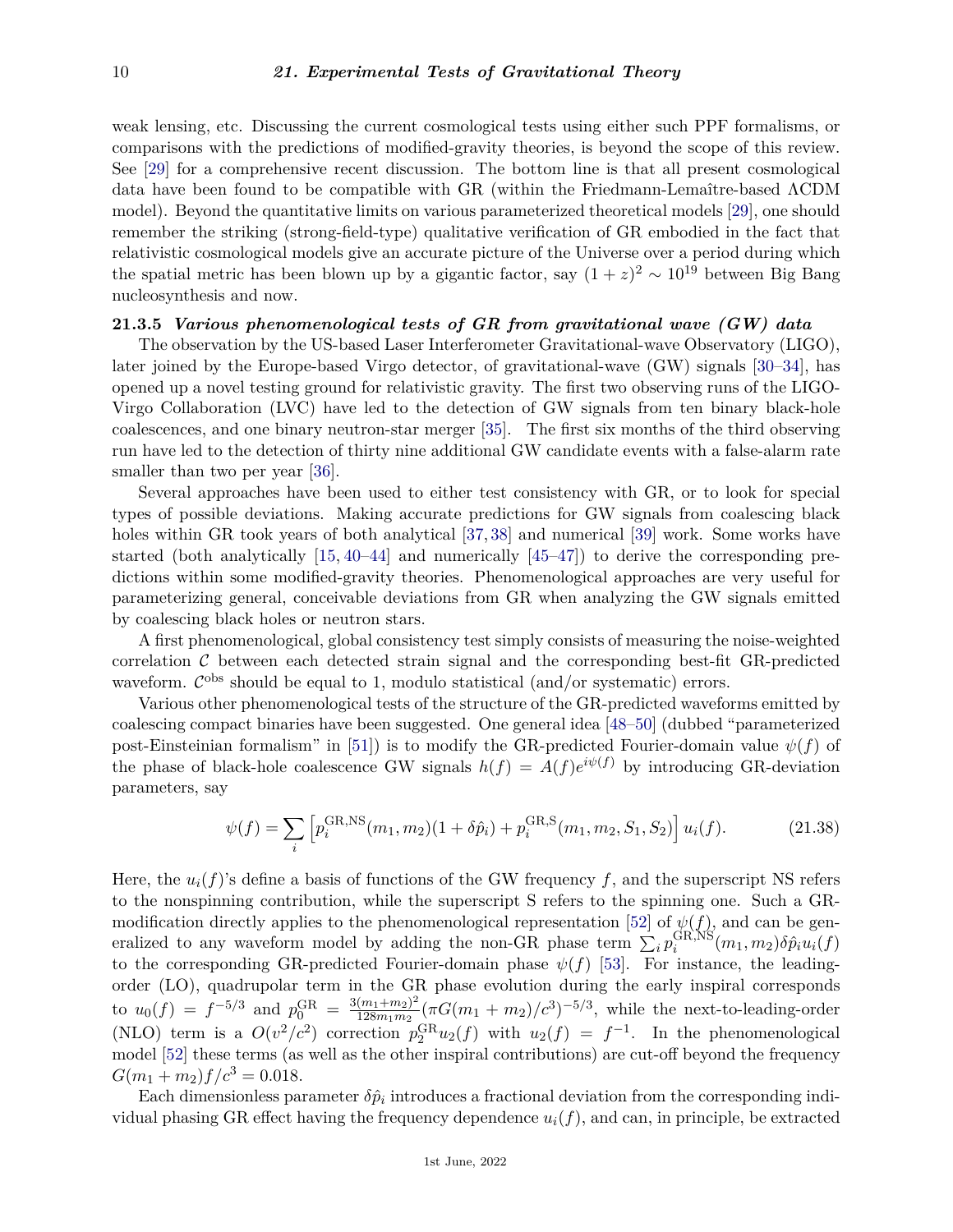by fitting the inspiral part of the observed waveform to the deformed template of Eq. (21.38). However, one must also use this deformed template for simultaneously extracting the values of  $m_1, m_2, S_1$ , and  $S_2$ . Together with signal-to-noise ratio (SNR) considerations, and parametercorrelation issues, this limits the applicability of such a test to introducing only one deformation parameter  $\delta \hat{p}_i$  at a time. A particularly meaningful test [\[48\]](#page-22-17) is to leave undeformed the LO and NLO terms  $p_0^{\text{GR}}u_0(f) + p_2^{\text{GR}}u_2(f)$  and to vary the third coefficient  $p_3$  parameterizing the next, "GW tail"-related  $O(v^3/c^3)$  correction, with  $u_3(f) = f^{-2/3}$ . Another well-motivated test [\[51\]](#page-23-1) is to introduce a new coefficient  $\delta \hat{p}_{-2}$ , which is absent in GR, and which parameterizes an  $O((\frac{v}{c})^{-2})$ fractional correction to the LO, quadrupolar term, thereby allowing for a possible dipolar GW flux (indeed, dipolar GW radiation generally exists in theories containing scalar excitations). As  $p_{-2}^{\text{GR}}$ vanishes,  $\delta \hat{p}_{-2}$  is added as an absolute deviation, scaled by the LO term  $p_0^{\text{GR}}$ .

The coalescence of two black holes, or of a black hole and a neutron star (or of two heavy-enough neutron stars) leads to the formation of a black hole that is initially formed in a perturbed state. The relaxation of the latter perturbed black hole into its stationary, equilibrium state leads to the emission of characteristic (rapidly decaying) ringing GW modes (a.k.a. quasi-normal modes) [\[54,](#page-23-4)[55\]](#page-23-5), whose frequencies and decay times are functions of the mass  $(M_f)$  and spin  $(S_f \equiv GM_f^2 a_f/c)$  of the final black hole, say

$$
\omega_a = (c^3/GM_f)[2\pi \hat{f}_a^{\text{QNM}}(a_f) - i/\hat{\tau}_a^{\text{QNM}}(a_f)],
$$
\n(21.39)

where  $a = 1, 2, \ldots$  labels the various ringing modes, starting from the least-damped one. In principle, if the SNR is large enough, one can directly test for the presence of one or several of these modes in the post-merger signal, and measure both  $\text{Re}(\omega_a)$  and  $\text{Im}(\omega_a)$  in a theory-independent way. These phenomenological measurements then lead to null tests of GR, from which one can extract theoretical information about eventual deviations from GR [\[56,](#page-23-6) [57\]](#page-23-7).

As recalled above, GR predicts that GWs propagate (in vacuum) at exactly the same speed as light (*i.e.*, they have the same dispersion law  $g^{\mu\nu}k_{\mu}k_{\nu}=0$  in curved spacetime). Deviations from such a universal, scale-free dispersion law can be phenomenologically parameterized in several ways. If one phenomenologically assumes that the graviton dispersion law includes a mass term, say  $g^{\mu\nu}k_{\mu}k_{\nu} + m_g^2/\hbar^2 = 0$ , or some more general type of frequency-dependent modification, such changes affect the phasing of the inspiral GW signal and can be directly tested [\[58\]](#page-23-8). When one observes *both* GWs and electromagnetic waves emitted by the same system, one can also directly test whether both types of waves propagate in the same way.

Let us now present some examples of theory-dependent discussions of experimental tests based on considering specific classes of alternative theories. The most conservative deviations from Einstein's pure spin-2 theory are defined by adding new, bosonic, light or massless, macroscopically coupled fields.

### **21.3.6** *Gravity tests within classes of tensor-scalar theories of gravity*

The possible existence of new gravitational-strength couplings leading to deviations from Einsteinian (and Newtonian) gravity has been suggested by many natural extensions of GR, starting with the classic Kaluza-Klein idea, and continuing up to now with the study of extended supergravity theories, and of (super-)string theory. In particular, a recurrent suggestion of such theories (which dates back to pioneering work by Jordan, and by Fierz [\[59\]](#page-23-9)) is the existence of a scalar field  $\varphi$  coupled both to the scalar curvature *R* and to the various  $F_{\mu\nu}^{a}$  gauge-field actions. Such fields ("dilaton" or "moduli") generically appear in string theory and are massless at the tree-level, but could acquire a self-interaction potential  $V(\varphi)$  beyond the tree-level.

The exchange of such a dilaton-like field leads to several types of observational deviations from GR. For experimental limits on the gravitational inverse-square-law (down to the micrometer range)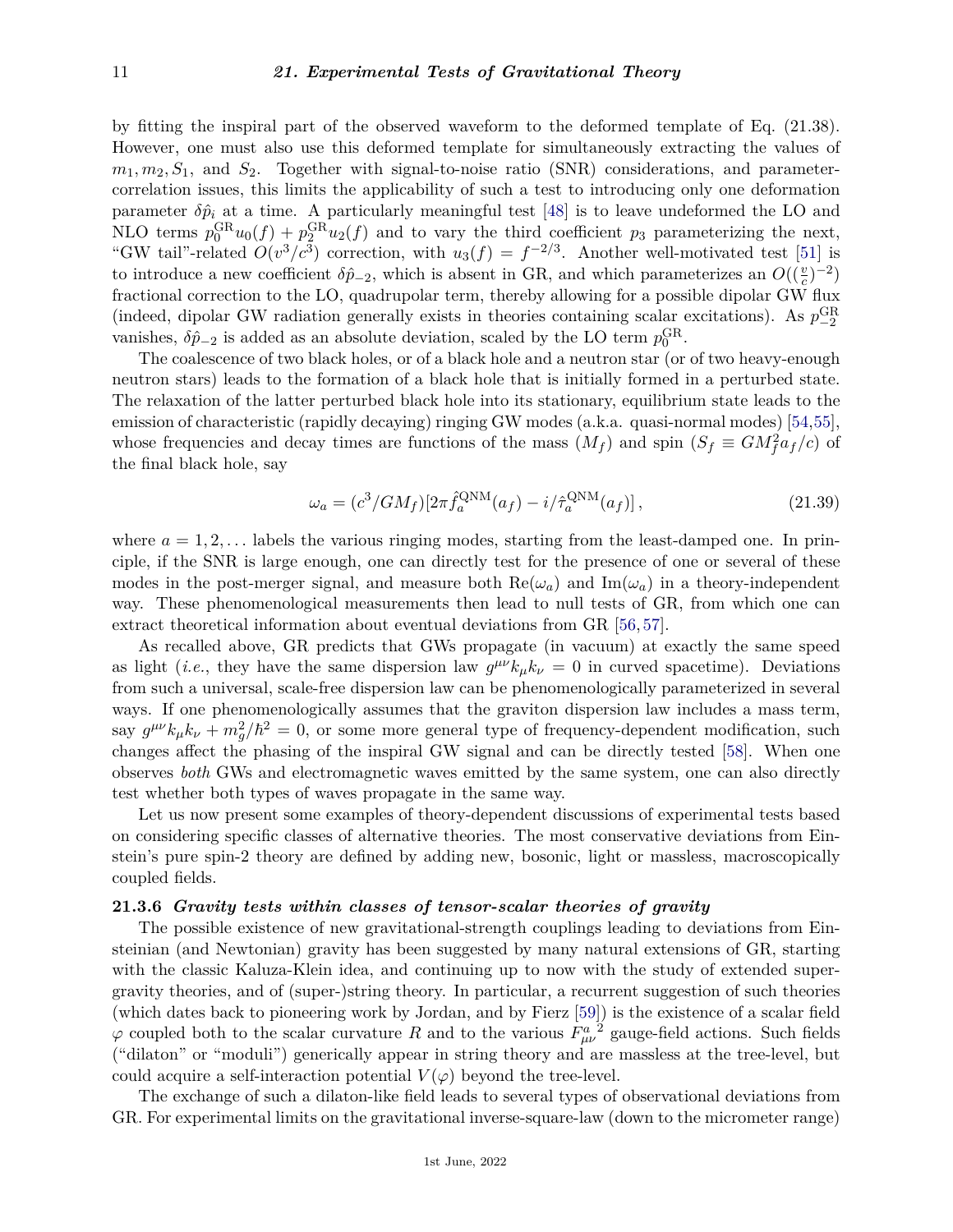see Refs. [\[60](#page-23-10)[–64\]](#page-23-11). If the potential  $V(\varphi)$  is zero or negligible for the considered range, the coupling of  $\varphi$  to  $F_{\mu\nu}^a$ <sup>2</sup> leads to apparent violations of the weak equivalence principle, with rather specific composition-dependence [\[65\]](#page-23-12). Next, when neglecting the fractionally small composition-dependent effects, such a field approximately couples to the trace of the energy-momentum tensor  $T = g_{\mu\nu}T^{\mu\nu}$ . The most general such theory contains (after suitable field redefinitions) two arbitrary functions of the scalar field, namely the self-interaction potential  $V(\varphi)$ , and a matter-coupling function  $a(\varphi)$ :

$$
\mathcal{L}_{\text{tot}}[g_{\mu\nu}, \varphi, \psi, A_{\mu}, H] = \frac{c^4}{16\pi G_*} \sqrt{g} (R(g_{\mu\nu}) - 2g^{\mu\nu} \partial_{\mu}\varphi \partial_{\nu}\varphi) \n- \sqrt{g}V(\varphi) + \mathcal{L}_{\text{SM}}[\psi, A_{\mu}, H, \tilde{g}_{\mu\nu}].
$$
\n(21.40)

Here *G*<sup>∗</sup> is a "bare" Newton constant, and the Standard Model matter is coupled not to the "Einstein" (pure spin-2) metric *gµν*, but to the conformally related ("Jordan-Fierz") metric

$$
\widetilde{g}_{\mu\nu} = \exp(2a(\varphi))g_{\mu\nu}.
$$
\n(21.41)

The scalar field equation

$$
\Box_g \varphi = \frac{4\pi G}{c^4} \left( -\alpha(\varphi)T + \frac{\partial V(\varphi)}{\partial \varphi} \right), \qquad (21.42)
$$

features

$$
\alpha(\varphi) \equiv \partial a(\varphi) / \partial \varphi \,, \tag{21.43}
$$

as the basic (field-dependent) coupling between  $\varphi$  and matter [\[15,](#page-21-14)[66\]](#page-23-13). The best-known, special case of these theories is the one-parameter  $(\omega)$  Jordan-Fierz-Brans-Dicke theory [\[67\]](#page-23-14), with  $V(\varphi) = 0$ and  $a(\varphi) = \alpha_0 \varphi$ , leading to a field-independent coupling  $\alpha(\varphi) = \alpha_0$  (with  $\alpha_0^2 = 1/(2\omega + 3)$ ). More generally, if we consider the massless theories  $(V(\varphi) = 0)$  with arbitrary (non-linear) coupling function  $a(\varphi)$ , they modify Einstein's predictions in the weak-field slow-motion limit appropriate to describing gravitational experiments in the solar system (1PN approximation) only through the appearance of exactly the same two "post-Einstein" dimensionless parameters  $\overline{\gamma} = \gamma - 1$  and  $\overline{\beta} = \beta - 1$  that entered the minimal (Eddington) PPN formalism presented above. However, we now have the following theoretical expressions relating the latter phenomenological parameters to the coupling functions entering the tensor-scalar action Eq. (21.40):

$$
\overline{\gamma} = -2 \frac{\alpha_0^2}{1 + \alpha_0^2};
$$
\n(21.44)

$$
\overline{\beta} = +\frac{1}{2} \frac{\beta_0 \alpha_0^2}{(1 + \alpha_0^2)^2} \,. \tag{21.45}
$$

Here  $\alpha_0 \equiv \alpha(\varphi_0)$ , and  $\beta_0 \equiv \partial \alpha(\varphi_0)/\partial \varphi_0$ , with  $\varphi_0$  denoting the vacuum expectation value (VEV) of  $\varphi$  around the solar system. In addition, the observable value  $G^{\text{obs}}$  of the gravitational constant is found to be field-dependent and given (at a place where  $\varphi = \varphi_0$ ) by

$$
G^{\rm obs} = G(\varphi_0) \equiv G_* \exp[2a(\varphi_0)](1 + \alpha_0^2). \tag{21.46}
$$

This makes it clear that the parameter  $\overline{\gamma}$  is the basic post-Einstein parameter, which measures the admixture of an additional field (here a spin-0 field) to the pure spin-2 GR. One also sees how the parameter  $\bar{\beta}$  is linked to non-linear effects (here coupling terms  $\beta_0(\varphi - \varphi_0)^2 T$  in the action), and how the Nordtvedt parameter  $\eta = 4\overline{\beta} - \overline{\gamma}$  is related to the field-dependence of *G*<sup>obs</sup>  $(\eta = (\alpha_0/(1 + \alpha_0^2))\partial \ln G(\varphi_0)/\partial \varphi_0).$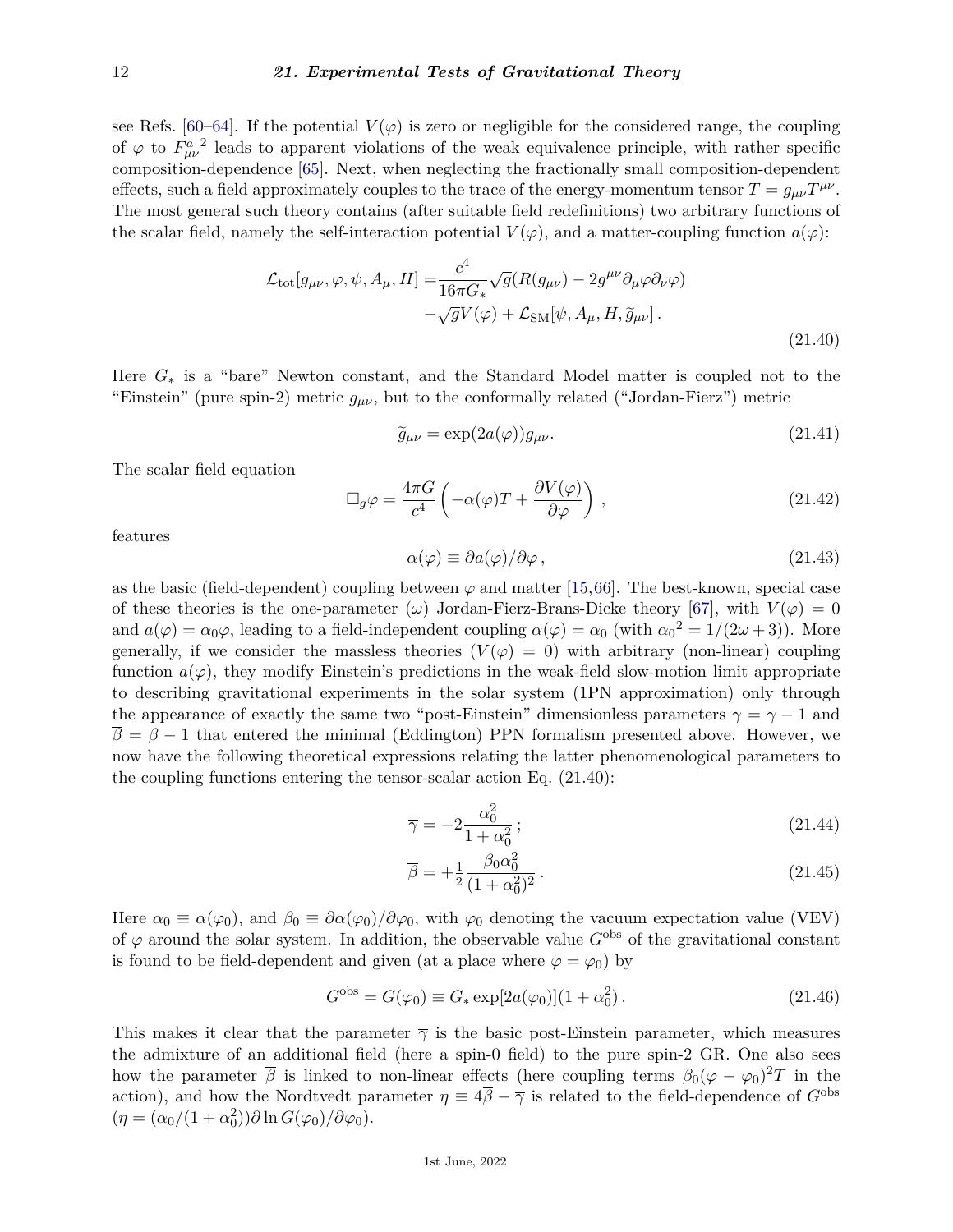The advantage of a theory-dependent approach, such as Eq. (21.40), over the phenomenological minimal PPN approach of Eq. (21.28), is that it allows one to consistently predict the observational deviations from GR in all possible gravity regimes: the quasi-stationary weak-field regime; the wavelike weak-field regime; the strong-field regime; the cosmological regime, etc. All such observational deviations can be consistently worked out once one chooses specific forms of the coupling function  $a(\varphi)$ , and of  $V(\varphi)$ . The simple choice of a two-parameter quadratic coupling function, say  $a(\varphi) = \alpha_0(\varphi - \varphi_0) + \frac{1}{2}\beta_0(\varphi - \varphi_0)^2$ , has been found useful for describing many possible observable deviations from GR.

The observable consequences for binary pulsar observations of the strong-field and radiative effects linked to the coupling to  $\varphi$  have been explicitly worked out in Refs. [\[15,](#page-21-14)[43\]](#page-22-18) in the case where  $\varphi$  is massless (see Ref. [\[68\]](#page-23-15) for the case where  $\varphi$  is massive). In particular, the strong-field nature of the pulsar tests is demonstrated by the fact that some tensor-scalar theories can be as close as desired to GR in the weak-field regime of the solar-system (*i.e.*, *γ* and *β* can be as small as desired, or even exactly zero), while developing (via a "spontaneous scalarization" mechanism) differences of order unity with GR in binary pulsar experiments [\[17,](#page-21-15) [18\]](#page-22-0).

## **21.3.7** *Attractor and screening mechanisms in modified gravity*

As will follow from the discussion of experimental data below, the comparison between the predictions of general massless tensor-scalar theories and current data shows that the basic coupling parameter  $\alpha_0$  must be tuned to a small value (especially when allowing for composition-dependent effects). This raises the issue of the naturalness of such small coupling parameters. It has been shown in this respect that, in many tensor-scalar theories, there is an *attractor mechanism* by which the cosmological evolution naturally drives the VEV  $\varphi_0(t)$  towards a value for which the coupling parameter  $\alpha_0 = \alpha(\varphi_0)$  vanishes, thereby making it natural to expect only small deviations from GR (at least for the weak-field regime) at our current cosmological epoch [\[69,](#page-23-16) [70\]](#page-23-17).

There are other theoretical mechanisms (generically called "screening mechanisms") that could explain why a theory of gravity whose theoretical content significantly differs from that of GR could naturally pass all the stringent, GR-compatible experimental limits that will be discussed below. In particular, when considering a self-interacting scalar field  $(V(\varphi) \neq 0)$ , the interplay between the two terms on the right-hand side of Eq. (21.42) tends to drive the local VEV  $\varphi_0$  of  $\varphi$  to a density-dependent value. In turn, this leads to a corresponding density-dependent effective  $\text{mass } m_0(\varphi_0) = \sqrt{4\pi G \partial^2 V(\varphi_0) / \partial \varphi_0^2}$  of the  $\varphi$  field, and to density-dependent matter couplings [\[71\]](#page-23-18). Various choices of the functions  $V(\varphi)$  and  $a(\varphi)$  can then reduce the  $\varphi$ -induced deviations from GR in dense environments while still allowing for significant deviations in different (*e.g.*, cosmological) regimes [\[72](#page-23-19)[–76\]](#page-23-20).

Other screening mechanisms have been invoked, based on an environment dependence mediated by (first or second) derivatives of a scalar degree of freedom. Roughly speaking, such mechanisms involve a (possibly effective) scalar degree of freedom  $\varphi$  that satisfies a field equation that is more general than Eq. (21.42) in that the left-hand side,  $\Box_g \varphi$ , is replaced by a non-linear function of  $\varphi$ , *∂ϕ* and *∂* <sup>2</sup>*ϕ*. The presence of non-linear derivative self-interactions of *ϕ* can weaken the effective coupling of  $\varphi$  to matter. A simple toy-model showing this weakening would be to replace Eq. (21.42) by an equation of the form

$$
Z(\varphi, \partial \varphi, \partial^2 \varphi) \Box_g \varphi = \frac{4\pi G}{c^4} \left( -\alpha(\varphi)T + \frac{\partial V(\varphi)}{\partial \varphi} \right).
$$
 (21.47)

Such an equation is equivalent, at a first level of approximation, to replacing the gravitational constant *G* entering Eq. (21.42) by  $G_{\text{eff}}(\varphi_0, \partial \varphi_0, \partial^2 \varphi_0) \equiv G/Z_0$ , where  $Z_0 \equiv Z(\varphi_0, \partial \varphi_0, \partial^2 \varphi_0)$ . This has a screening effect if  $Z_0 \gg 1$ . Indeed, the replacement  $G \to G_{\text{eff}}$  diminishes the strength of the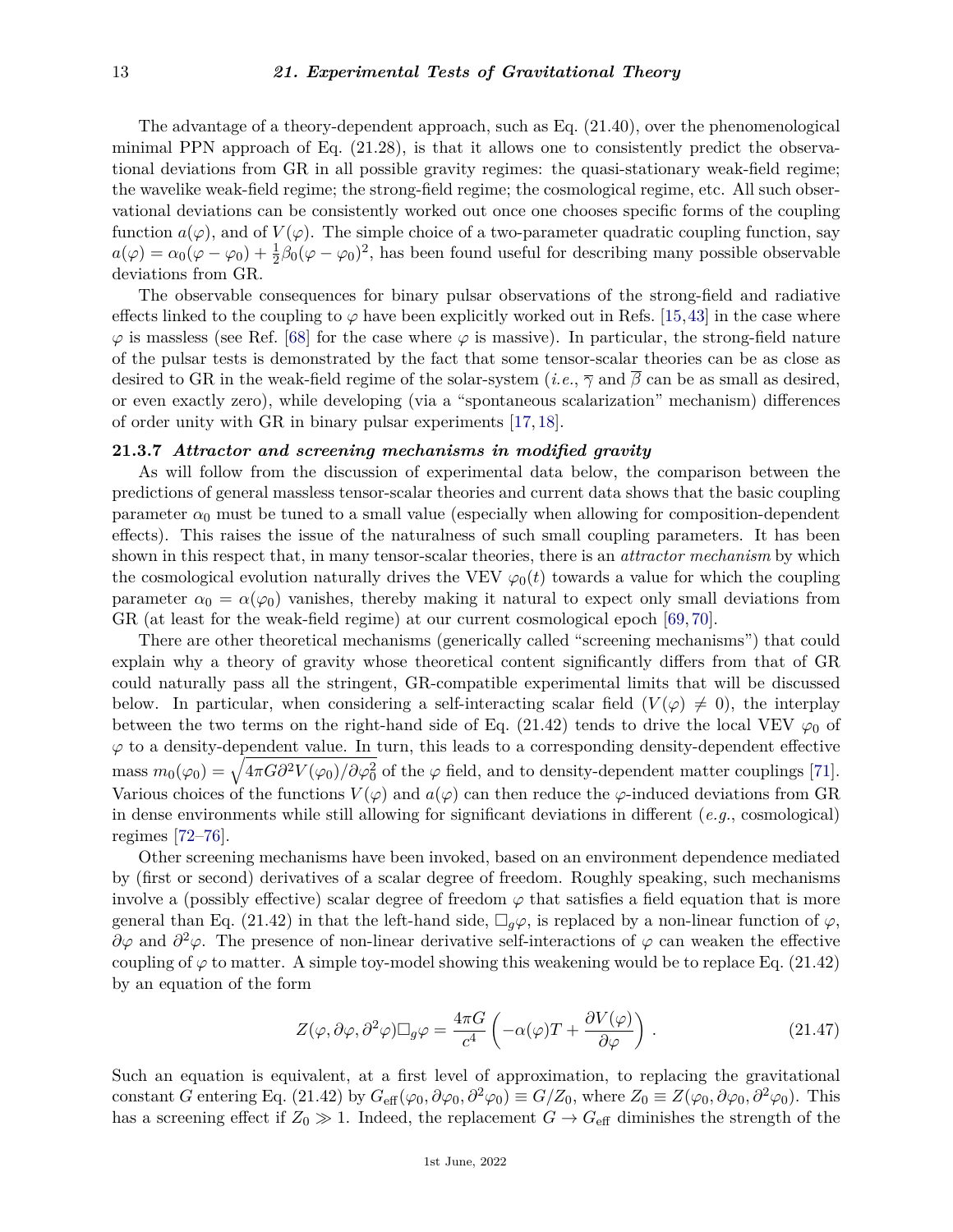interaction potential due to  $\varphi$  exchange by a factor of  $1/Z_0$ . In addition, the range of this interaction is also affected:  $m_0(\varphi_0) = \sqrt{4\pi G \partial^2 V(\varphi_0) / \partial \varphi_0^2} \rightarrow m_{0\text{eff}}(\varphi_0, \partial \varphi_0, \partial^2 \varphi_0) = \sqrt{4\pi G_{\text{eff}} \partial^2 V(\varphi_0) / \partial \varphi_0^2} =$  $Z_0^{-1/2}m_0.$ 

Screening mechanisms based on such non-linear derivative self-interactions are often referred to as being "Vainshtein-like" because a similar mechanism was first invoked in Ref. [\[77\]](#page-23-21) as a conjectural way to ensure that the extra degrees of freedom associated with a massive (rather than massless) graviton become effectively weakly coupled to matter within a large domain around gravitational sources. Here, one is considering massive deformations of the massless spin-2 metric field of GR by a very small mass, possibly of cosmological scale:  $m_q \sim \hbar H_0 \sim 10^{-33}$  eV. The construction of ghost-free potential terms for a spin-2 field has turned out to be a delicate matter [\[78\]](#page-23-22). The phenomenology of a very-low-mass graviton is still partly uncontrolled, both because of the unknown extent to which the Vainshtein screening is really active, and because of subtle constraints linked to an eventual UV completion of the theory beyond the unusually low energy scale where it becomes strongly coupled:

$$
A_{\text{strong coupling}} \sim (M_{\text{Planck}} m_0^2)^{1/3} \sim 10^{-13} \left(\frac{m_0}{\hbar H_0}\right)^{2/3} \text{ eV} \,. \tag{21.48}
$$

The search for modified gravity theories incorporating an extra scalar degree of freedom potentially able to yield a Vainshtein-like screening led to writing down the following general class of tensor-scalar Lagrangian [\[79,](#page-23-23) [80\]](#page-23-24):

$$
L_{\text{tot}}[g_{\mu\nu}, \varphi, \psi] = G_2(\varphi, X) - G_3(\varphi, X)\Box_g \varphi + G_4(\varphi, X)R
$$
  
+
$$
G_{4X}(\varphi, X)[(\Box_g \varphi)^2 - \varphi^{\mu\nu}\varphi_{\mu\nu}]
$$
  
+
$$
G_5(\varphi, X)G^{\mu\nu}\varphi_{\mu\nu} - \frac{1}{6}G_{5X}(\varphi, X)[(\Box_g \varphi)^3
$$
  
-
$$
3\Box_g \varphi \varphi^{\mu\nu} + 2\varphi_{\mu\nu}\varphi^{\mu\lambda}\varphi_{\lambda}^{\nu}] + L_{\text{matter}}[g_{\mu\nu}, \psi].
$$
\n(21.49)

Here  $g_{\mu\nu}$  denotes the matter-coupled metric,  $X = -\frac{1}{2}g^{\mu\nu}\partial_{\mu}\varphi\partial_{\nu}\varphi$ ,  $\varphi_{\mu\nu} \equiv \nabla_{\mu}\nabla_{\nu}\varphi$ ,  $G^{\mu\nu} \equiv R^{\mu\nu} \frac{1}{2}Rg^{\mu\nu}$ , and the various coefficients  $G_n(\varphi, X)$  are arbitrary functions of two variables (with  $G_{nX} \equiv$ *∂G<sub>n</sub>*/∂X). The field equations derived from the Lagrangian of Eq. (21.49) are only of second order in derivatives in spite of the non-linear structure of  $L_{\text{tot}}$ . This implies that the tensor-scalar theories defined by Eq. (21.49) feature three degrees of freedom, corresponding to a massless spin-2 excitation (GW) and a spin-0 excitation. Contrary to the simpler tensor-scalar theories of Eq. (21.40), it is found that the speed of propagation of GWs implied by Eq. (21.49) is generically different from the speed of light:

$$
\frac{c_{\rm GW}^2}{c^2} = \frac{G_4 - X(\ddot{\varphi}G_{5X} + G_{5\varphi})}{G_4 - 2XG_{4X} - X(H\dot{\varphi}G_{5X} - G_{5\varphi})}.
$$
\n(21.50)

More general modified gravity models have been proposed (see, *e.g.* Refs. [\[81,](#page-23-25) [82\]](#page-23-26)). Apart from the simplest of them, most of these models have a rather artificial flavor, and do not lead to convincing alternative explanations either of dark matter or of dark energy. In addition, many of them do not lead (contrary to GR) to mathematically "well-posed" evolution problems [\[83–](#page-23-27)[85\]](#page-23-28). This entails a serious challenge to deriving strong-field predictions for such models. It has been argued that many of these (dark-energy motivated) models should be viewed as effective field theory (EFT) approximations that need some sort of UV completion at an unusually low frequency scale [\[86\]](#page-24-0). In spite of these shortcomings, such models are conceptually interesting because they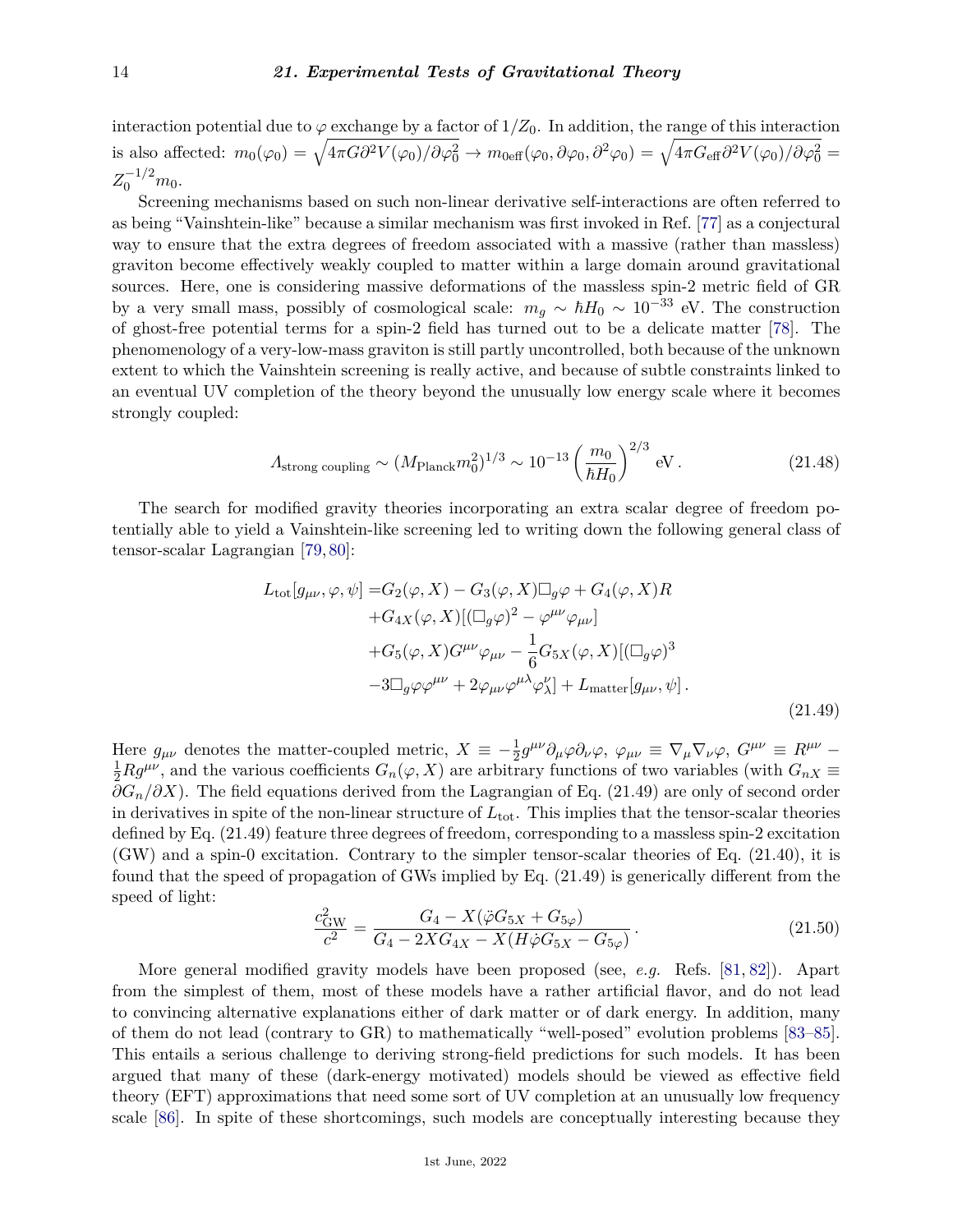give examples of deviations for various predictions of GR, existing independently from each other, in various regimes. For instance, some special tensor-scalar models lead to black hole solutions modified by scalar-hair [\[87–](#page-24-1)[89\]](#page-24-2). For other types of black holes with scalar-hair, see Ref. [\[90\]](#page-24-3). This shows the interest of phenomenologically testing, in a democratic and agnostic way, all conceivable deviations from GR.

Let us now turn to briefly presenting current experimental results of various phenomenological tests of the main GR predictions recalled in Section 21.2 above.

# **21.4 Experimental tests of the Equivalence Principle (** *i.e.***, of the matter-gravity coupling)**

# **21.4.1** *Tests of the constancy of constants*

Stringent limits on a possible time variation of the basic coupling constants have been obtained by analyzing a natural fission reactor phenomenon that took place at Oklo, Gabon, two billion years ago [\[91,](#page-24-4) [92\]](#page-24-5). These limits are at the  $1 \times 10^{-8}$  level for the fractional variation of the fine-structure constant  $\alpha_{em}$  [\[92\]](#page-24-5), and at the  $4 \times 10^{-9}$  level for the fractional variation of the ratio  $m_q/\Lambda_{\rm QCD}$ between the light quark masses and  $\Lambda_{\rm QCD}$  [\[93\]](#page-24-6). The determination of the lifetime of Rhenium 187 from isotopic measurements of some meteorites dating back to the formation of the solar system (about 4*.*6 Gyr ago) yields comparably strong limits [\[94\]](#page-24-7). Measurements of absorption lines in astronomical spectra also give stringent limits on the variability of both  $\alpha_{em}$  and  $\mu = m_p/m_e$  at cosmological redshifts, *e.g.*,

$$
\Delta \alpha_{\rm em} / \alpha_{\rm em} = (1.2 \pm 1.7_{\rm stat} \pm 0.9_{\rm sys}) \times 10^{-6}, \tag{21.51}
$$

at redshifts  $z = 1.0{\text -}2.4$  [\[95\]](#page-24-8), and

$$
|\Delta \mu/\mu| < 4 \times 10^{-7} (95\% \text{ C.L.}), \qquad (21.52)
$$

at a redshift  $z = 0.88582$  [\[96\]](#page-24-9). There are also significant limits on the variation of  $\alpha_{\rm em}$  and  $\mu = m_p/m_e$  at redshift  $z \sim 10^3$  from cosmic microwave background data, *e.g.*,  $\Delta \alpha_{em}/\alpha_{em}$  =  $(3.6 \pm 3.7) \times 10^{-3}$  [\[97\]](#page-24-10). Direct laboratory limits (based on monitoring the frequency ratio of several different atomic clocks) on the present time variation of  $\alpha_{em}$ ,  $\mu = m_p/m_e$ , and  $m_q/\Lambda_{\rm QCD}$  have reached the levels [\[98\]](#page-24-11)

$$
d\ln(\alpha_{\rm em})/dt = (-2.5 \pm 2.6) \times 10^{-17} \text{yr}^{-1},
$$
  
\n
$$
d\ln(\mu)/dt = (-1.5 \pm 3.0) \times 10^{-16} \text{yr}^{-1},
$$
  
\n
$$
d\ln(m_q/\Lambda_{\rm QCD})/dt = (7.1 \pm 4.4) \times 10^{-15} \text{yr}^{-1}.
$$
\n(21.53)

There are also experimental limits on a possible dependence of coupling constants on the gravitational potential [\[98](#page-24-11)[–100\]](#page-24-12).

Experimental limits on the present time variation of the gravitational constant, Eq. (21.33), have been derived from planetary ephemerides [\[101\]](#page-24-13), lunar laser ranging [\[102\]](#page-24-14), and binary-pulsar data [\[103,](#page-24-15) [104\]](#page-24-16). The most stringent limits come from lunar-laser-ranging data [\[102\]](#page-24-14):

$$
\frac{\dot{G}_0}{G_0} = (7.1 \pm 7.6) \times 10^{-14} \text{ yr}^{-1}.
$$
\n(21.54)

# **21.4.2** *Tests of the isotropy of space and of Local Lorentz invariance*

The highest precision tests of the isotropy of space have been performed by looking for possible quadrupolar shifts of nuclear energy levels [\[105\]](#page-24-17). The (null) results can be interpreted as testing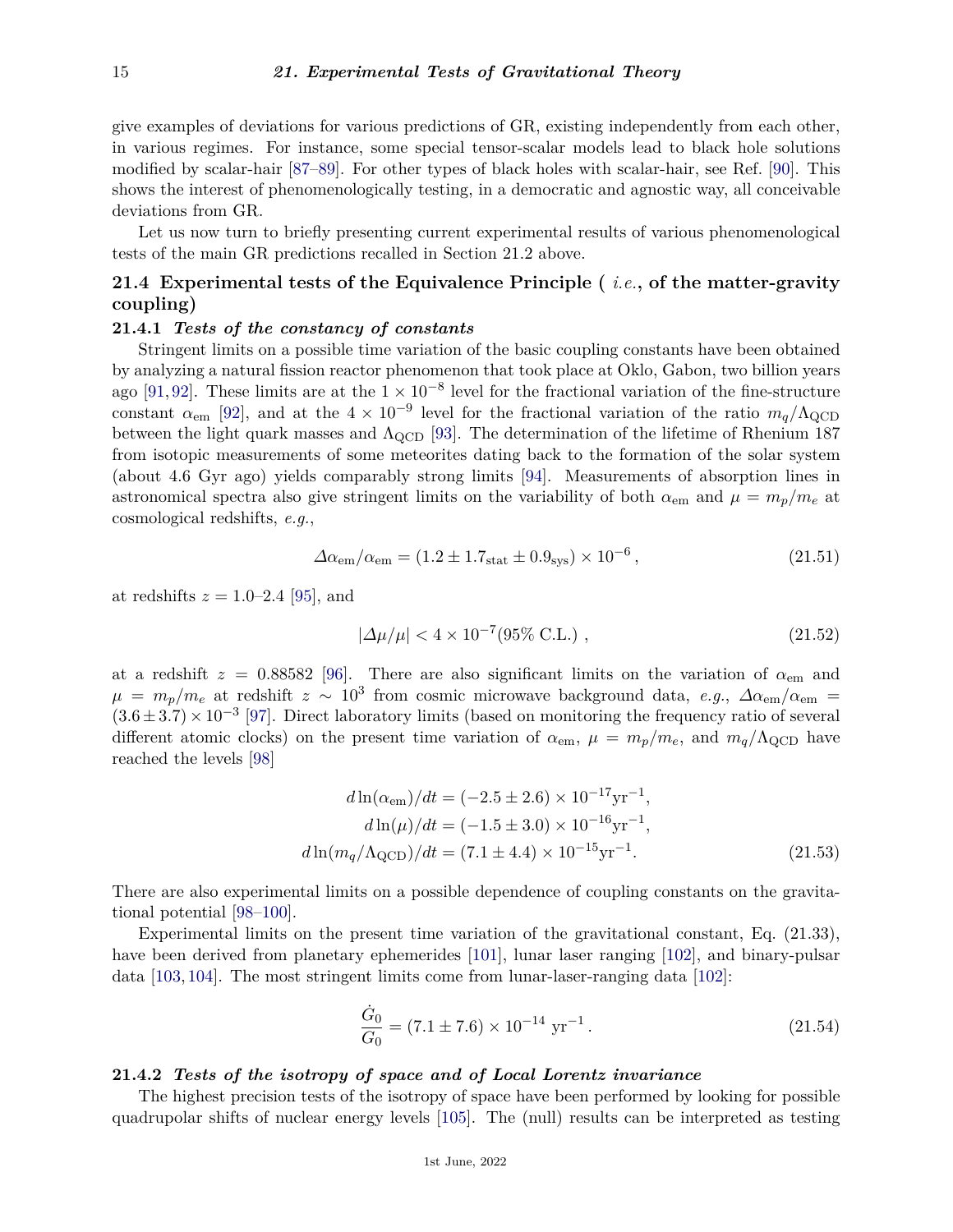the fact that the various pieces in the matter Lagrangian, Eq. (21.6), are indeed coupled to the same external metric  $q_{\mu\nu}$  to the 10<sup>-29</sup> level.

Stringent tests of possible violations of local Lorentz invariance in gravitational interactions have been obtained both from solar-system data [\[8\]](#page-21-7) and pulsar data [\[106,](#page-24-18) [107\]](#page-24-19). For astrophysical constraints on possible Planck-scale violations of Lorentz invariance, see Ref. [\[108\]](#page-24-20).

# **21.4.3** *Tests of the universality of free fall (weak, and strong equivalence principles)*

The universality of the acceleration of free fall has been verified, for laboratory bodies, both on the ground [\[109,](#page-24-21) [110\]](#page-24-22) (at the 10<sup>-13</sup> level), and in space [\[111,](#page-24-23) [112\]](#page-24-24) (at the 10<sup>-14</sup> level):

$$
(\Delta a/a)_{\text{BeTi}} = (0.3 \pm 1.8) \times 10^{-13};
$$
  
\n
$$
(\Delta a/a)_{\text{BeAl}} = (-0.7 \pm 1.3) \times 10^{-13};
$$
  
\n
$$
(\Delta a/a)_{\text{TiPt}} = (-1 \pm 9(\text{stat}) \pm 9(\text{syst})) \times 10^{-15}.
$$
 (21.55)

The universality of free fall has also been verified when comparing the fall of classical and quantum objects (at the  $6 \times 10^{-9}$  level [\[113\]](#page-24-25)), or of two quantum objects (at the  $(0.3 \pm 5.4) \times 10^{-7}$  [\[114\]](#page-24-26), and  $(1 \pm 1.4) \times 10^{-9}$ , levels [\[115\]](#page-24-27)).

The universality of free fall of self-gravitating bodies (strong equivalence principle) has been verified in both the weak-gravity, and the strong-gravity regimes. The gravitational accelerations of the Earth and the Moon toward the Sun have been checked to agree at the 10−<sup>13</sup> level [\[102\]](#page-24-14)

$$
(\Delta a/a)_{\text{EarthMoon}} = (-3 \pm 5) \times 10^{-14}.
$$
 (21.56)

The latter result constrains the Nordtvedt PPN parameter [\[9\]](#page-21-8)  $\eta \equiv 4\overline{\beta} - \overline{\gamma}$  to the 10<sup>-4</sup> level:

$$
\eta = (-0.2 \pm 1.1) \times 10^{-4} \,. \tag{21.57}
$$

See below for strong-field tests of the strong equivalence principle.

Finally, the universality of the gravitational redshift of clock rates has been verified at the  $10^{-4}$ level by comparing a hydrogen-maser clock flying on a rocket up to an altitude of about 10*,* 000 km to a similar clock on the ground [\[116\]](#page-25-0). The redshift due to a height change of only 33 cm has been detected by comparing two optical clocks based on  $27\text{Al}^+$  ions [\[117\]](#page-25-1). The gravitational redshift has also been detected in the orbit of a star near the supermassive black hole at the center of our Galaxy [\[118,](#page-25-2) [119\]](#page-25-3), and its universality has been verified at the 5% level [\[120\]](#page-25-4).

# **21.5 Tests of quasi-stationary, weak-field gravity**

All currently performed gravitational experiments in the solar system, including perihelion advances of planetary orbits, the bending and delay of electromagnetic signals passing near the Sun, and very accurate ranging data to the Moon obtained by laser echoes, are compatible with the post-Newtonian results of Eq. (21.15), Eq. (21.13), and Eq. (21.14). The "gravito-magnetic" interactions  $\propto v_A v_B$  contained in Eq. (21.13) are involved in many of these experimental tests. They have been particularly tested in lunar-laser-ranging data [\[121\]](#page-25-5), in the combined LAGEOS-LARES satellite data [\[122,](#page-25-6) [123\]](#page-25-7), and in the dedicated Gravity Probe B mission [\[124\]](#page-25-8).

To assess in a quantitative manner the results of the various solar-system tests of gravity it is convenient to express them in terms of the PPN parameters defined above. The best current limit on the post-Einstein parameter  $\overline{\gamma} \equiv \gamma - 1$  is

$$
\overline{\gamma} = (2.1 \pm 2.3) \times 10^{-5} , \qquad (21.58)
$$

as deduced from the additional Doppler shift experienced by radio-wave beams connecting the Earth to the Cassini spacecraft when they passed near the Sun [\[125\]](#page-25-9).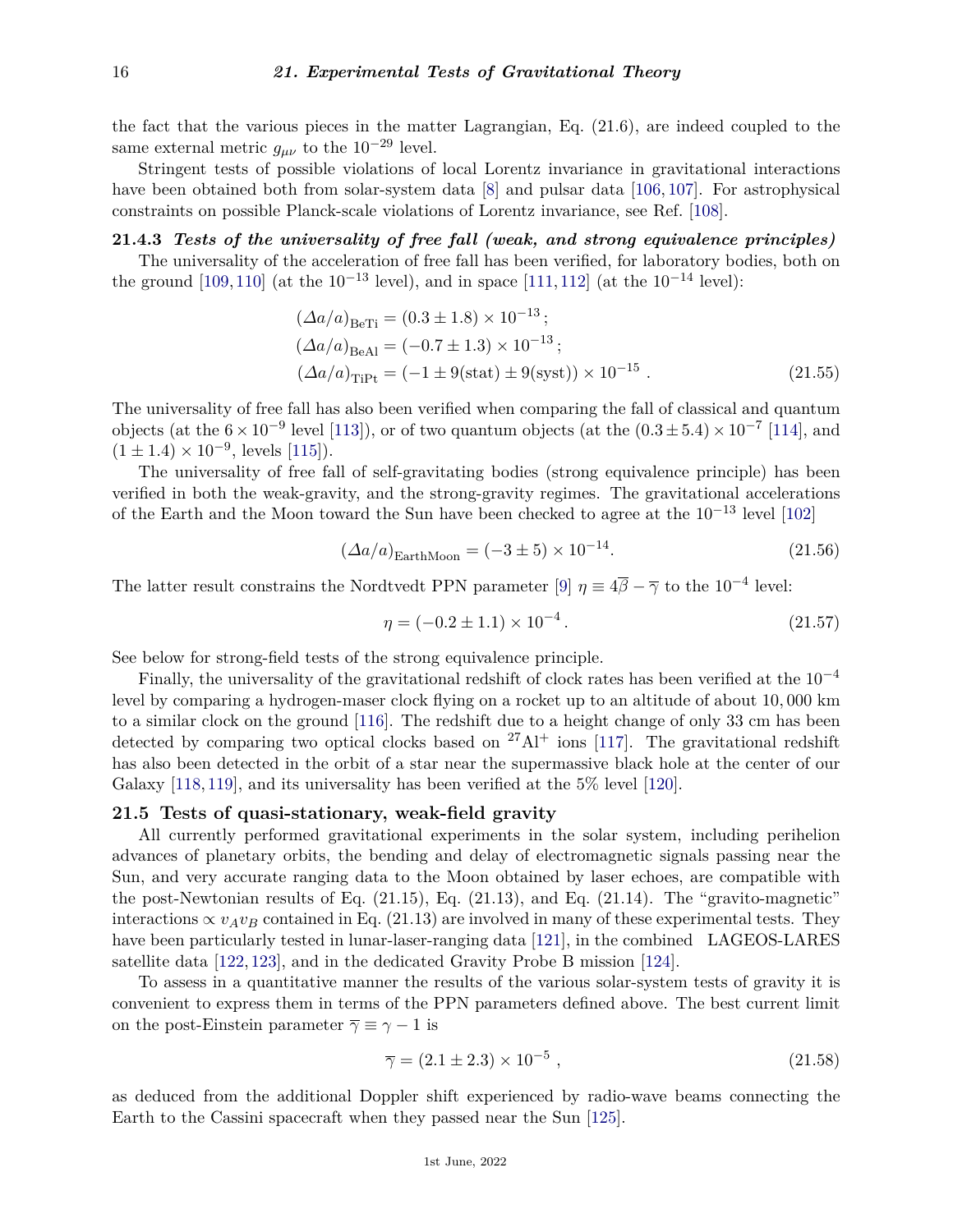The (cubic-vertex-related) post-Einstein parameter  $\bar{\beta} \equiv \beta - 1$  is constrained at the 10<sup>-4</sup> level both from a study of the global sensitivity of planetary ephemerides to post-Einstein parameters [\[101\]](#page-24-13),

$$
|\overline{\beta}| < 7 \times 10^{-5} \tag{21.59}
$$

and from lunar-laser-ranging data [\[102\]](#page-24-14)

$$
\overline{\beta} = (-4.5 \pm 5.6) \times 10^{-5} . \tag{21.60}
$$

The periastron advance of the star S2 around the Galactic center massive black hole has been observed to agree with GR within 20% [\[126\]](#page-25-10). More stringent limits on  $\overline{\gamma}$  (*i.e.* the coupling of  $\varphi$  to matter) are obtained in dilaton-like models where scalar couplings violate the Equivalence Principle [\[127\]](#page-25-11).

## **21.6 Tests of strong-field gravity (neutron stars and black holes)**

Experimental tests of strong-field gravity have been obtained in various physical systems, notably binary pulsars and coalescing binary black holes.

It is convenient to quantitatively express binary-pulsar tests of strong-field gravity by using the PPK formalism defined above. We recall that the measurement of *N* phenomenological PPK parameters leads to *N* − 2 tests of strong-field gravity. In all, *thirteen* tests of strong-field and/or radiative gravity have been obtained in the four different (double neutron-star) binary pulsar systems PSR1913+16 [\[10,](#page-21-9) [11,](#page-21-10) [128\]](#page-25-12), PSR1534+12 [\[129–](#page-25-13)[131\]](#page-25-14), PSR J1141−6545 [\[132](#page-25-15)[–135\]](#page-25-16), and PSR J0737−3039 A,B [\[136–](#page-25-17)[140\]](#page-25-18). These consist of *N* − 2 = 5 − 2 = 3 tests from PSR1913+16 ; 5 − 2 = 3 tests from PSR1534+12;  $4 - 2 = 2$  tests from PSR J1141–6545; and  $7 - 2 = 5$  tests from PSR J0737−3039 (see, also, Ref. [\[141\]](#page-25-19) for additional, less accurate tests of relativistic gravity). Among these tests, four of them (those involving the measurement of the PPK parameter  $\dot{P}_b$ ) probe radiative effects, and will be discussed in the following section. The four binary pulsar systems PSR1913+16, PSR1534+12, PSR J1141−6545, and PSR J0737−3039 A,B have given nine tests of quasi-static, strong-field gravity. GR passes all these tests within the measurement accuracy. Let us only highlight here some of the most accurate strong-field tests.

In the binary pulsar PSR 1534+12 [\[129\]](#page-25-13) one has measured *five* post-Keplerian parameters: *k*,  $\gamma_{\text{tuning}}$ , *r*, *s*, and (with less accuracy)  $\dot{P}_b$  [\[130,](#page-25-20) [131\]](#page-25-14). This yields *three* tests of relativistic gravity. Among these tests, the two involving the measurements of *k*, *γ*timing, *r*, and *s* accurately probe strong field gravity, without mixing of radiative effects [\[130\]](#page-25-20). The most precise  $(10^{-3}$  level) of these pure strong-field tests is the one obtained by combining the measurements of  $k$ ,  $\gamma_{\text{tuning}}$ , and *s*; namely, [\[131\]](#page-25-14),

$$
\left[\frac{s^{\text{obs}}}{s^{\text{GR}}[k^{\text{obs}}, \gamma^{\text{obs}}_{\text{timing}}]}\right]_{1534+12} = 1.002 \pm 0.002 .
$$
 (21.61)

The discovery of the remarkable *double* binary pulsar PSR J0737−3039 A and B [\[136,](#page-25-17) [137\]](#page-25-21) has led to the measurement of *seven* independent parameters [\[138](#page-25-22)[–140\]](#page-25-18): five of them are the post-Keplerian parameters  $k$ ,  $\gamma$ <sub>timing</sub>,  $r$ ,  $s$ , and  $\dot{P}_b$  entering the relativistic timing formula of the fast-spinning pulsar PSR J0737−3039 A; a sixth is the ratio  $R = x_B/x_A$  between the projected semi-major axis of the more slowly spinning companion pulsar PSR J0737−3039 B, and that of PSR J0737−3039 A (the theoretical prediction for the ratio  $R = x_B/x_A$ , considered as a function of the (inertial) masses  $m_1 = m_A$  and  $m_2 = m_B$ , is  $R^{\text{theory}} = m_1/m_2 + O((v/c)^4)$  [\[13,](#page-21-12) [14\]](#page-21-13), independently of the gravitational theory considered). Finally, the seventh parameter  $\Omega_{\text{SO},B}$  is the angular rate of (spin-orbit) precession of PSR J0737−3039 B around the total angular momentum vector [\[139,](#page-25-23)[140\]](#page-25-18). These seven measurements give us *five* tests of relativistic gravity [\[138,](#page-25-22) [142,](#page-25-24) [143\]](#page-25-25), four of which are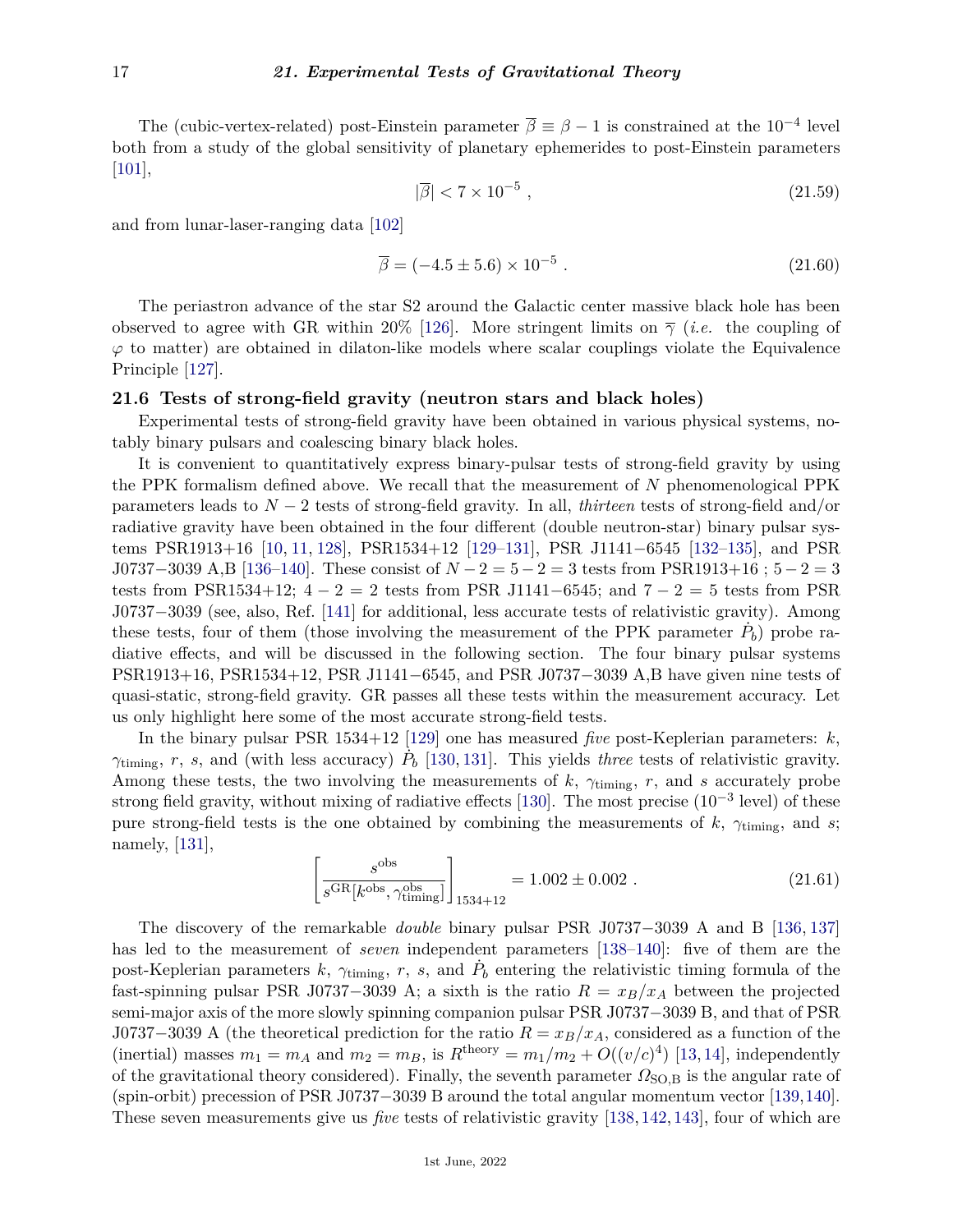quasi-static, strong-field tests. GR passes all those tests with flying colors [\[143,](#page-25-25) [144\]](#page-25-26). The most accurate is at the  $5 \times 10^{-4}$  level:

$$
\left[\frac{s^{\text{obs}}}{s^{\text{GR}}[k^{\text{obs}}, R^{\text{obs}}]}\right]_{0737 - 3039} = 1.0000 \pm 0.0005 .
$$
 (21.62)

Binary pulsar data on other types of pulsar systems can be used to test strong-field aspects of the "strong equivalence principle," namely the GR prediction that strong-self-gravity objects (such as neutron stars) should fall with the same acceleration as weak-self-gravity objects (such as white-dwarfs) in the (external) gravitational field created by other objects (such as the Galaxy, or another white dwarf). The first binary-pulsar tests of this property have been obtained in nearly circular binary systems (made of a neutron star and a white dwarf) falling in the field of the Galaxy, and have led to strong-field confirmations (at the  $2 \times 10^{-3}$  level) of the strong equivalence principle [\[104,](#page-24-16)[145–](#page-25-27)[147\]](#page-25-28). The remarkable discovery of the pulsar PSR J0337+1715 in a hierarchical triple system [\[148\]](#page-25-29) has allowed one to derive a much more accurate test of the strong equivalence principle because the inner binary (comprising a pulsar and a close white-dwarf companion) falls toward the outer white-dwarf companion with an acceleration that is  $10^8$  times larger than the Galactic acceleration. This leads to a 95% confidence level limit on a possible fractional difference in free-fall acceleration of the pulsar and its close companion of [\[149,](#page-25-30) [150\]](#page-25-31)

$$
|\Delta a/a| < 2.05 \times 10^{-6} \text{ (95\% C.L.)}.
$$
\n(21.63)

.. This limit yields strong constraints on tensor-scalar gravity models.

Measurements over several years of the pulse profiles of various pulsars have detected secular changes compatible with the prediction [\[151\]](#page-26-0) that the general relativistic spin-orbit coupling should cause a secular change in the orientation of the pulsar beam with respect to the line of sight ("geodetic precession"). Such confirmations of general-relativistic spin-orbit effects were obtained in PSR 1913+16 [\[152\]](#page-26-1), PSR B1534+12 [\[131\]](#page-25-14), PSR J1141−6545 [\[153\]](#page-26-2), PSR J0737−3039 [\[139,](#page-25-23) [140\]](#page-25-18), and PSR J1906+0746 [\[154,](#page-26-3) [155\]](#page-26-4). In some cases (notably PSR 1913+16 and PSR J1906+0746) the secular change in the orientation of the pulsar beam is expected to lead to the disappearance of the beam (as seen on the Earth) on a human time scale (the second pulsar in the double system PSR J0737−3039 already disappeared in March 2008 and is expected to reappear around 2035 [\[140\]](#page-25-18)).

Recently, the ultimate strong-field regime of black holes has started to be quantitatively probed via GW observations. The LIGO-Virgo collaboration has detected (starting in September 2015) GW signals [\[156\]](#page-26-5), which, besides testing the radiative structure of gravity (see next section), are in excellent qualitative and quantitative agreement with the structure and dynamics of black-hole horizons in GR. Because of the mixing of strong-field effects with radiative effects during the coalescence of two black holes, and because of the lack of detailed alternative-theory predictions for this process (see, however, Refs.  $[45-47]$  $[45-47]$ ), it is not easy to set quantitative limits on possible strong-field deviations from GR, independently of radiative effects. Direct tests of the existence of black-hole horizons are scarce (see, however, Sec. VIIB of [\[157\]](#page-26-6) which reports the lack of any statistical evidence for GW echoes).

Let us also mention that the Event Horizon Telescope collaboration has obtained event-horizonscale images of the supermassive black hole candidate in the center of the giant elliptical galaxy M87 that are "consistent with expectations for the shadow of a Kerr black hole as predicted by general relativity" [\[158\]](#page-26-7). For discussions of the corresponding constraints on the black hole geometry in the vicinity of the light ring see Refs. [\[159,](#page-26-8) [160\]](#page-26-9).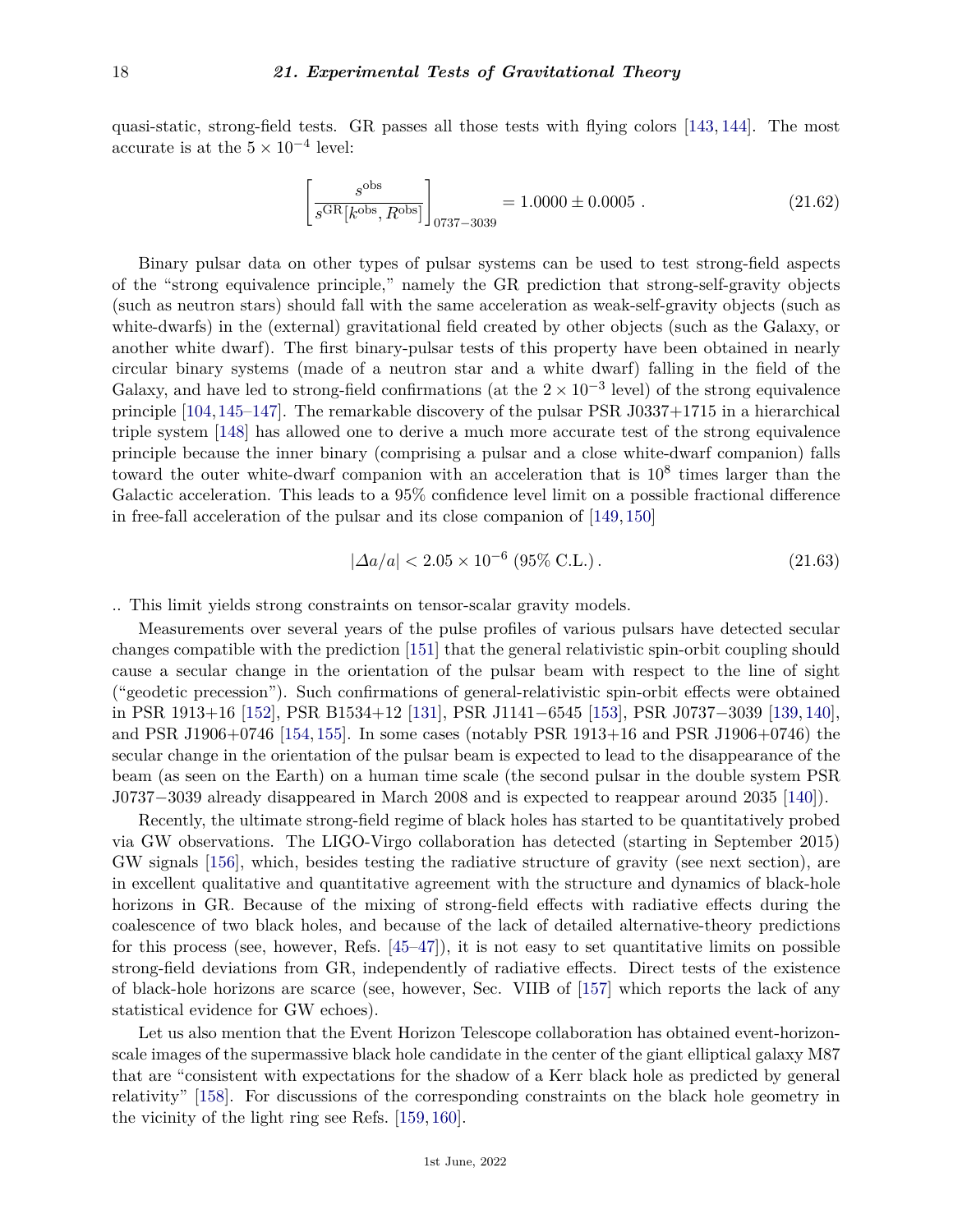# **21.7 Tests of radiative gravity (both in binary-pulsar data and in GW data)**

Experimental confirmations of the GR predictions for the radiative structure of gravity have been obtained both in binary-pulsar data and in the observation of GW signals from coalescing compact binaries (binary black holes and binary neutron stars).

Binary-pulsar observations involving the measurement of the orbital period derivative  $\dot{P}_b$  give *direct* experimental tests of the reality of gravitational radiation, and, in particular, an experimental confirmation that the speed of propagation of gravity  $c_g$  is equal to the speed of light  $c$  (indeed, as recalled above,  $\dot{P}_b$  is a consequence of the propagation of the gravitational interaction between the two neutron stars [\[12\]](#page-21-11)). Even in the presence of screening mechanisms within the binary system, the value of  $\dot{P}_b$  yields a measurement of the speed of propagation of GWs at the 10<sup>-2</sup> level [\[161\]](#page-26-10). The currently most accurate binary-pulsar tests of the radiative properties of gravity come from the binary neutron-star systems PSR1913+16 and PSR J0737−3039 A,B, as well as from several neutron-star-white-dwarf systems, notably PSR J1738+0333.

After subtracting a small ( $\sim 10^{-14}$  level in  $\dot{P}_b^{\text{obs}} = (-2.423 \pm 0.001) \times 10^{-12}$ ), but significant, "Galactic" perturbing effect (linked to Galactic accelerations and to the pulsar proper motion) [\[162\]](#page-26-11), one finds that the phenomenological test obtained by combining the measurements of the three PPK parameters  $(k - \gamma_{\text{tuning}} - \dot{P}_b)_{1913+16}$  is passed by GR with complete success [\[128\]](#page-25-12):

$$
\left[\frac{\dot{P}_b^{\text{obs}} - \dot{P}_b^{\text{gal}}}{\dot{P}_b^{\text{GR}}[k^{\text{obs}}, \gamma_{\text{timing}}^{\text{obs}}]}\right]_{1913+16} = 0.9983 \pm 0.0016 . \tag{21.64}
$$

Here  $\dot{P}_b^{\text{GR}}[k^{\text{obs}}, \gamma_{\text{tuning}}^{\text{obs}}]$  is the result of inserting in  $\dot{P}_b^{\text{GR}}(m_1, m_2)$  the values of the masses predicted by the two equations  $k^{\text{obs}} = k^{\text{GR}}(m_1, m_2)$ , and  $\gamma^{\text{obs}}_{\text{timing}} = \gamma^{\text{GR}}_{\text{timing}}(m_1, m_2)$ . This yields experimental evidence for the reality of gravitational radiation damping forces at the  $(-1.7 \pm 1.6) \times 10^{-3}$  level.

Similarly, the combined measurement in PSR J0737−3039 A,B of the three parameters *k*,  $R \equiv x_B/x_A$ , and  $\dot{P}_b$  yields another experimental test of the radiative structure of gravity at the 10−<sup>3</sup> level [\[138–](#page-25-22)[140\]](#page-25-18):

$$
\left[\frac{\dot{P}_b^{\text{obs}}}{\dot{P}_b^{\text{GR}}[k^{\text{obs}}, R^{\text{obs}}]}\right]_{0737-3039} = 1.000 \pm 0.001 . \tag{21.65}
$$

In addition to the above tests, further very stringent tests of radiative gravity follow from the measurement of the orbital period decay  $\dot{P}_b$  of low-eccentricity pulsar-white dwarf systems. Notably, the system PSR J1738+0333 yields an intrinsic orbital decay of [\[163\]](#page-26-12)

$$
\left[\dot{P}_b^{\text{obs}} - \dot{P}_b^{\text{gal}}\right]_{1738 + 0333} = (-25.9 \pm 3.2) \times 10^{-15},\tag{21.66}
$$

to be compared to

$$
\left[\dot{P}_b^{\text{GR}}\right]_{1738+0333} = (-27.7^{+1.5}_{-1.9}) \times 10^{-15} \,. \tag{21.67}
$$

The fractional agreement between the (corrected) observed period decay and the GR-predicted one seems to be quantitatively less impressive than the double-neutron-star results cited above, but the crucial point is that asymmetric binary systems (such as neutron-star-white-dwarf ones) are strong emitters of dipolar gravitational radiation in tensor-scalar theories, with  $\dot{P}_b$  scaling (modulo matter-scalar couplings) like  $m_1 m_2/(m_1 + m_2)^2 (v/c)^3$ , instead of the parametrically smaller GRpredicted quadrupolar radiation  $\dot{P}_b \sim (v/c)^5$  [\[7,](#page-21-6) [15\]](#page-21-14). In view of the very small absolute value of  $\dot{P}_b$ , this makes such systems (and notably PSR J1738+0333) very sensitive probes of tensor-scalar gravity [\[103,](#page-24-15) [144,](#page-25-26) [163–](#page-26-12)[166\]](#page-26-13). It is then useful to turn to a theory-dependent analysis of pulsar data. Such an analysis (see, *e.g.*, [\[17,](#page-21-15)[130,](#page-25-20)[144,](#page-25-26)[163,](#page-26-12)[166\]](#page-26-13)) leads to excluding a large portion of the parameter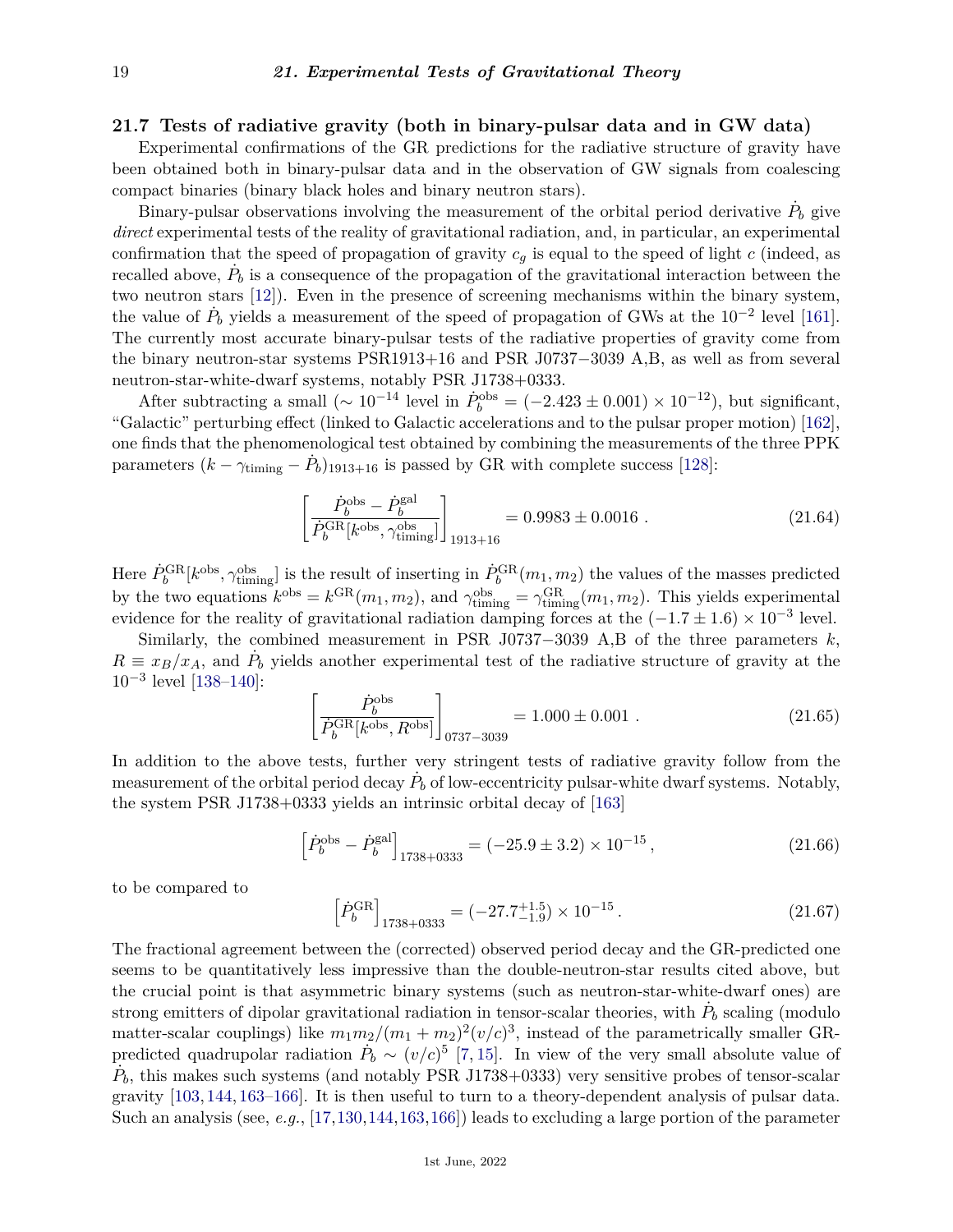space of tensor-scalar gravity allowed by solar-system tests. As a result, the basic matter-scalar coupling  $\alpha_0^2$  is more strongly constrained, over most of the parameter space, than the best current solar-system limits of Eq.  $(21.58)$  (namely below the  $10^{-5}$  level) [\[163,](#page-26-12)[166\]](#page-26-13).

We now turn to the tests of radiative gravity that can be deduced from the GW data gathered from the first two observing runs of the LIGO-Virgo collaboration (LVC), and the first half of the third observing run (*i.e.* about fifty GW signals). All currently detected GW signals are consistent with GR predictions. Several phenomenological approaches were used and led to setting limits on possible deviations from GR [\[50,](#page-23-0) [157,](#page-26-6) [167\]](#page-26-14).

A theory-agnostic quantitative assessment on possible deviations from GR is given by measuring the agreement between the full observed GW signal of coalescing binary black holes, and the GRpredicted one. The strongest such result was obtained with the first event: GW150914, which had an SNR of 24. The noise-weighted correlation between the GW150914 signal and the best-fit GR-predicted waveform was found to be  $\geq 97\%$  [\[50,](#page-23-0) [167\]](#page-26-14). In other words, GR-violation effects that cannot be reabsorbed in a redefinition of physical parameters are limited (in a noise-weighted sense) to less than 3%.

Besides checking the agreement between the *full* observed GW signals and the corresponding best-fit full signals predicted by GR, one also tested the consistency between separate parts of the signals. A first approach [\[157,](#page-26-6) [167\]](#page-26-14) separates: (i) the lower-frequency signal emitted during the *inspiral* phase (considered up to the innermost stable circular orbit); and (ii) the higher-frequency remaining signal emitted during the *postinspiral* phase, comprising the late-inspiral, the merger, and the ringdown. Separately fitting each of these partial signals to GR-based templates then yields separate estimates of the binary's parameters, leading to separate estimates of the mass *M<sup>f</sup>* and dimensionless spin parameter  $a_f = J_f/(GM_f^2)$  of the final black hole that would be formed (in GR) by the coalescence of the two initial black holes. The consistency with GR then consists in testing whether the two estimates  $(M_f, a_f)_{\text{insp}}$  and  $(M_f, a_f)_{\text{postinsp}}$  are compatible with each other. They were found to be compatible for all events whose corresponding separate SNRs made such an analysis meaningful (see Figs. 3 and 4 in [\[157\]](#page-26-6)). Quantitatively, the (population-marginalized) fractional differences

$$
\frac{\Delta M_f}{\bar{M}_f} = 2 \frac{M_f^{\text{insp}} - M_f^{\text{postinsp}}}{M_f^{\text{insp}} + M_f^{\text{postinsp}}},
$$
\n
$$
\frac{\Delta a_f}{\bar{a}_f} = 2 \frac{a_f^{\text{insp}} - a_f^{\text{postinsp}}}{a_f^{\text{insp}} + a_f^{\text{postinsp}}},
$$
\n(21.68)

between the two estimates were found to be consistent with zero (*i.e.* with GR) [\[157\]](#page-26-6)

$$
\frac{\Delta M_f}{\bar{M}_f} = 0.02^{+0.20}_{-0.17},
$$
\n
$$
\frac{\Delta a_f}{\bar{a}_f} = -0.05^{+0.36}_{-0.41}.
$$
\n(21.69)

A second approach [\[168,](#page-26-15)[169\]](#page-26-16) considers the signal of coalescing black holes in the time domain, and separates it in its *premerger*, and *postmerger* parts, the dividing line being the (inferred) peak of the waveform. Using various models of the postmerger signal (including either one or two black-hole ringing modes) leads to estimates of the mass and spin of the final black hole,  $(M_f, a_f)$ <sub>postmerger</sub>. The application of this time-domain analysis to the (high SNR) first event GW150914 has shown consistency between  $(M_f, a_f)_{\text{postmerger}}, (M_f, a_f)_{\text{premerger}}$  and  $(M_f, a_f)_{\text{full signal}}$  (see Fig. 4 and Table I in [\[169\]](#page-26-16)). This consistency confirms Hawking's area-increase theorem with 97 % probability [\[169\]](#page-26-16).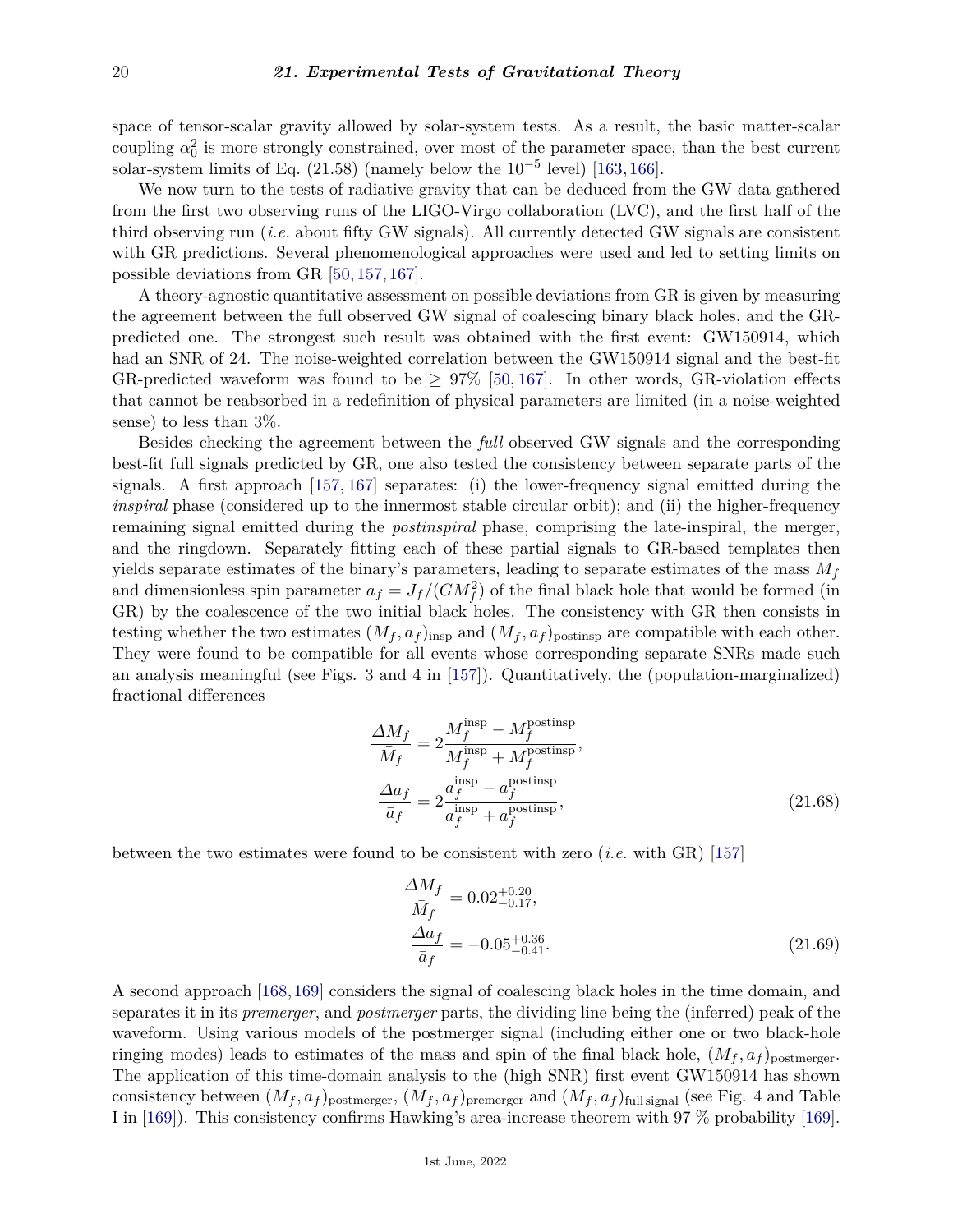Applying such an analysis to the data of the second LIGO-Virgo transient catalog allows one to constrain possible deviations away from the GR-predicted frequencies and damping times of the first two quadrupolar ringing modes [\[157\]](#page-26-6). For instance, the population-marginalized constraint on the fractional deviation of the fundamental 220 ringing mode was found to be  $\delta \hat{f}_{220} = 0.03_{-0.35}^{+0.38}$  [\[157\]](#page-26-6) (see also Fig. 14 there). Applying the different analysis advocated in Ref. [\[170\]](#page-26-17) allows one to derive a stronger constraint on  $\delta \hat{f}_{220}$ , namely  $\delta \hat{f}_{220} = -0.05_{-0.05}^{+0.05}$  [\[171\]](#page-26-18).

The parametrization of Eq. (21.38) for possible deviations in the frequency dependence of the Fourier-domain phase  $\psi(f)$  of the black hole coalescence GW signal was used to measure best-fit values for each fractional deviation parameter  $\delta \hat{p}_i$ , considered separately (the other ones being set to zero). In all cases, the posterior distribution for each  $\delta \hat{p}_i$  is consistent with the GR value, *i.e.*,  $\delta \hat{p}_i^{\text{GR}} = 0$  (see Fig. 6 in [\[157\]](#page-26-6)). The current limits on  $\delta \hat{p}_i$  are (roughly) of order unity, except for the two parameters highlighted above:  $\delta \hat{p}_3$  (parameterizing the  $O((\frac{v}{c})^3)$  fractional correction to the LO, quadrupolar term); and  $\delta \hat{p}_{-2}$  (parameterizing a possible dipolar-radiation-related  $O((\frac{v}{c})^{-2})$ fractional correction to the LO, quadrupolar term). The current [\[157\]](#page-26-6) 90%-credible interval for  $\delta \hat{p}_3$  is  $-0.02_{-0.10}^{+0.11}$  (when using a phenomenological model [\[52\]](#page-23-2)), and  $-0.01_{-0.11}^{+0.10}$  (when using an effective one-body model [\[37\]](#page-22-10)). The corresponding 90%-credible intervals for a possible dipolar term  $\delta \hat{p}_{-2}$  are, respectively,  $(-1.0^{+4.5}_{-4.0}) \times 10^{-3}$  and  $(-0.5^{+3.5}_{-3.5}) \times 10^{-3}$  [\[157\]](#page-26-6). For examples of the translation of these phenomenological constraints into bounds on specific gravitational theories see Refs. [\[172,](#page-26-19) [173\]](#page-26-20).

As recalled above, GR predicts that the polarization content of GWs is pure helicity-2, *i.e.* described by the two independent components of a traceless tensor transverse to the propagation direction. A (massless) scalar excitation would add a pure-trace "breathing mode" in the plane transverse to the propagation direction. A phenomenological approach to generic metric theories of gravity would allow for up to six polarizations for a GW [\[174\]](#page-26-21), namely two tensor, two vector and two scalar modes. The LVC tested possible polarization deviations from GR in the following way [\[33,](#page-22-19) [167\]](#page-26-14): they assumed that the phase evolution of the GW signal was the one predicted by GR, but they replaced the polarization structure of the signal either by a generic vector-like one, or by a generic scalar-like one. The best polarization constraints have been obtained from the GW170817 event. The latter very long ( $\sim$  100 s) and very loud (SNR  $\simeq$  33) event was convincingly interpreted as coming from a binary neutron star inspiral (∼ 40 Mpc away), and was associated with a subsequent  $\gamma$ -ray burst, followed by transient counterparts across the electromagnetic spectrum [\[175\]](#page-26-22). The polarization analysis of the GW170817 data has given overwhelming evidence in favor of pure tensor polarization modes in comparison to pure vector or pure scalar modes with a base-ten logarithm of the Bayes factor of  $+20.81 \pm 0.08$  and  $+23.09 \pm 0.08$ , respectively [\[167\]](#page-26-14). See also Sec. VIII of [\[157\]](#page-26-6) for an analysis that does not rely on specific waveform models.

GR also predicts that GWs are non dispersive, and propagate at the same speed as light. One can phenomenologically modify the GR-predicted GW phase evolution by adding the putative effect of an anomalous dispersion relation of the form  $E^2 = p^2c^2 + Ap^{\alpha}c^{\alpha}$ . GW data have been used to set bounds on the anomalous coefficient *A* for various values of the exponent *α*. The case  $\alpha = 0$  is equivalent to assuming that gravitons disperse as a massive particle [\[58\]](#page-23-8). Combined GW data from the second GW transient catalog lead to the following (90%-credibility) phenomenological limit on the graviton mass:  $m_g \leq 1.76 \times 10^{-23}$  eV/ $c^2$  [\[157\]](#page-26-6). This limit is 1.8 times more stringent than the most recent Solar System bound [\[64\]](#page-23-11).

Finally, a very constraining bound on the speed of propagation of gravity  $c_{GW}$  was derived from the observed time delay of 1*.*7 s between GW170817 and the associated *γ*-ray burst. Namely, the fractional difference between  $c_{GW}$  and  $c_{light} \equiv c$  is constrained to be [\[176\]](#page-26-23)

$$
-3 \times 10^{-15} < \frac{c_{\text{GW}} - c}{c} < +7 \times 10^{-16} \,. \tag{21.70}
$$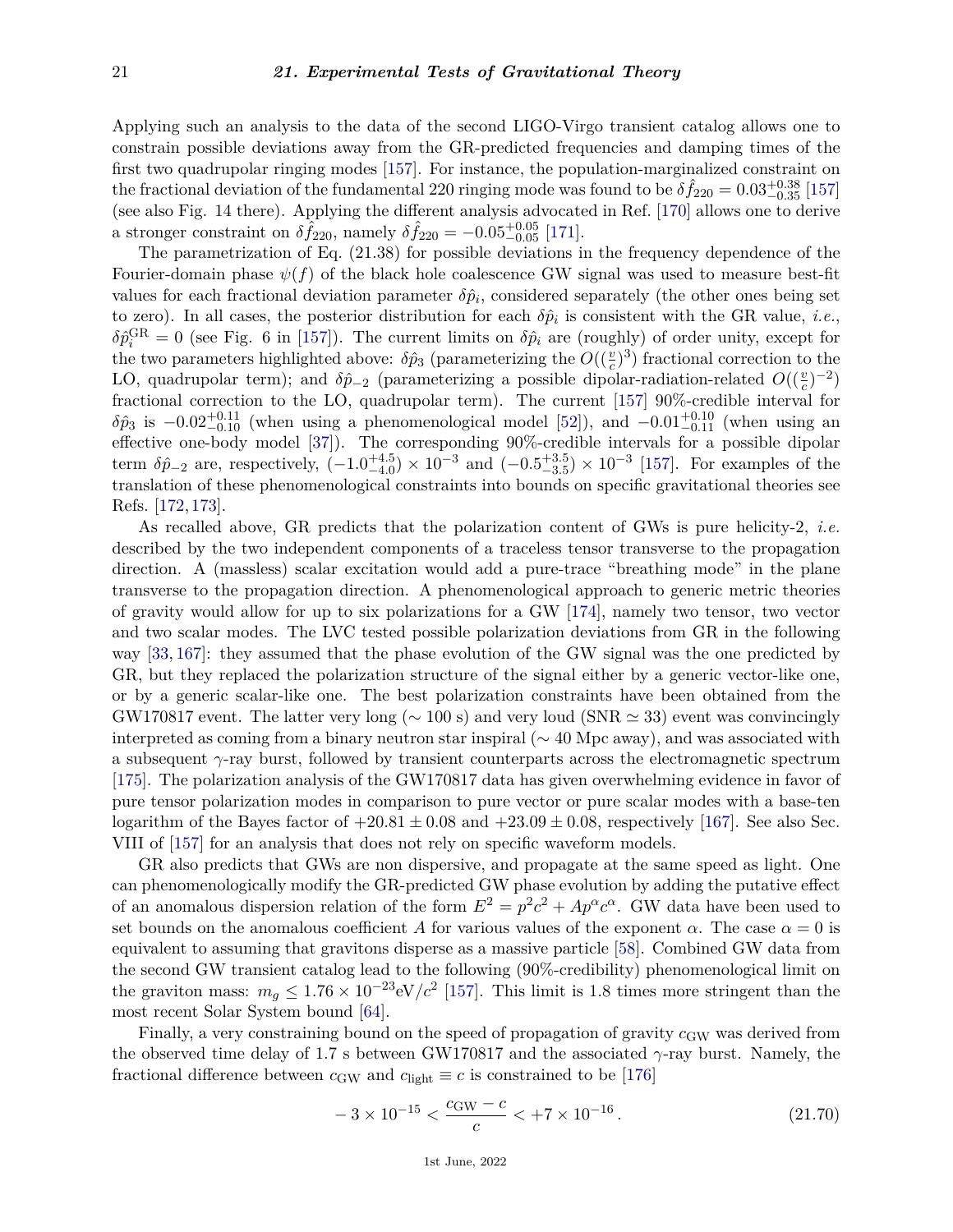When comparing the latter bound to the prediction Eq.  $(21.50)$  from general second-order tensorscalar theories, Eq. (21.49), one is led to conclude that the coupling function  $G_5(\varphi, X)$  has to be ignored and that the coupling function  $G_4(\varphi, X)$  has to be restricted to depend only on  $\varphi$ . This drastically reduces the viable tensor-scalar modified-gravity models [\[177–](#page-26-24)[180\]](#page-26-25).

## **21.8 Conclusions**

All present experimental tests are compatible with the predictions of the current "standard" theory of gravitation, Einstein's General Relativity. Let us recap the main tests. The universality of the coupling between matter and gravity (Equivalence Principle) has been verified at around the  $10^{-14}$  level. Solar system experiments have tested the weak-field predictions of Einstein's theory at the few times 10−<sup>5</sup> level. The propagation properties (in the near zone) of relativistic gravity, as well as several of its static strong-field aspects, have been verified at the 10−<sup>3</sup> level (or better) in several binary pulsar experiments. Interferometric detectors of gravitational radiation have given direct observational proofs of the existence, and properties, of gravitational waves (in the wave zone), and of the existence of coalescing black holes, and they have already set strong limits on possible deviations; in particular: an upper bound  $|\delta \hat{p}_-| \lesssim 4 \times 10^{-3}$  on a possible dipolar contribution to the GW flux; the *O*(10−15) bound of Eq. (21.70) on the speed of gravity; and evidence for the tensor polarization structure of gravitational waves. In addition, laboratory experiments have set strong constraints on sub-millimeter modifications of Newtonian gravity, while many different cosmological data sets have been used to set limits on possible GR deviations on cosmological scales [\[29\]](#page-22-5). In spite of the uneasiness of having to assume the existence of dark matter, and the presence of an unnaturally small cosmological constant (as dark energy), General Relativity stands out as a uniquely successful description of gravity on all the scales that have been explored so far. There are no modified-gravity models which naturally pass all existing experimental tests, while either explaining away the need for dark matter or for dark energy.

#### <span id="page-21-0"></span>*References*

- <span id="page-21-1"></span>[1] S. Weinberg, [Rev. Mod. Phys.](http://doi.org/10.1103/RevModPhys.61.1) **[61](http://doi.org/10.1103/RevModPhys.61.1)**, 1 (1989).
- [2] H. A. Buchdahl, [Phys. Rev.](http://doi.org/10.1103/PhysRev.116.1027) **116**[, 1027](http://doi.org/10.1103/PhysRev.116.1027) (1959).
- <span id="page-21-2"></span>[3] N. Chamel *et al.*, [Int. J. Mod. Phys.](http://doi.org/10.1142/S021830131330018X) **E22**[, 1330018](http://doi.org/10.1142/S021830131330018X) (2013), [\[arXiv:1307.3995\].](https://arxiv.org/abs/1307.3995)
- <span id="page-21-3"></span>[4] J. R. Oppenheimer and H. Snyder, [Phys. Rev.](http://doi.org/10.1103/PhysRev.56.455) **56**[, 455](http://doi.org/10.1103/PhysRev.56.455) (1939).
- <span id="page-21-4"></span>[5] R. P. Kerr, [Phys. Rev. Lett.](http://doi.org/10.1103/PhysRevLett.11.237) **11**[, 237](http://doi.org/10.1103/PhysRevLett.11.237) (1963).
- <span id="page-21-5"></span>[6] V. F. Mukhanov, H. A. Feldman and R. H. Brandenberger, [Phys. Rept.](http://doi.org/10.1016/0370-1573(92)90044-Z) **215**[, 203](http://doi.org/10.1016/0370-1573(92)90044-Z) (1992).
- <span id="page-21-6"></span>[7] C. M. Will, *Theory and Experiment in Gravitational Physics*, Cambridge University Press (2018).
- <span id="page-21-7"></span>[8] C. M. Will, [Living Rev. Rel.](http://doi.org/10.12942/lrr-2014-4) **[17](http://doi.org/10.12942/lrr-2014-4)**, 4 (2014), [\[arXiv:1403.7377\].](https://arxiv.org/abs/1403.7377)
- <span id="page-21-8"></span>[9] K. Nordtvedt, [Phys. Rev.](http://doi.org/10.1103/PhysRev.170.1186) **170**[, 1186](http://doi.org/10.1103/PhysRev.170.1186) (1968).
- <span id="page-21-9"></span>[10] R. A. Hulse, [Rev. Mod. Phys.](http://doi.org/10.1103/RevModPhys.66.699) **66**[, 699](http://doi.org/10.1103/RevModPhys.66.699) (1994).
- <span id="page-21-10"></span>[11] J. H. Taylor, [Rev. Mod. Phys.](http://doi.org/10.1103/RevModPhys.66.711) **66**[, 711](http://doi.org/10.1103/RevModPhys.66.711) (1994).
- <span id="page-21-11"></span>[12] T. Damour and N. Deruelle, [Phys. Lett.](http://doi.org/10.1016/0375-9601(81)90567-3) **[A87](http://doi.org/10.1016/0375-9601(81)90567-3)**, 81 (1981); T. Damour, C.R. Acad. Sci. Paris **294**, 1335 (1982).
- <span id="page-21-12"></span>[13] T. Damour and J. H. Taylor, [Phys. Rev.](http://doi.org/10.1103/PhysRevD.45.1840) **D45**[, 1840](http://doi.org/10.1103/PhysRevD.45.1840) (1992).
- <span id="page-21-13"></span>[14] T. Damour and N. Deruelle, Ann. Inst. H. Poincare A, **44**, 263 (1986).
- <span id="page-21-14"></span>[15] T. Damour and G. Esposito-Farese, [Class. Quant. Grav.](http://doi.org/10.1088/0264-9381/9/9/015) **9**[, 2093](http://doi.org/10.1088/0264-9381/9/9/015) (1992).
- [16] C. M. Will and H. W. Zaglauer, [Astrophys. J.](http://doi.org/10.1086/168016) **346**[, 366](http://doi.org/10.1086/168016) (1989).
- <span id="page-21-15"></span>[17] T. Damour and G. Esposito-Farese, [Phys. Rev.](http://doi.org/10.1103/PhysRevD.54.1474) **D54**[, 1474](http://doi.org/10.1103/PhysRevD.54.1474) (1996), [\[arXiv:gr-qc/9602056\].](https://arxiv.org/abs/gr-qc/9602056)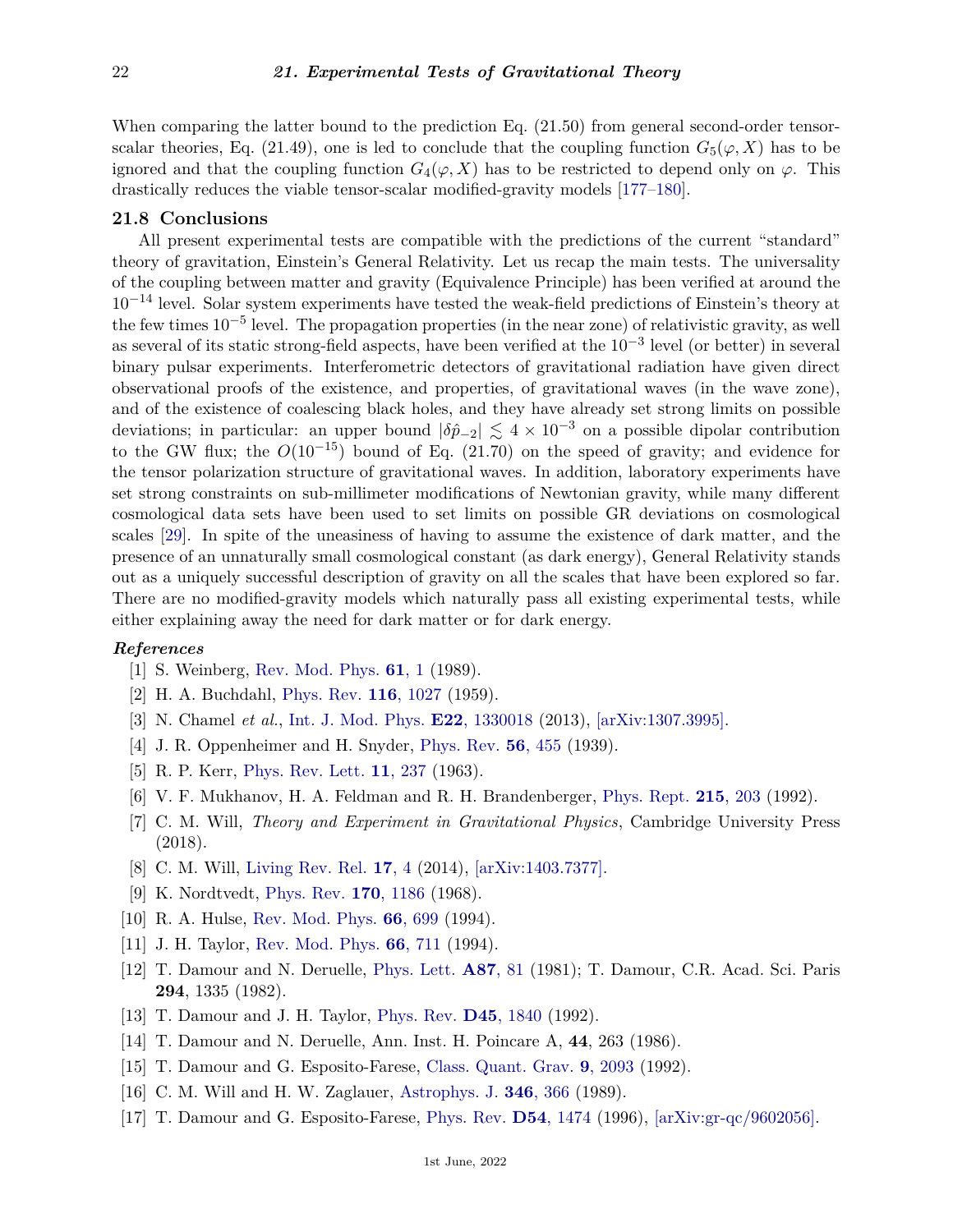- <span id="page-22-0"></span>[18] T. Damour and G. Esposito-Farese, [Phys. Rev.](http://doi.org/10.1103/PhysRevD.58.042001) **D58**[, 042001](http://doi.org/10.1103/PhysRevD.58.042001) (1998), [\[arXiv:gr-qc/9803031\].](https://arxiv.org/abs/gr-qc/9803031)
- <span id="page-22-1"></span>[19] J.-P. Uzan, [Gen. Rel. Grav.](http://doi.org/10.1007/s10714-006-0385-z) **39**[, 307](http://doi.org/10.1007/s10714-006-0385-z) (2007), [\[arXiv:astro-ph/0605313\].](https://arxiv.org/abs/astro-ph/0605313)
- [20] R. Caldwell, A. Cooray and A. Melchiorri, [Phys. Rev.](http://doi.org/10.1103/PhysRevD.76.023507) **D76**[, 023507](http://doi.org/10.1103/PhysRevD.76.023507) (2007), [\[arXiv:astro](https://arxiv.org/abs/astro-ph/0703375)[ph/0703375\].](https://arxiv.org/abs/astro-ph/0703375)
- [21] P. Zhang *et al.*, [Phys. Rev. Lett.](http://doi.org/10.1103/PhysRevLett.99.141302) **99**[, 141302](http://doi.org/10.1103/PhysRevLett.99.141302) (2007), [\[arXiv:0704.1932\].](https://arxiv.org/abs/0704.1932)
- [22] L. Amendola, M. Kunz and D. Sapone, [JCAP](http://doi.org/10.1088/1475-7516/2008/04/013) **[0804](http://doi.org/10.1088/1475-7516/2008/04/013)**, 013 (2008), [\[arXiv:0704.2421\].](https://arxiv.org/abs/0704.2421)
- [23] W. Hu and I. Sawicki, [Phys. Rev.](http://doi.org/10.1103/PhysRevD.76.104043) **D76**[, 104043](http://doi.org/10.1103/PhysRevD.76.104043) (2007), [\[arXiv:0708.1190\].](https://arxiv.org/abs/0708.1190)
- [24] S. F. Daniel *et al.*, [Phys. Rev.](http://doi.org/10.1103/PhysRevD.77.103513) **D77**[, 103513](http://doi.org/10.1103/PhysRevD.77.103513) (2008), [\[arXiv:0802.1068\].](https://arxiv.org/abs/0802.1068)
- <span id="page-22-4"></span>[25] G.-B. Zhao *et al.*, [Phys. Rev.](http://doi.org/10.1103/PhysRevD.79.083513) **D79**[, 083513](http://doi.org/10.1103/PhysRevD.79.083513) (2009), [\[arXiv:0809.3791\].](https://arxiv.org/abs/0809.3791)
- <span id="page-22-3"></span>[26] J.-P. Uzan, [Gen. Rel. Grav.](http://doi.org/10.1007/s10714-010-1047-8) **42**[, 2219](http://doi.org/10.1007/s10714-010-1047-8) (2010), [\[arXiv:0908.2243\].](https://arxiv.org/abs/0908.2243)
- [27] E. Bertschinger, [Phil. Trans. Roy. Soc. Lond.](http://doi.org/10.1098/rsta.2011.0369) **A369**[, 4947](http://doi.org/10.1098/rsta.2011.0369) (2011), [\[arXiv:1111.4659\].](https://arxiv.org/abs/1111.4659)
- <span id="page-22-2"></span>[28] T. Baker, P. G. Ferreira and C. Skordis, [Phys. Rev.](http://doi.org/10.1103/PhysRevD.87.024015) **D87**[, 2, 024015](http://doi.org/10.1103/PhysRevD.87.024015) (2013), [\[arXiv:1209.2117\].](https://arxiv.org/abs/1209.2117)
- <span id="page-22-5"></span>[29] M. Ishak, [Living Rev. Rel.](http://doi.org/10.1007/s41114-018-0017-4) **22**[, 1, 1](http://doi.org/10.1007/s41114-018-0017-4) (2019), [\[arXiv:1806.10122\].](https://arxiv.org/abs/1806.10122)
- <span id="page-22-6"></span>[30] B. P. Abbott *et al.* (LIGO Scientific, Virgo), [Phys. Rev. Lett.](http://doi.org/10.1103/PhysRevLett.116.061102) **116**[, 6, 061102](http://doi.org/10.1103/PhysRevLett.116.061102) (2016), [\[arXiv:1602.03837\].](https://arxiv.org/abs/1602.03837)
- [31] B. P. Abbott *et al.* (LIGO Scientific, Virgo), [Phys. Rev. Lett.](http://doi.org/10.1103/PhysRevLett.116.241103) **116**[, 24, 241103](http://doi.org/10.1103/PhysRevLett.116.241103) (2016), [\[arXiv:1606.04855\].](https://arxiv.org/abs/1606.04855)
- [32] B. P. Abbott *et al.* (LIGO Scientific, VIRGO), [Phys. Rev. Lett.](http://doi.org/10.1103/PhysRevLett.118.221101) **118**[, 22, 221101](http://doi.org/10.1103/PhysRevLett.118.221101) (2017), [Erratum: Phys. Rev. Lett.121,no.12,129901(2018)], [\[arXiv:1706.01812\].](https://arxiv.org/abs/1706.01812)
- <span id="page-22-19"></span>[33] B. P. Abbott *et al.* (LIGO Scientific, Virgo), [Phys. Rev. Lett.](http://doi.org/10.1103/PhysRevLett.119.141101) **119**[, 14, 141101](http://doi.org/10.1103/PhysRevLett.119.141101) (2017), [\[arXiv:1709.09660\].](https://arxiv.org/abs/1709.09660)
- <span id="page-22-7"></span>[34] B. P. Abbott *et al.* (LIGO Scientific, Virgo), [Phys. Rev. Lett.](http://doi.org/10.1103/PhysRevLett.119.161101) **119**[, 16, 161101](http://doi.org/10.1103/PhysRevLett.119.161101) (2017), [\[arXiv:1710.05832\].](https://arxiv.org/abs/1710.05832)
- <span id="page-22-8"></span>[35] B. P. Abbott *et al.* (LIGO Scientific, Virgo), [Phys. Rev.](http://doi.org/10.1103/PhysRevX.6.041015) **X6**[, 4, 041015](http://doi.org/10.1103/PhysRevX.6.041015) (2016), [erratum: Phys. Rev.X8,no.3,039903(2018)], [\[arXiv:1606.04856\].](https://arxiv.org/abs/1606.04856)
- <span id="page-22-9"></span>[36] R. Abbott *et al.* (LIGO Scientific, Virgo), [Phys. Rev. X](http://doi.org/10.1103/PhysRevX.11.021053) **11**[, 021053](http://doi.org/10.1103/PhysRevX.11.021053) (2021), [\[arXiv:2010.14527\].](https://arxiv.org/abs/2010.14527)
- <span id="page-22-10"></span>[37] A. Buonanno and T. Damour, [Phys. Rev.](http://doi.org/10.1103/PhysRevD.62.064015) **D62**[, 064015](http://doi.org/10.1103/PhysRevD.62.064015) (2000), [\[arXiv:gr-qc/0001013\].](https://arxiv.org/abs/gr-qc/0001013)
- <span id="page-22-11"></span>[38] L. Blanchet, [Living Rev. Rel.](http://doi.org/10.12942/lrr-2014-2) **[17](http://doi.org/10.12942/lrr-2014-2)**, 2 (2014), [\[arXiv:1310.1528\].](https://arxiv.org/abs/1310.1528)
- <span id="page-22-12"></span>[39] F. Pretorius, [Phys. Rev. Lett.](http://doi.org/10.1103/PhysRevLett.95.121101) **95**[, 121101](http://doi.org/10.1103/PhysRevLett.95.121101) (2005), [\[arXiv:gr-qc/0507014\];](https://arxiv.org/abs/gr-qc/0507014) M. Campanelli *et al.*, [Phys. Rev. Lett.](http://doi.org/10.1103/PhysRevLett.96.111101) **96**[, 111101](http://doi.org/10.1103/PhysRevLett.96.111101) (2006), [\[arXiv:gr-qc/0511048\];](https://arxiv.org/abs/gr-qc/0511048) J. G. Baker *et al.*, [Phys. Rev. Lett.](http://doi.org/10.1103/PhysRevLett.96.111102) **96**[, 111102](http://doi.org/10.1103/PhysRevLett.96.111102) (2006), [\[arXiv:gr-qc/0511103\].](https://arxiv.org/abs/gr-qc/0511103)
- <span id="page-22-13"></span>[40] K. Yagi *et al.*, [Phys. Rev.](http://doi.org/10.1103/PhysRevD.93.029902) **D85**[, 064022](http://doi.org/10.1103/PhysRevD.93.029902) (2012), [Erratum: Phys. Rev.D93,no.2,029902(2016)], [\[arXiv:1110.5950\].](https://arxiv.org/abs/1110.5950)
- [41] K. Yagi, L. C. Stein and N. Yunes, [Phys. Rev.](http://doi.org/10.1103/PhysRevD.93.024010) **D93**[, 2, 024010](http://doi.org/10.1103/PhysRevD.93.024010) (2016), [\[arXiv:1510.02152\].](https://arxiv.org/abs/1510.02152)
- [42] K. Prabhu and L. C. Stein, [Phys. Rev.](http://doi.org/10.1103/PhysRevD.98.021503) **D98**[, 2, 021503](http://doi.org/10.1103/PhysRevD.98.021503) (2018), [\[arXiv:1805.02668\].](https://arxiv.org/abs/1805.02668)
- <span id="page-22-18"></span>[43] L. Bernard, [Phys. Rev.](http://doi.org/10.1103/PhysRevD.98.044004) **D98**[, 4, 044004](http://doi.org/10.1103/PhysRevD.98.044004) (2018), [\[arXiv:1802.10201\].](https://arxiv.org/abs/1802.10201)
- <span id="page-22-14"></span>[44] F.-L. Julié and E. Berti, [Phys. Rev. D](http://doi.org/10.1103/PhysRevD.100.104061) **100**[, 10, 104061](http://doi.org/10.1103/PhysRevD.100.104061) (2019), [\[arXiv:1909.05258\].](https://arxiv.org/abs/1909.05258)
- <span id="page-22-15"></span>[45] M. Okounkova *et al.*, [Phys. Rev.](http://doi.org/10.1103/PhysRevD.96.044020) **D96**[, 4, 044020](http://doi.org/10.1103/PhysRevD.96.044020) (2017), [\[arXiv:1705.07924\].](https://arxiv.org/abs/1705.07924)
- [46] H. Witek *et al.*, [Phys. Rev.](http://doi.org/10.1103/PhysRevD.99.064035) **D99**[, 6, 064035](http://doi.org/10.1103/PhysRevD.99.064035) (2019), [\[arXiv:1810.05177\].](https://arxiv.org/abs/1810.05177)
- <span id="page-22-16"></span>[47] M. Okounkova *et al.* (2019), [\[arXiv:1906.08789\].](https://arxiv.org/abs/1906.08789)
- <span id="page-22-17"></span>[48] L. Blanchet and B. S. Sathyaprakash, [Phys. Rev. Lett.](http://doi.org/10.1103/PhysRevLett.74.1067) **74**[, 1067](http://doi.org/10.1103/PhysRevLett.74.1067) (1995).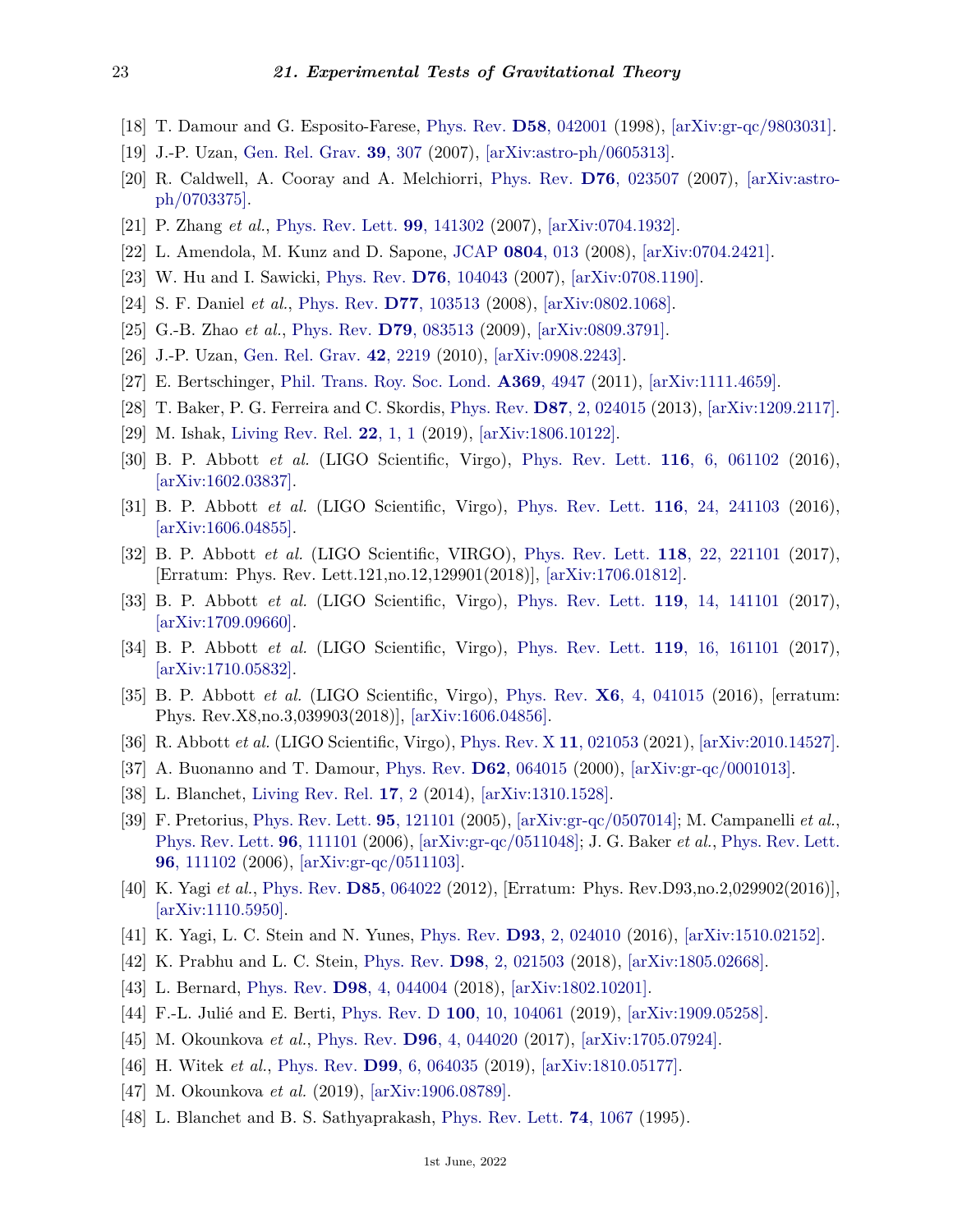- [49] K. G. Arun *et al.*, [Phys. Rev.](http://doi.org/10.1103/PhysRevD.74.024006) **D74**[, 024006](http://doi.org/10.1103/PhysRevD.74.024006) (2006), [\[arXiv:gr-qc/0604067\].](https://arxiv.org/abs/gr-qc/0604067)
- <span id="page-23-0"></span>[50] B. P. Abbott *et al.* (LIGO Scientific, Virgo), [Phys. Rev. Lett.](http://doi.org/10.1103/PhysRevLett.116.221101) **116**[, 22, 221101](http://doi.org/10.1103/PhysRevLett.116.221101) (2016), [Erratum: Phys. Rev. Lett.121,no.12,129902(2018)], [\[arXiv:1602.03841\].](https://arxiv.org/abs/1602.03841)
- <span id="page-23-1"></span>[51] N. Yunes and F. Pretorius, [Phys. Rev.](http://doi.org/10.1103/PhysRevD.80.122003) **D80**[, 122003](http://doi.org/10.1103/PhysRevD.80.122003) (2009), [\[arXiv:0909.3328\].](https://arxiv.org/abs/0909.3328)
- <span id="page-23-2"></span>[52] S. Khan *et al.*, [Phys. Rev.](http://doi.org/10.1103/PhysRevD.93.044007) **D93**[, 4, 044007](http://doi.org/10.1103/PhysRevD.93.044007) (2016), [\[arXiv:1508.07253\].](https://arxiv.org/abs/1508.07253)
- <span id="page-23-3"></span>[53] B. P. Abbott *et al.* (LIGO Scientific, Virgo), [Phys. Rev. Lett.](http://doi.org/10.1103/PhysRevLett.123.011102) **123**[, 1, 011102](http://doi.org/10.1103/PhysRevLett.123.011102) (2019), [\[arXiv:1811.00364\].](https://arxiv.org/abs/1811.00364)
- <span id="page-23-4"></span>[54] C. V. Vishveshwara, [Nature](http://doi.org/10.1038/227936a0) **227**[, 936](http://doi.org/10.1038/227936a0) (1970).
- <span id="page-23-5"></span>[55] S. L. Detweiler, [Astrophys. J.](http://doi.org/10.1086/158109) **239**[, 292](http://doi.org/10.1086/158109) (1980).
- <span id="page-23-6"></span>[56] V. Cardoso *et al.*, [Phys. Rev.](http://doi.org/10.1103/PhysRevD.99.104077) **D99**[, 10, 104077](http://doi.org/10.1103/PhysRevD.99.104077) (2019), [\[arXiv:1901.01265\].](https://arxiv.org/abs/1901.01265)
- <span id="page-23-7"></span>[57] R. McManus *et al.*, [Phys. Rev.](http://doi.org/10.1103/PhysRevD.100.044061) **D100**[, 4, 044061](http://doi.org/10.1103/PhysRevD.100.044061) (2019), [\[arXiv:1906.05155\].](https://arxiv.org/abs/1906.05155)
- <span id="page-23-8"></span>[58] C. M. Will, [Phys. Rev.](http://doi.org/10.1103/PhysRevD.57.2061) **D57**[, 2061](http://doi.org/10.1103/PhysRevD.57.2061) (1998), [\[arXiv:gr-qc/9709011\].](https://arxiv.org/abs/gr-qc/9709011)
- <span id="page-23-9"></span>[59] M. Fierz, Helv. Phys. Acta **29**, 128 (1956).
- <span id="page-23-10"></span>[60] E. G. Adelberger, B. R. Heckel and A. E. Nelson, [Ann. Rev. Nucl. Part. Sci.](http://doi.org/10.1146/annurev.nucl.53.041002.110503) **53**[, 77](http://doi.org/10.1146/annurev.nucl.53.041002.110503) (2003), [\[hep-ph/0307284\].](https://arxiv.org/abs/hep-ph/0307284)
- [61] D. J. Kapner *et al.*, [Phys. Rev. Lett.](http://doi.org/10.1103/PhysRevLett.98.021101) **98**[, 021101](http://doi.org/10.1103/PhysRevLett.98.021101) (2007), [\[hep-ph/0611184\].](https://arxiv.org/abs/hep-ph/0611184)
- [62] A. O. Sushkov *et al.*, [Phys. Rev. Lett.](http://doi.org/10.1103/PhysRevLett.107.171101) **107**[, 171101](http://doi.org/10.1103/PhysRevLett.107.171101) (2011), [\[arXiv:1108.2547\].](https://arxiv.org/abs/1108.2547)
- [63] W.-H. Tan *et al.*, [Phys. Rev. Lett.](http://doi.org/10.1103/PhysRevLett.124.051301) **124**[, 5, 051301](http://doi.org/10.1103/PhysRevLett.124.051301) (2020).
- <span id="page-23-11"></span>[64] L. Bernus *et al.*, [Phys. Rev. D](http://doi.org/10.1103/PhysRevD.102.021501) **102**[, 2, 021501](http://doi.org/10.1103/PhysRevD.102.021501) (2020), [\[arXiv:2006.12304\].](https://arxiv.org/abs/2006.12304)
- <span id="page-23-12"></span>[65] T. Damour and J. F. Donoghue, [Phys. Rev.](http://doi.org/10.1103/PhysRevD.82.084033) **D82**[, 084033](http://doi.org/10.1103/PhysRevD.82.084033) (2010), [\[arXiv:1007.2792\].](https://arxiv.org/abs/1007.2792)
- <span id="page-23-13"></span>[66] R. V. Wagoner, [Phys. Rev.](http://doi.org/10.1103/PhysRevD.1.3209) **D1**[, 3209](http://doi.org/10.1103/PhysRevD.1.3209) (1970).
- <span id="page-23-14"></span>[67] C. Brans and R. H. Dicke, [Phys. Rev.](http://doi.org/10.1103/PhysRev.124.925) **124**[, 925](http://doi.org/10.1103/PhysRev.124.925) (1961), [,142(1961)].
- <span id="page-23-15"></span>[68] J. Alsing *et al.*, [Phys. Rev.](http://doi.org/10.1103/PhysRevD.85.064041) **D85**[, 064041](http://doi.org/10.1103/PhysRevD.85.064041) (2012), [\[arXiv:1112.4903\].](https://arxiv.org/abs/1112.4903)
- <span id="page-23-16"></span>[69] T. Damour and K. Nordtvedt, [Phys. Rev. Lett.](http://doi.org/10.1103/PhysRevLett.70.2217) **70**[, 2217](http://doi.org/10.1103/PhysRevLett.70.2217) (1993).
- <span id="page-23-17"></span>[70] T. Damour and A. M. Polyakov, [Nucl. Phys.](http://doi.org/10.1016/0550-3213(94)90143-0) **[B423](http://doi.org/10.1016/0550-3213(94)90143-0)**, 532 (1994), [\[hep-th/9401069\].](https://arxiv.org/abs/hep-th/9401069)
- <span id="page-23-18"></span>[71] K. A. Olive and M. Pospelov, [Phys. Rev.](http://doi.org/10.1103/PhysRevD.77.043524) **D77**[, 043524](http://doi.org/10.1103/PhysRevD.77.043524) (2008), [\[arXiv:0709.3825\].](https://arxiv.org/abs/0709.3825)
- <span id="page-23-19"></span>[72] J. Khoury and A. Weltman, [Phys. Rev. Lett.](http://doi.org/10.1103/PhysRevLett.93.171104) **93**[, 171104](http://doi.org/10.1103/PhysRevLett.93.171104) (2004), [\[arXiv:astro-ph/0309300\].](https://arxiv.org/abs/astro-ph/0309300)
- [73] K. Hinterbichler and J. Khoury, [Phys. Rev. Lett.](http://doi.org/10.1103/PhysRevLett.104.231301) **104**[, 231301](http://doi.org/10.1103/PhysRevLett.104.231301) (2010), [\[arXiv:1001.4525\].](https://arxiv.org/abs/1001.4525)
- [74] P. Brax *et al.*, [Phys. Rev.](http://doi.org/10.1103/PhysRevD.82.063519) **D82**[, 063519](http://doi.org/10.1103/PhysRevD.82.063519) (2010), [\[arXiv:1005.3735\].](https://arxiv.org/abs/1005.3735)
- [75] A. Joyce *et al.*, [Phys. Rept.](http://doi.org/10.1016/j.physrep.2014.12.002) **[568](http://doi.org/10.1016/j.physrep.2014.12.002)**, 1 (2015), [\[arXiv:1407.0059\].](https://arxiv.org/abs/1407.0059)
- <span id="page-23-20"></span>[76] C. Burrage and J. Sakstein, [Living Rev. Rel.](http://doi.org/10.1007/s41114-018-0011-x) **21**[, 1, 1](http://doi.org/10.1007/s41114-018-0011-x) (2018), [\[arXiv:1709.09071\].](https://arxiv.org/abs/1709.09071)
- <span id="page-23-21"></span>[77] A. I. Vainshtein, [Phys. Lett.](http://doi.org/10.1016/0370-2693(72)90147-5) **39B**[, 393](http://doi.org/10.1016/0370-2693(72)90147-5) (1972).
- <span id="page-23-22"></span>[78] C. de Rham, [Living Rev. Rel.](http://doi.org/10.12942/lrr-2014-7) **[17](http://doi.org/10.12942/lrr-2014-7)**, 7 (2014), [\[arXiv:1401.4173\].](https://arxiv.org/abs/1401.4173)
- <span id="page-23-23"></span>[79] G. W. Horndeski, [Int. J. Theor. Phys.](http://doi.org/10.1007/BF01807638) **10**[, 363](http://doi.org/10.1007/BF01807638) (1974).
- <span id="page-23-24"></span>[80] C. Deffayet *et al.*, [Phys. Rev.](http://doi.org/10.1103/PhysRevD.84.064039) **D84**[, 064039](http://doi.org/10.1103/PhysRevD.84.064039) (2011), [\[arXiv:1103.3260\].](https://arxiv.org/abs/1103.3260)
- <span id="page-23-25"></span>[81] L. Heisenberg, [Phys. Rept.](http://doi.org/10.1016/j.physrep.2018.11.006) **[796](http://doi.org/10.1016/j.physrep.2018.11.006)**, 1 (2019), [\[arXiv:1807.01725\].](https://arxiv.org/abs/1807.01725)
- <span id="page-23-26"></span>[82] T. Kobayashi, [Rept. Prog. Phys.](http://doi.org/10.1088/1361-6633/ab2429) **82**[, 8, 086901](http://doi.org/10.1088/1361-6633/ab2429) (2019), [\[arXiv:1901.07183\].](https://arxiv.org/abs/1901.07183)
- <span id="page-23-27"></span>[83] G. Papallo and H. S. Reall, [Phys. Rev.](http://doi.org/10.1103/PhysRevD.96.044019) **D96**[, 4, 044019](http://doi.org/10.1103/PhysRevD.96.044019) (2017), [\[arXiv:1705.04370\].](https://arxiv.org/abs/1705.04370)
- [84] L. Bernard, L. Lehner and R. Luna, [Phys. Rev.](http://doi.org/10.1103/PhysRevD.100.024011) **D100**[, 2, 024011](http://doi.org/10.1103/PhysRevD.100.024011) (2019), [\[arXiv:1904.12866\].](https://arxiv.org/abs/1904.12866)
- <span id="page-23-28"></span>[85] A. D. Kovács, [Phys. Rev.](http://doi.org/10.1103/PhysRevD.100.024005) **D100**[, 2, 024005](http://doi.org/10.1103/PhysRevD.100.024005) (2019), [\[arXiv:1904.00963\].](https://arxiv.org/abs/1904.00963)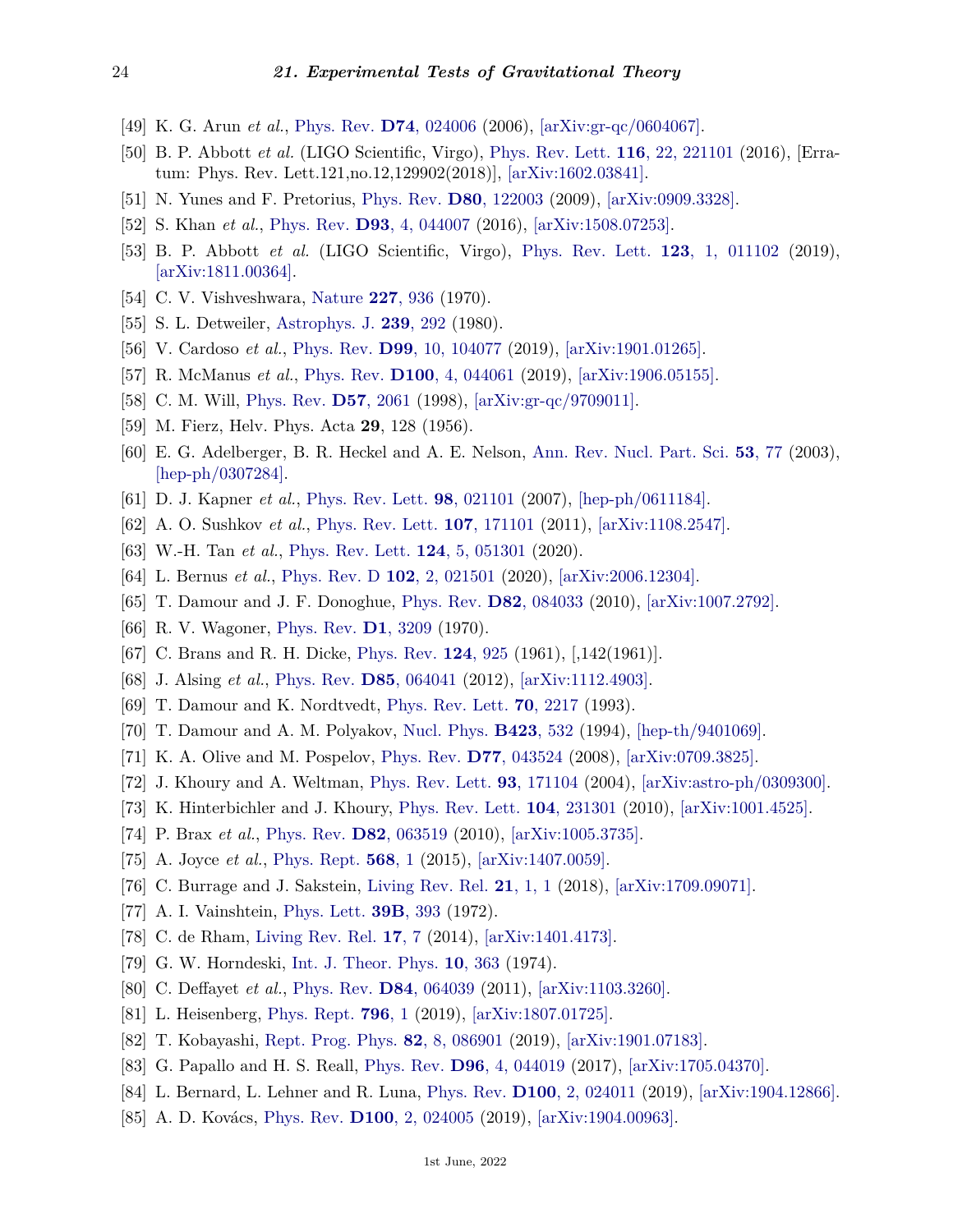- <span id="page-24-0"></span>[86] C. de Rham and S. Melville, [Phys. Rev. Lett.](http://doi.org/10.1103/PhysRevLett.121.221101) **121**[, 22, 221101](http://doi.org/10.1103/PhysRevLett.121.221101) (2018), [\[arXiv:1806.09417\].](https://arxiv.org/abs/1806.09417)
- <span id="page-24-1"></span>[87] D. D. Doneva and S. S. Yazadjiev, [Phys. Rev. Lett.](http://doi.org/10.1103/PhysRevLett.120.131103) **120**[, 13, 131103](http://doi.org/10.1103/PhysRevLett.120.131103) (2018), [\[arXiv:1711.01187\].](https://arxiv.org/abs/1711.01187)
- <span id="page-24-2"></span>[88] H. O. Silva *et al.*, [Phys. Rev. Lett.](http://doi.org/10.1103/PhysRevLett.120.131104) **120**[, 13, 131104](http://doi.org/10.1103/PhysRevLett.120.131104) (2018), [\[arXiv:1711.02080\].](https://arxiv.org/abs/1711.02080)
- [89] G. Antoniou *et al.*, [Phys. Rev. D](http://doi.org/10.1103/PhysRevD.104.044002) **104**[, 4, 044002](http://doi.org/10.1103/PhysRevD.104.044002) (2021), [\[arXiv:2105.04479\].](https://arxiv.org/abs/2105.04479)
- <span id="page-24-3"></span>[90] C. A. R. Herdeiro and E. Radu, [Int. J. Mod. Phys.](http://doi.org/10.1142/S0218271815420146) **D24**[, 09, 1542014](http://doi.org/10.1142/S0218271815420146) (2015), [\[arXiv:1504.08209\].](https://arxiv.org/abs/1504.08209)
- <span id="page-24-5"></span><span id="page-24-4"></span>[91] A.I. Shlyakhter, Nature **264**, 340 (1976).
- [92] T. Damour and F. Dyson, [Nucl. Phys.](http://doi.org/10.1016/S0550-3213(96)00467-1) **[B480](http://doi.org/10.1016/S0550-3213(96)00467-1)**, 37 (1996), [\[hep-ph/9606486\];](https://arxiv.org/abs/hep-ph/9606486) C. R. Gould, E. I. Sharapov and S. K. Lamoreaux, [Phys. Rev.](http://doi.org/10.1103/PhysRevC.74.024607) **C74**[, 024607](http://doi.org/10.1103/PhysRevC.74.024607) (2006), [\[arXiv:nucl-ex/0701019\];](https://arxiv.org/abs/nucl-ex/0701019) E. D. Davis and L. Hamdan, [Phys. Rev.](http://doi.org/10.1103/PhysRevC.92.014319) **C92**[, 1, 014319](http://doi.org/10.1103/PhysRevC.92.014319) (2015), [\[arXiv:1503.06011\];](https://arxiv.org/abs/1503.06011) Yu. V. Petrov *et al.*, [Phys. Rev.](http://doi.org/10.1103/PhysRevC.74.064610) **C74**[, 064610](http://doi.org/10.1103/PhysRevC.74.064610) (2006), [\[hep-ph/0506186\].](https://arxiv.org/abs/hep-ph/0506186)
- <span id="page-24-6"></span>[93] V. V. Flambaum and R. B. Wiringa, [Phys. Rev.](http://doi.org/10.1103/PhysRevC.79.034302) **C79**[, 034302](http://doi.org/10.1103/PhysRevC.79.034302) (2009), [\[arXiv:0807.4943\].](https://arxiv.org/abs/0807.4943)
- <span id="page-24-7"></span>[94] K. A. Olive *et al.*, [Phys. Rev.](http://doi.org/10.1103/PhysRevD.69.027701) **D69**[, 027701](http://doi.org/10.1103/PhysRevD.69.027701) (2004), [\[arXiv:astro-ph/0309252\].](https://arxiv.org/abs/astro-ph/0309252)
- <span id="page-24-8"></span>[95] M. T. Murphy, A. L. Malec and J. X. Prochaska, [Mon. Not. Roy. Astron. Soc.](http://doi.org/10.1093/mnras/stw1482) **461**[, 3, 2461](http://doi.org/10.1093/mnras/stw1482) (2016), [\[arXiv:1606.06293\].](https://arxiv.org/abs/1606.06293)
- <span id="page-24-9"></span>[96] N. Kanekar *et al.*, [Mon. Not. Roy. Astron. Soc.](http://doi.org/10.1093/mnrasl/slu206) **448**[, 1, L104](http://doi.org/10.1093/mnrasl/slu206) (2015), [\[arXiv:1412.7757\].](https://arxiv.org/abs/1412.7757)
- <span id="page-24-10"></span>[97] P. A. R. Ade *et al.* (Planck), [Astron. Astrophys.](http://doi.org/10.1051/0004-6361/201424496) **580**[, A22](http://doi.org/10.1051/0004-6361/201424496) (2015), [\[arXiv:1406.7482\].](https://arxiv.org/abs/1406.7482)
- <span id="page-24-11"></span>[98] T. Rosenband *et al.*, Science **319**, 1808 (2008); J. Guena *et al.*, [Phys. Rev. Lett.](http://doi.org/10.1103/PhysRevLett.109.080801) **109**[, 080801](http://doi.org/10.1103/PhysRevLett.109.080801) (2012); R. M. Godun *et al.*, [Phys. Rev. Lett.](http://doi.org/10.1103/PhysRevLett.113.210801) **113**[, 21, 210801](http://doi.org/10.1103/PhysRevLett.113.210801) (2014), [\[arXiv:1407.0164\].](https://arxiv.org/abs/1407.0164)
- [99] T. M. Fortier *et al.*, [Phys. Rev. Lett.](http://doi.org/10.1103/PhysRevLett.98.070801) **98**[, 070801](http://doi.org/10.1103/PhysRevLett.98.070801) (2007).
- <span id="page-24-12"></span>[100] R. Lange *et al.*, [Phys. Rev. Lett.](http://doi.org/10.1103/PhysRevLett.126.011102) **126**[, 1, 011102](http://doi.org/10.1103/PhysRevLett.126.011102) (2021), [\[arXiv:2010.06620\];](https://arxiv.org/abs/2010.06620) S. Blatt *et al.*, [Phys. Rev. Lett.](http://doi.org/10.1103/PhysRevLett.100.140801) **100**[, 140801](http://doi.org/10.1103/PhysRevLett.100.140801) (2008), [\[arXiv:0801.1874\];](https://arxiv.org/abs/0801.1874) T. Dent, [Phys. Rev. Lett.](http://doi.org/10.1103/PhysRevLett.101.041102) **[101](http://doi.org/10.1103/PhysRevLett.101.041102)**, [041102](http://doi.org/10.1103/PhysRevLett.101.041102) (2008), [\[arXiv:0805.0318\].](https://arxiv.org/abs/0805.0318)
- <span id="page-24-13"></span>[101] A. Fienga *et al.*, Cel. Mech. Dyn. Astr. **123**, Issue 2, 1 (2015).
- <span id="page-24-15"></span><span id="page-24-14"></span>[102] F. Hofmann and J. Müller, [Class. Quant. Grav.](http://doi.org/10.1088/1361-6382/aa8f7a) **35**[, 3, 035015](http://doi.org/10.1088/1361-6382/aa8f7a) (2018).
- <span id="page-24-16"></span>[103] K. Lazaridis *et al.*, [Mon. Not. R. Astron. Soc.](http://doi.org/10.1111/j.1365-2966.2009.15481.x) **400**[, 805](http://doi.org/10.1111/j.1365-2966.2009.15481.x) (2009), [\[arXiv:0908.0285\].](https://arxiv.org/abs/0908.0285)
- [104] W. W. Zhu *et al.*, [Mon. Not. Roy. Astron. Soc.](http://doi.org/10.1093/mnras/sty2905) **482**[, 3, 3249](http://doi.org/10.1093/mnras/sty2905) (2019), [\[arXiv:1802.09206\].](https://arxiv.org/abs/1802.09206)
- <span id="page-24-17"></span>[105] M. Smiciklas *et al.*, [Phys. Rev. Lett.](http://doi.org/10.1103/PhysRevLett.107.171604) **107**[, 171604](http://doi.org/10.1103/PhysRevLett.107.171604) (2011), [\[arXiv:1106.0738\].](https://arxiv.org/abs/1106.0738)
- <span id="page-24-18"></span>[106] J. F. Bell and T. Damour, [Class. Quant. Grav.](http://doi.org/10.1088/0264-9381/13/12/003) **13**[, 3121](http://doi.org/10.1088/0264-9381/13/12/003) (1996), [\[arXiv:gr-qc/9606062\].](https://arxiv.org/abs/gr-qc/9606062)
- <span id="page-24-19"></span>[107] L. Shao and N. Wex, [Class. Quant. Grav.](http://doi.org/10.1088/0264-9381/29/21/215018) **29**[, 215018](http://doi.org/10.1088/0264-9381/29/21/215018) (2012), [\[arXiv:1209.4503\].](https://arxiv.org/abs/1209.4503)
- <span id="page-24-20"></span>[108] S. Liberati, [J. Phys. Conf. Ser.](http://doi.org/10.1088/1742-6596/631/1/012011) **631**[, 1, 012011](http://doi.org/10.1088/1742-6596/631/1/012011) (2015).
- <span id="page-24-21"></span>[109] S. Schlamminger *et al.*, [Phys. Rev. Lett.](http://doi.org/10.1103/PhysRevLett.100.041101) **100**[, 041101](http://doi.org/10.1103/PhysRevLett.100.041101) (2008), [\[arXiv:0712.0607\].](https://arxiv.org/abs/0712.0607)
- <span id="page-24-22"></span>[110] T. A. Wagner *et al.*, [Class. Quant. Grav.](http://doi.org/10.1088/0264-9381/29/18/184002) **29**[, 184002](http://doi.org/10.1088/0264-9381/29/18/184002) (2012), [\[arXiv:1207.2442\].](https://arxiv.org/abs/1207.2442)
- <span id="page-24-23"></span>[111] P. Touboul *et al.*, [Phys. Rev. Lett.](http://doi.org/10.1103/PhysRevLett.119.231101) **119**[, 23, 231101](http://doi.org/10.1103/PhysRevLett.119.231101) (2017), [\[arXiv:1712.01176\].](https://arxiv.org/abs/1712.01176)
- <span id="page-24-24"></span>[112] P. Touboul *et al.* (MICROSCOPE), [Class. Quant. Grav.](http://doi.org/10.1088/1361-6382/ab4707) **36**[, 22, 225006](http://doi.org/10.1088/1361-6382/ab4707) (2019), [\[arXiv:1909.10598\].](https://arxiv.org/abs/1909.10598)
- <span id="page-24-26"></span><span id="page-24-25"></span>[113] S. Merlet *et al.*, Metrologia, **47**, L9-L11 (2010).
- <span id="page-24-27"></span>[114] D. Schlippert *et al.*, [Phys. Rev. Lett.](http://doi.org/10.1103/PhysRevLett.112.203002) **112**[, 203002](http://doi.org/10.1103/PhysRevLett.112.203002) (2014), [\[arXiv:1406.4979\].](https://arxiv.org/abs/1406.4979)
- [115] G. Rosi *et al.*, [Nature Commun.](http://doi.org/10.1038/ncomms15529) **8**[, 5529](http://doi.org/10.1038/ncomms15529) (2017), [\[arXiv:1704.02296\].](https://arxiv.org/abs/1704.02296)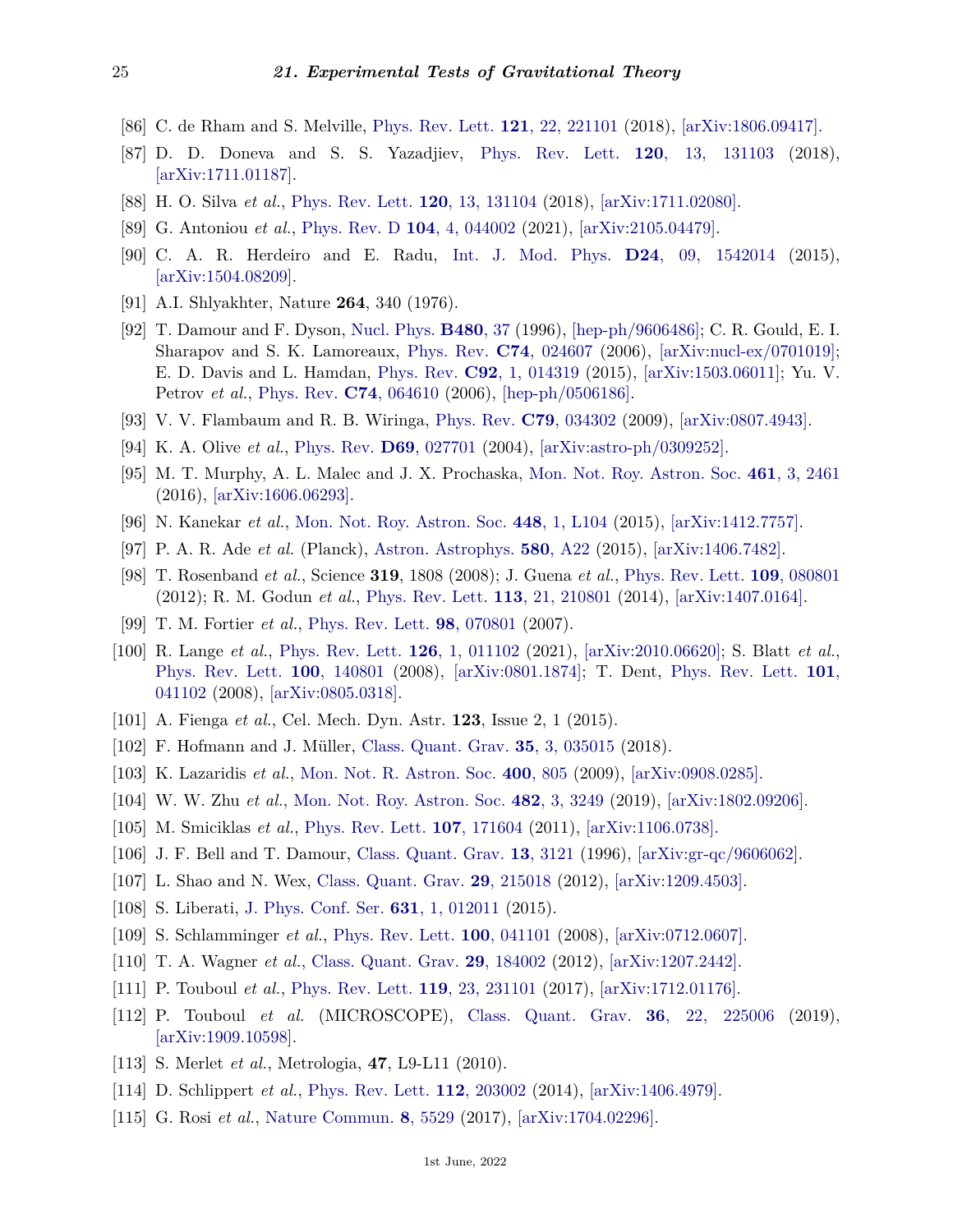- <span id="page-25-0"></span>[116] R.F.C. Vessot and M.W. Levine, Gen. Rel. Grav. **10**, 181 (1978); R. F. C. Vessot *et al.*, [Phys.](http://doi.org/10.1103/PhysRevLett.45.2081) [Rev. Lett.](http://doi.org/10.1103/PhysRevLett.45.2081) **45**[, 2081](http://doi.org/10.1103/PhysRevLett.45.2081) (1980).
- <span id="page-25-1"></span>[117] C. W. Chou *et al.*, [Science](http://doi.org/10.1126/science.1192720) **329**[, 1630](http://doi.org/10.1126/science.1192720) (2010).
- <span id="page-25-2"></span>[118] R. Abuter *et al.* (GRAVITY), [Astron. Astrophys.](http://doi.org/10.1051/0004-6361/201833718) **615**[, L15](http://doi.org/10.1051/0004-6361/201833718) (2018), [\[arXiv:1807.09409\].](https://arxiv.org/abs/1807.09409)
- <span id="page-25-3"></span>[119] T. Do *et al.*, [Science](http://doi.org/10.1126/science.aav8137) **365**[, 6454, 664](http://doi.org/10.1126/science.aav8137) (2019), [\[arXiv:1907.10731\].](https://arxiv.org/abs/1907.10731)
- <span id="page-25-4"></span>[120] A. Amorim *et al.* (GRAVITY), [Phys. Rev. Lett.](http://doi.org/10.1103/PhysRevLett.122.101102) **122**[, 10, 101102](http://doi.org/10.1103/PhysRevLett.122.101102) (2019), [\[arXiv:1902.04193\].](https://arxiv.org/abs/1902.04193)
- <span id="page-25-5"></span>[121] J.G. Williams, S.G. Turyshev, and D.H. Boggs, Class. Quantum Grav. **29**, 184004 (2012).
- <span id="page-25-6"></span>[122] I. Ciufolini and E. C. Pavlis, [Nature](http://doi.org/10.1038/nature03007) **431**[, 958](http://doi.org/10.1038/nature03007) (2004).
- <span id="page-25-7"></span>[123] I. Ciufolini *et al.*, [Eur. Phys. J.](http://doi.org/10.1140/epjc/s10052-016-3961-8) **C76**[, 3, 120](http://doi.org/10.1140/epjc/s10052-016-3961-8) (2016), [\[arXiv:1603.09674\].](https://arxiv.org/abs/1603.09674)
- <span id="page-25-8"></span>[124] C. W. F. Everitt *et al.*, [Phys. Rev. Lett.](http://doi.org/10.1103/PhysRevLett.106.221101) **106**[, 221101](http://doi.org/10.1103/PhysRevLett.106.221101) (2011), [\[arXiv:1105.3456\].](https://arxiv.org/abs/1105.3456)
- <span id="page-25-9"></span>[125] B. Bertotti, L. Iess and P. Tortora, [Nature](http://doi.org/10.1038/nature01997) **425**[, 374](http://doi.org/10.1038/nature01997) (2003).
- <span id="page-25-10"></span>[126] R. Abuter *et al.* (GRAVITY), [Astron. Astrophys.](http://doi.org/10.1051/0004-6361/202037813) **636**[, L5](http://doi.org/10.1051/0004-6361/202037813) (2020), [\[arXiv:2004.07187\].](https://arxiv.org/abs/2004.07187)
- <span id="page-25-11"></span>[127] J. Bergé *et al.*, [Phys. Rev. Lett.](http://doi.org/10.1103/PhysRevLett.120.141101) **120**[, 14, 141101](http://doi.org/10.1103/PhysRevLett.120.141101) (2018), [\[arXiv:1712.00483\].](https://arxiv.org/abs/1712.00483)
- <span id="page-25-12"></span>[128] J. M. Weisberg and Y. Huang, [Astrophys. J.](http://doi.org/10.3847/0004-637X/829/1/55) **829**[, 1, 55](http://doi.org/10.3847/0004-637X/829/1/55) (2016), [\[arXiv:1606.02744\].](https://arxiv.org/abs/1606.02744)
- <span id="page-25-13"></span>[129] A. Wolszczan, [Nature](http://doi.org/10.1038/350688a0) **350**[, 688](http://doi.org/10.1038/350688a0) (1991).
- <span id="page-25-20"></span>[130] J. N. Taylor, A. Wolszczan and T. Damour, [Nature](http://doi.org/10.1038/355132a0) **355**[, 132](http://doi.org/10.1038/355132a0) (1993).
- <span id="page-25-14"></span>[131] E. Fonseca, I. H. Stairs and S. E. Thorsett, [Astrophys. J.](http://doi.org/10.1088/0004-637X/787/1/82) **[787](http://doi.org/10.1088/0004-637X/787/1/82)**, 82 (2014), [\[arXiv:1402.4836\].](https://arxiv.org/abs/1402.4836)
- <span id="page-25-15"></span>[132] V. M. Kaspi *et al.*, [Astrophys. J.](http://doi.org/10.1086/308144) **528**[, 445](http://doi.org/10.1086/308144) (2000), [\[arXiv:astro-ph/9906373\].](https://arxiv.org/abs/astro-ph/9906373)
- [133] S. M. Ord, M. Bailes and W. van Straten, [Astrophys. J.](http://doi.org/10.1086/342218) **574**[, L75](http://doi.org/10.1086/342218) (2002), [\[arXiv:astro](https://arxiv.org/abs/astro-ph/0204421)[ph/0204421\].](https://arxiv.org/abs/astro-ph/0204421)
- [134] M. Bailes *et al.*, [Astrophys. J.](http://doi.org/10.1086/378939) **595**[, L49](http://doi.org/10.1086/378939) (2003), [\[arXiv:astro-ph/0307468\].](https://arxiv.org/abs/astro-ph/0307468)
- <span id="page-25-16"></span>[135] N. D. R. Bhat, M. Bailes and J. P. W. Verbiest, [Phys. Rev.](http://doi.org/10.1103/PhysRevD.77.124017) **D77**[, 124017](http://doi.org/10.1103/PhysRevD.77.124017) (2008), [\[arXiv:0804.0956\].](https://arxiv.org/abs/0804.0956)
- <span id="page-25-17"></span>[136] M. Burgay *et al.*, [Nature](http://doi.org/10.1038/nature02124) **426**[, 531](http://doi.org/10.1038/nature02124) (2003), [\[arXiv:astro-ph/0312071\].](https://arxiv.org/abs/astro-ph/0312071)
- <span id="page-25-21"></span>[137] A. G. Lyne *et al.*, [Science](http://doi.org/10.1126/science.1094645) **303**[, 1153](http://doi.org/10.1126/science.1094645) (2004), [\[arXiv:astro-ph/0401086\].](https://arxiv.org/abs/astro-ph/0401086)
- <span id="page-25-22"></span>[138] M. Kramer *et al.*, [Science](http://doi.org/10.1126/science.1132305) **[314](http://doi.org/10.1126/science.1132305)**, 97 (2006), [\[arXiv:astro-ph/0609417\].](https://arxiv.org/abs/astro-ph/0609417)
- <span id="page-25-23"></span>[139] R. P. Breton *et al.*, [Science](http://doi.org/10.1126/science.1159295) **321**[, 104](http://doi.org/10.1126/science.1159295) (2008), [\[arXiv:0807.2644\].](https://arxiv.org/abs/0807.2644)
- <span id="page-25-18"></span>[140] B. Perera *et al.*, [Astrophys. J.](http://doi.org/10.1088/0004-637X/721/2/1193) **721**[, 1193](http://doi.org/10.1088/0004-637X/721/2/1193) (2010), [\[arXiv:1008.1097\].](https://arxiv.org/abs/1008.1097)
- <span id="page-25-19"></span>[141] R. D. Ferdman *et al.*, [Mon. Not. Roy. Astron. Soc.](http://doi.org/10.1093/mnras/stu1223) **443**[, 3, 2183](http://doi.org/10.1093/mnras/stu1223) (2014), [\[arXiv:1406.5507\].](https://arxiv.org/abs/1406.5507)
- <span id="page-25-24"></span>[142] M. Kramer and N. Wex, [Class. Quant. Grav.](http://doi.org/10.1088/0264-9381/26/7/073001) **26**[, 073001](http://doi.org/10.1088/0264-9381/26/7/073001) (2009).
- <span id="page-25-25"></span>[143] M. Kramer, in *Neutron Stars and Pulsars: Challenges and Opportunities after 80 Years*; M. Kramer, [IAU Symp.](http://doi.org/10.1017/S174392131202306X) **[291](http://doi.org/10.1017/S174392131202306X)**, 19 (2013), [\[arXiv:1211.2457\].](https://arxiv.org/abs/1211.2457)
- <span id="page-25-26"></span>[144] N. Wex and M. Kramer, [Universe](http://doi.org/10.3390/universe6090156) **6**[, 9, 156](http://doi.org/10.3390/universe6090156) (2020).
- <span id="page-25-27"></span>[145] T. Damour and G. Schaefer, [Phys. Rev. Lett.](http://doi.org/10.1103/PhysRevLett.66.2549) **66**[, 2549](http://doi.org/10.1103/PhysRevLett.66.2549) (1991).
- [146] M. E. Gonzalez *et al.*, [Astrophys. J.](http://doi.org/10.1088/0004-637X/743/2/102) **743**[, 102](http://doi.org/10.1088/0004-637X/743/2/102) (2011), [\[arXiv:1109.5638\].](https://arxiv.org/abs/1109.5638)
- <span id="page-25-28"></span>[147] P. C. C. Freire, M. Kramer and N. Wex, [Class. Quant. Grav.](http://doi.org/10.1088/0264-9381/29/18/184007) **29**[, 184007](http://doi.org/10.1088/0264-9381/29/18/184007) (2012), [\[arXiv:1205.3751\].](https://arxiv.org/abs/1205.3751)
- <span id="page-25-29"></span>[148] S. M. Ransom *et al.*, [Nature](http://doi.org/10.1038/nature12917) **505**[, 520](http://doi.org/10.1038/nature12917) (2014), [\[arXiv:1401.0535\].](https://arxiv.org/abs/1401.0535)
- <span id="page-25-30"></span>[149] A. M. Archibald *et al.*, [Nature](http://doi.org/10.1038/s41586-018-0265-1) **559**[, 7712, 73](http://doi.org/10.1038/s41586-018-0265-1) (2018), [\[arXiv:1807.02059\].](https://arxiv.org/abs/1807.02059)
- <span id="page-25-31"></span>[150] G. Voisin *et al.*, [Astron. Astrophys.](http://doi.org/10.1051/0004-6361/202038104) **638**[, A24](http://doi.org/10.1051/0004-6361/202038104) (2020), [\[arXiv:2005.01388\].](https://arxiv.org/abs/2005.01388)